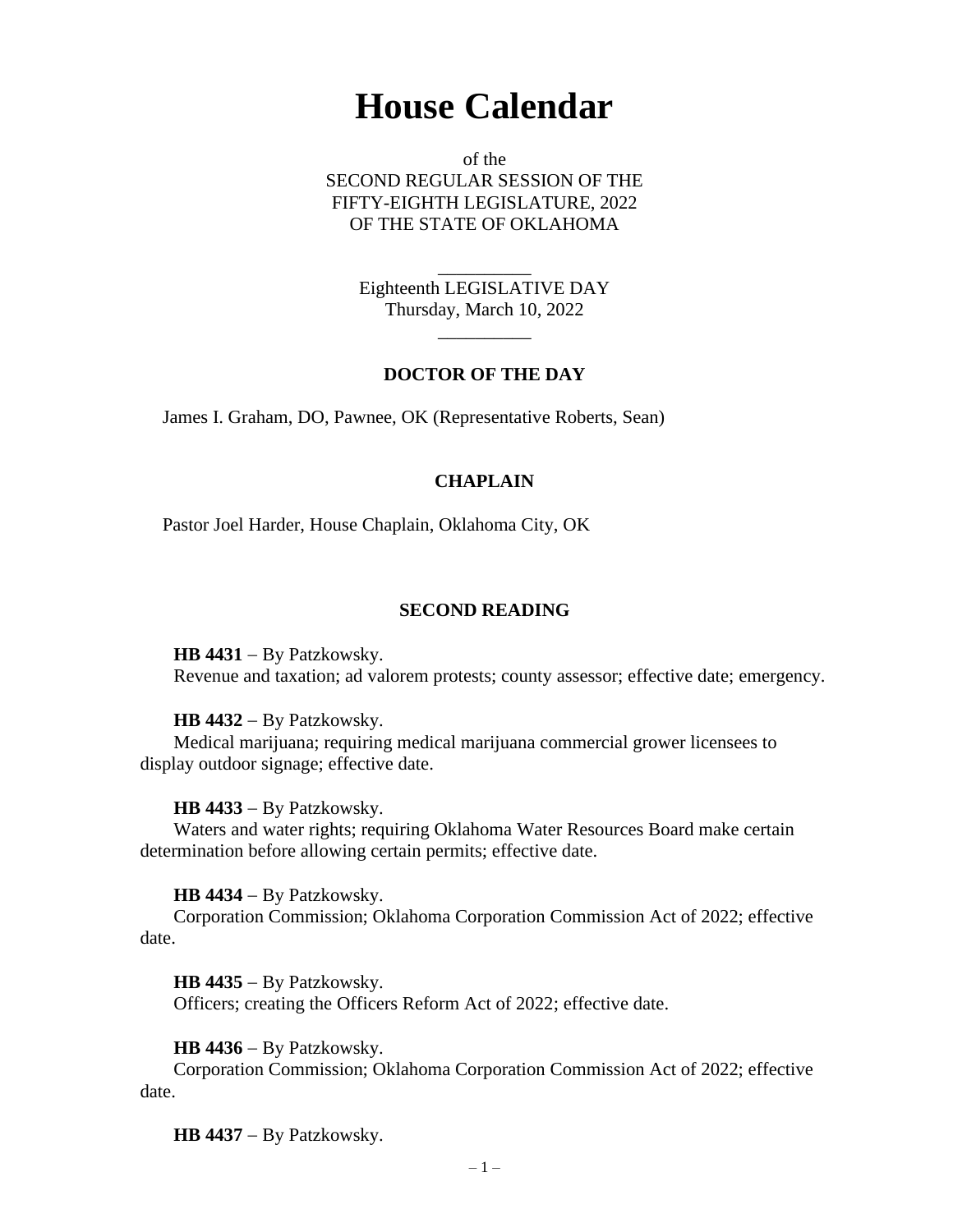Corporation Commission; Oklahoma Corporation Commission Act of 2022; effective date.

**HB 4438** − By Patzkowsky.

Corporation Commission; Oklahoma Corporation Commission Act of 2022; effective date.

**HB 4439** − By Patzkowsky.

Corporation Commission; Oklahoma Corporation Commission Act of 2022; effective date.

**HB 4440** − By Patzkowsky. Transportation; creating the Transportation Reform Act; effective date.

**HB 4441** − By Patzkowsky. Agriculture; Oklahoma Agriculture Act of 2022; effective date.

**HB 4442** − By Patzkowsky. Eminent domain; Oklahoma Eminent Domain Act of 2022; effective date.

**HB 4443** − By Patzkowsky. Counties and county officers; Oklahoma Counties and County Officers Act of 2022; effective date.

**HB 4444** − By Patzkowsky. Cities and towns; Oklahoma Cities and Towns Act of 2022; effective date.

**HB 4445** − By Patzkowsky. Oil and gas; Oklahoma Oil and Gas Act of 2022; effective date.

**HB 4446** − By Patzkowsky.

Corporation Commission; Oklahoma Corporation Commission Act of 2022; effective date.

**HB 4447** − By Patzkowsky. Schools; creating the State Schools Act; effective date.

**HB 4448** − By Patzkowsky.

Waters and water rights; creating the Waters and Water Rights Modernization Act; effective date.

**HJR 1045** − By McEntire.

Joint Resolution; privatized managed care organizations; state-based managed care system.

**SB 176** − By Simpson et. al. of the Senate and West (Tammy) of the House. Oklahoma Personnel Act; leave benefits; allowing temporary increase of certain accumulation limits and carryover. Effective date.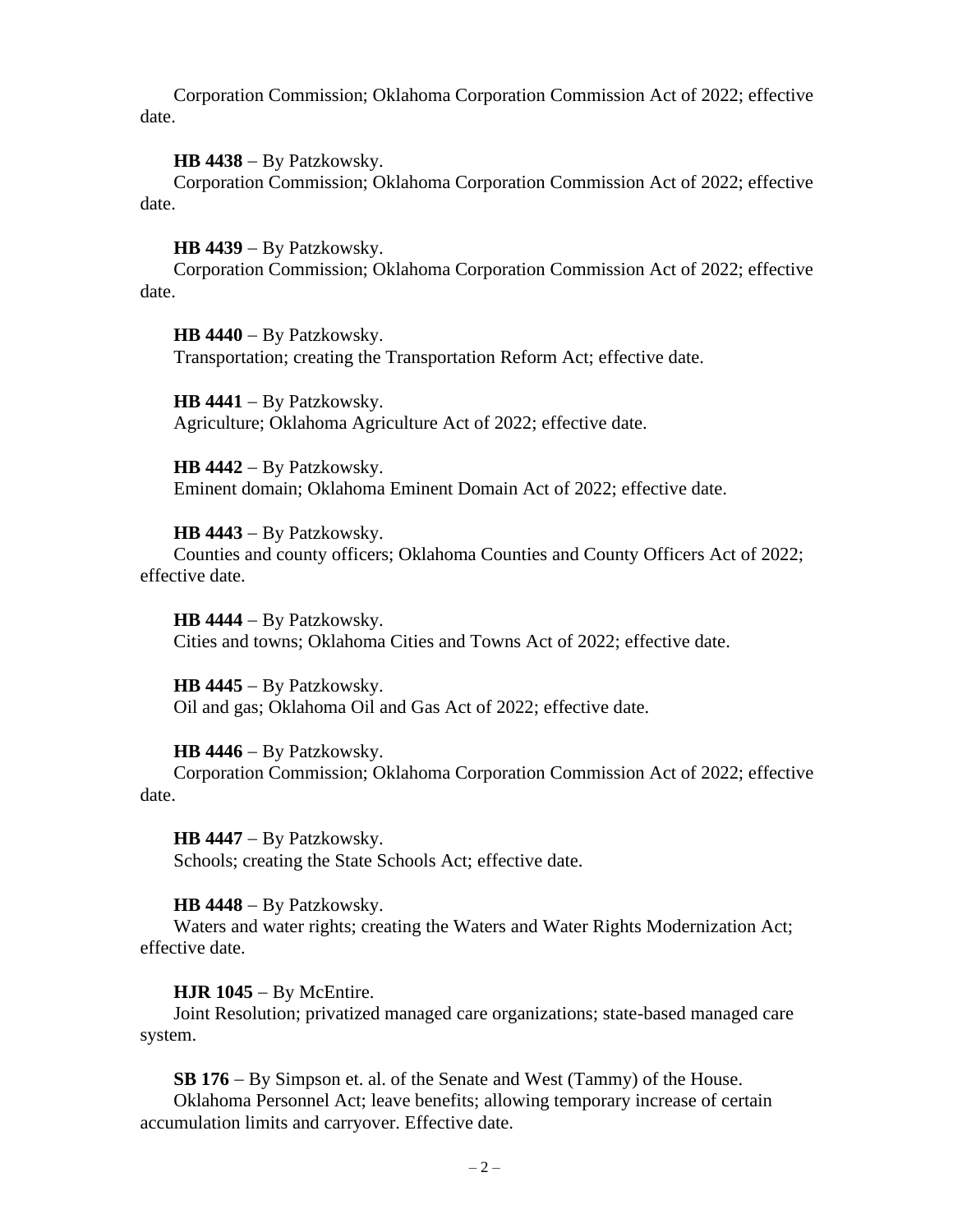**SB 318** − By Taylor of the Senate and Ford of the House.

Police retirement; modifying age range for eligibility of certain members. Effective date.

**SB 399** − By Rosino et. al. of the Senate and Newton of the House. Healing arts; authorizing certain physical therapists to use certain titles. Effective date..

**SB 1096** − By Bergstrom et. al. of the Senate and Hasenbeck of the House. Hospitals; allowing presence of certain spiritual or religious leader. Emergency.

**SB 1099** − By Bergstrom of the Senate and Humphrey of the House.

Prisons; authorizing certain retention of correctional peace officer status. Effective date.

**SB 1108** − By Bergstrom of the Senate and Hasenbeck of the House. School finances; adding items to be reviewed by School Finance Review Commission. Effective date. Emergency.

**SB 1110** − By Bullard et. al. of the Senate and Humphrey of the House. Agriculture; authorizing the Oklahoma Department of Agriculture, Food, and Forestry to review methods of remote inspection. Effective date.

**SB 1112** − By Pemberton et. al. of the Senate and Dills of the House.

Student transfers; allowing the child of a support employee to transfer to employing district. Effective date. Emergency.

**SB 1116** − By Daniels et. al. of the Senate and Frix of the House. Commercial motor vehicles; disqualifications from driving privileges for certain convictions or acts. Effective date.

**SB 1117** − By Stanley of the Senate and Manger of the House.

Visual and physical inspection of real property; allowing county assessors to use technology to inspect properties. Effective date.

**SB 1134** − By Rosino of the Senate and Lawson of the House.

State Medicaid program; repealing certain residency requirement for home and community-based services. Emergency.

**SB 1137** − By Weaver of the Senate and West (Kevin) of the House. Motor vehicles; authorizing allowable state agency for usage. Effective date.

**SB 1138** − By Pemberton of the Senate and Pae et. al. of the House. Schools; modifying provisions of the School Safety and Bullying Prevention Act. Effective date. Emergency.

**SB 1139** − By Bullard et. al. of the Senate and Baker of the House.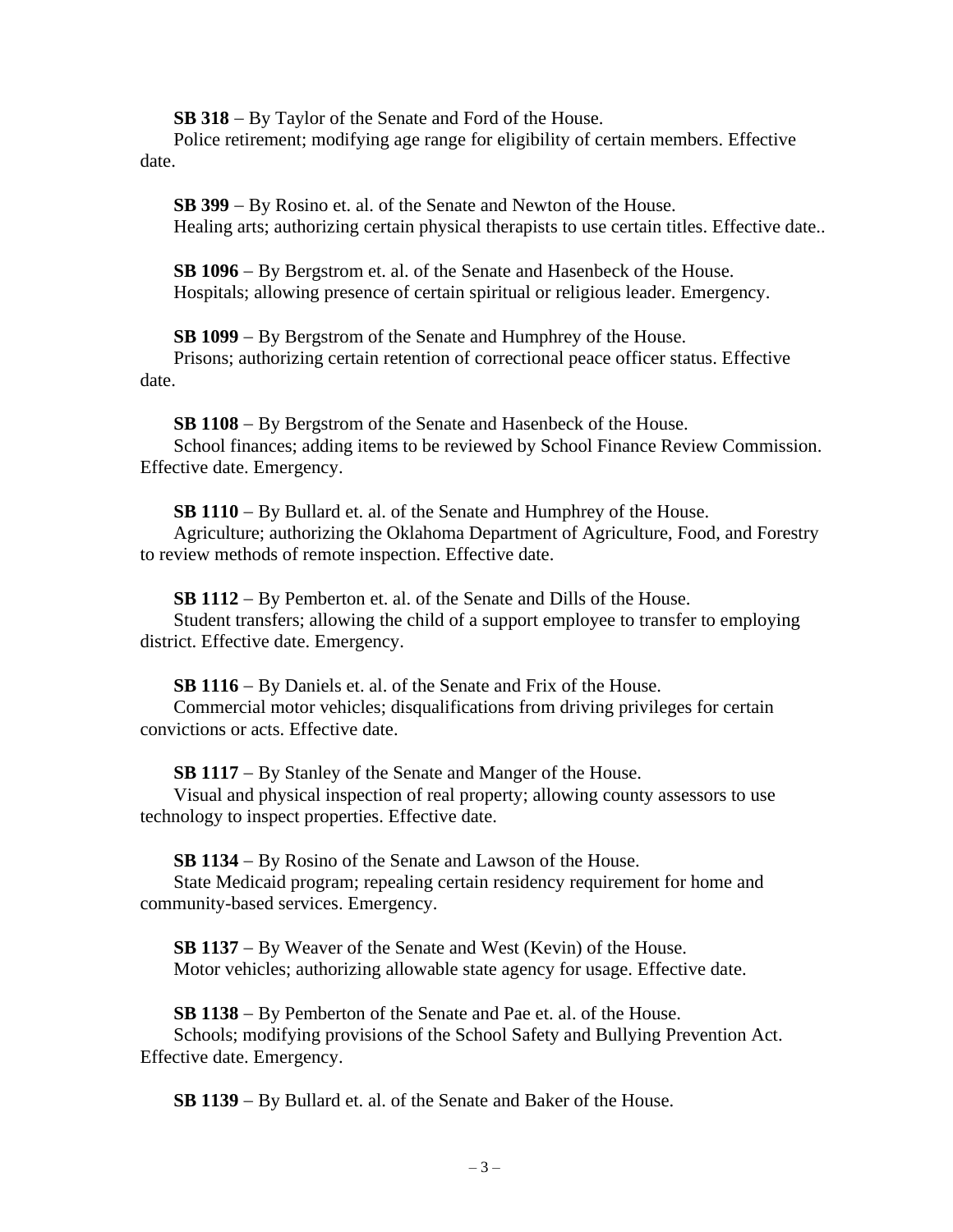Teacher pay; creating a task force to study and make recommendations on certain pay for teachers. Effective date. Emergency.

**SB 1143** − By Montgomery of the Senate and Wallace of the House. Insurance; raising the maximum percentage of certain investments. Emergency.

**SB 1146** − By Hicks of the Senate and Boatman of the House. State employees; increasing maximum number of full-time-equivalent employees for certain board. Effective date. Emergency.

**SB 1152** − By Standridge of the Senate and Worthen of the House. Uniform Controlled Dangerous Substances Act; modifying inclusions. Effective date.

**SB 1168** − By Rosino of the Senate and Kannady of the House. Property; authorizing use of certain contingency for real estate contracts. Effective date.

**SB 1173** − By Weaver of the Senate and Hardin (David) of the House. Sheriffs; modifying location for certain conference. Effective date.

**SB 1175** − By Rader of the Senate and Pae of the House. School personnel; directing boards of education that adopt certain policy to submit policy to the State Department of Education. Effective date. Emergency.

**SB 1177** − By Simpson of the Senate and West (Josh) of the House. Driver licenses; requiring certain identifications; requiring use of certain technology. Emergency.

**SB 1179** − By Simpson of the Senate and Hardin (Tommy) of the House. Commissions and hospitals; modifying training programs; clarifying certain periods for

reimbursements; updating statutory language. Emergency.

**SB 1188** − By Taylor et. al. of the Senate and Newton et. al. of the House.

Municipalities; allowing municipalities under certain population to hire certain retired persons without participating in police pension system. Effective date.

**SB 1203** − By Stanley of the Senate and Roe of the House.

Public health; creating Courtney's Law; requiring provision of certain information about chromosomal disorders. Effective date.

**SB 1212** − By Simpson of the Senate and Kannady of the House.

Motor vehicles; allowing Adjutant General to use state-owned or state-leased vehicles for certain transportation. Effective date.

**SB 1215** − By Standridge of the Senate and McEntire of the House.

Practice of pharmacy; allowing licensed pharmacist to prescribe nonprescription drugs subject to certain conditions. Effective date.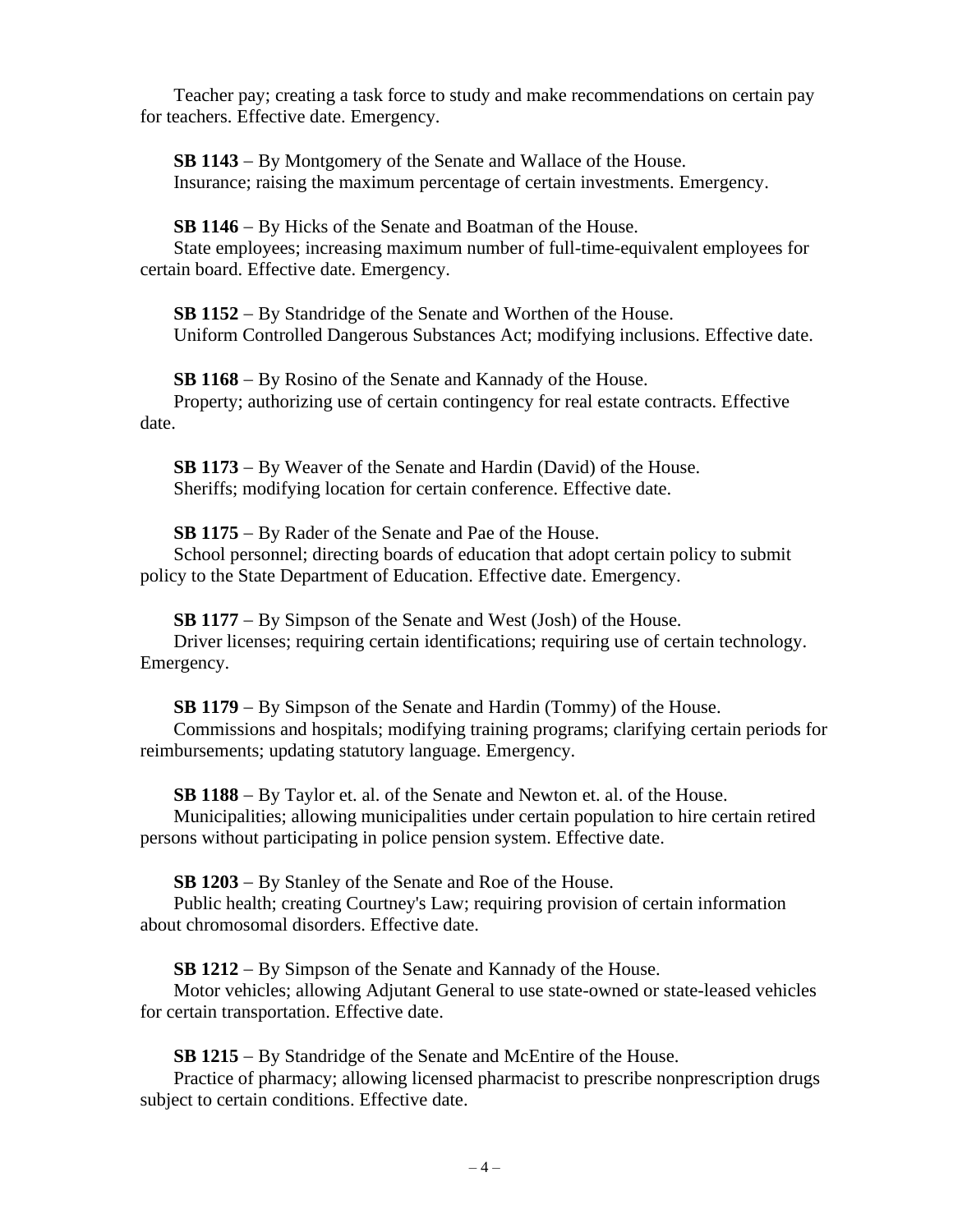**SB 1223** − By Bullard of the Senate and Roberts (Dustin) of the House. Public safety; creating misdemeanor for improper use of service animal; stating penalty. Effective date.

**SB 1235** − By Pugh et. al. of the Senate and Mize of the House.

Department of Mental Health and Substance Abuse Services; modifying name of certain facility. Emergency.

**SB 1240** − By Quinn of the Senate and Sneed of the House.

Insurance; updating to statutory requirement; updating statutory reference; conforming language. Effective date.

**SB 1243** − By Quinn of the Senate and Sneed of the House.

Motor vehicles; exempting out of state and tribal titles from certain requirements; permitting use of electronic signature for total loss claim. Effective date.

**SB 1244** − By Quinn of the Senate and Sneed of the House.

Insurance; requiring health benefit plans incorporate enacted measure into renewed or issued plans on or after effective date. Effective date.

**SB 1245** − By Quinn et. al. of the Senate and Russ of the House.

Insurance; prohibiting Insurance Commissioner from having financial interest in entity regulated by the Insurance Department. Effective date.

**SB 1246** − By Quinn of the Senate and Sneed of the House.

Insurance; establishing requirements for receivership; modifying receivership court proceedings. Effective date.

**SB 1248** − By Dugger of the Senate and Talley of the House.

Counties; Allowing board of county commissioners to establish a direct deposit system for county employees. Effective date.

**SB 1252** − By Quinn of the Senate and Sneed of the House.

Insurance producer licensing; modifying definitions; requiring customer service representative and insurance consultant hold license. Effective date.

**SB 1253** − By Dugger et. al. of the Senate and Kendrix of the House. Accounting; providing definition for examination. Effective date.

**SB 1259** − By Garvin of the Senate and Roe of the House.

Hospitals; allowing certain patients to have specified professionals present; exempting certain professionals from certain policies. Effective date.

**SB 1269** − By Simpson of the Senate and Hardin (Tommy) of the House.

Military Department; allowing Military Department to purchase IT equipment without approval from OMES. Effective date.

**SB 1271** − By Floyd of the Senate and Stinson of the House.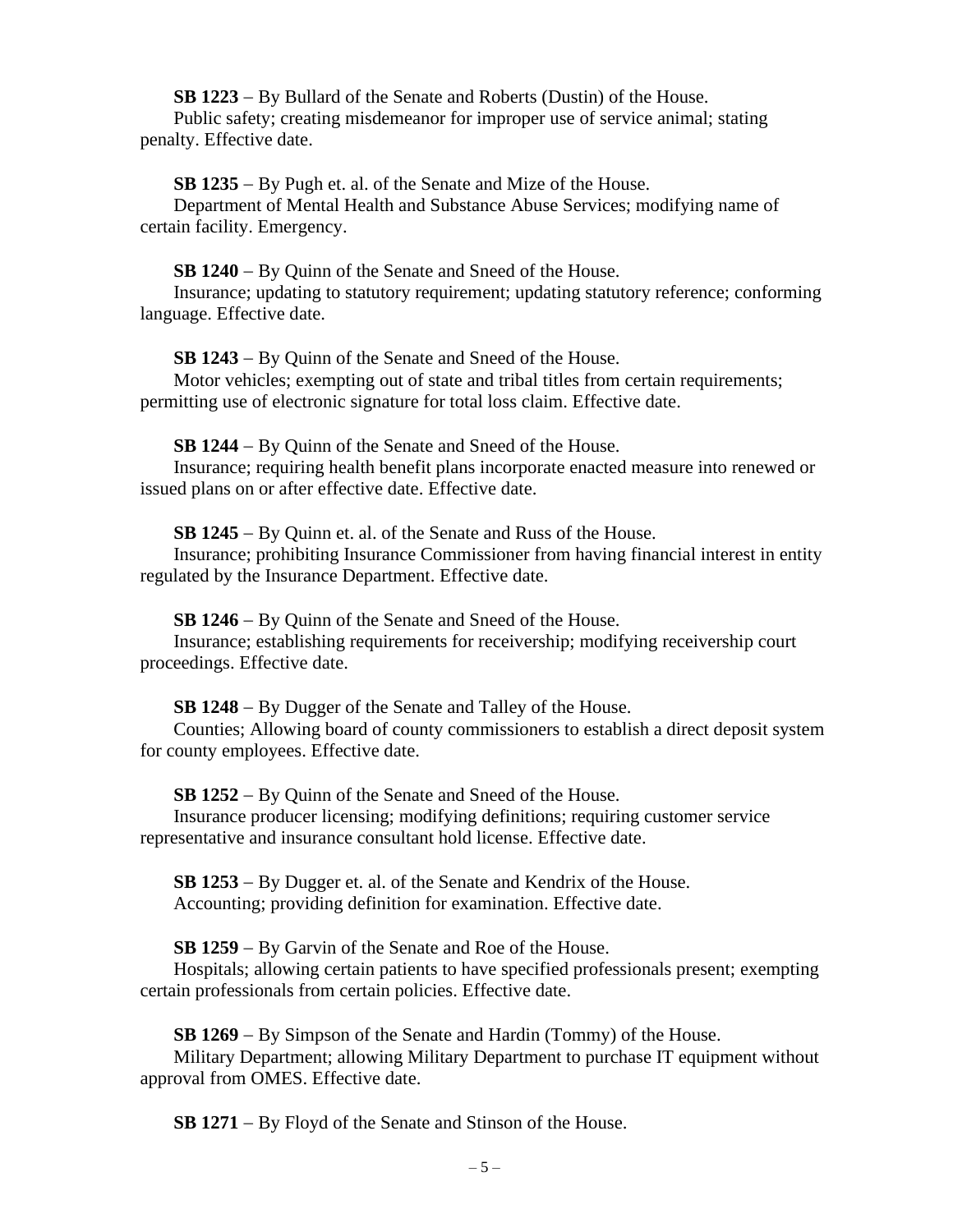Dispute Resolution Act; clarifying information not subject to disclosure. Effective date.

**SB 1276** − By Standridge of the Senate and Pfeiffer of the House.

Certificates of title; requiring certain electronic documents be presumed valid. Effective date. Emergency.

**SB 1277** − By Taylor of the Senate and Dobrinski of the House.

Corporation Commission; allowing documents prepared by Office of Attorney General to be used as evidence. Effective date.

**SB 1278** − By Garvin of the Senate and Hill of the House.

Oklahoma Center of the Advancement of Science and Technology; repealing advisory committee. Emergency.

**SB 1284** − By Stanley of the Senate and Baker of the House. Higher education; repealing language creating the dyslexia teacher training pilot program. Effective date.

**SB 1285** − By Stanley of the Senate and Baker of the House. Education; repealing language regarding the Oklahoma School for the Visual and Performing Arts. Effective date.

**SB 1286** − By Stanley of the Senate and Miller of the House. Child care; broadening certain exemption from the Child Care Facilities Licensing Act. Emergency.

**SB 1297** − By Stanley of the Senate and Stinson of the House. Oklahoma Accountancy Act; creating revolving fund; authorizing student scholarship and grant program. Effective date.

**SB 1298** − By Rader of the Senate and Pfeiffer of the House.

Oklahoma Open Meeting Act; authorizing certain executive session and videoconferencing for Tax Commission. Effective date.

**SB 1300** − By Rader of the Senate and Pfeiffer of the House.

License plates; requiring Oklahoma Tax Commission to send certain renewal notification by email. Effective date.

**SB 1301** − By Rader of the Senate and Pfeiffer of the House.

Sales tax; requiring certain exempt individuals to apply for direct pay permit; prohibiting certain erroneous payment refunds. Effective date.

**SB 1303** − By Rader of the Senate and Pfeiffer of the House.

Sales and use tax; modifying hearing requirements for permit revocation to include teleconferencing and videoconferencing. Effective date.

**SB 1305** − By Rader of the Senate and Pfeiffer of the House.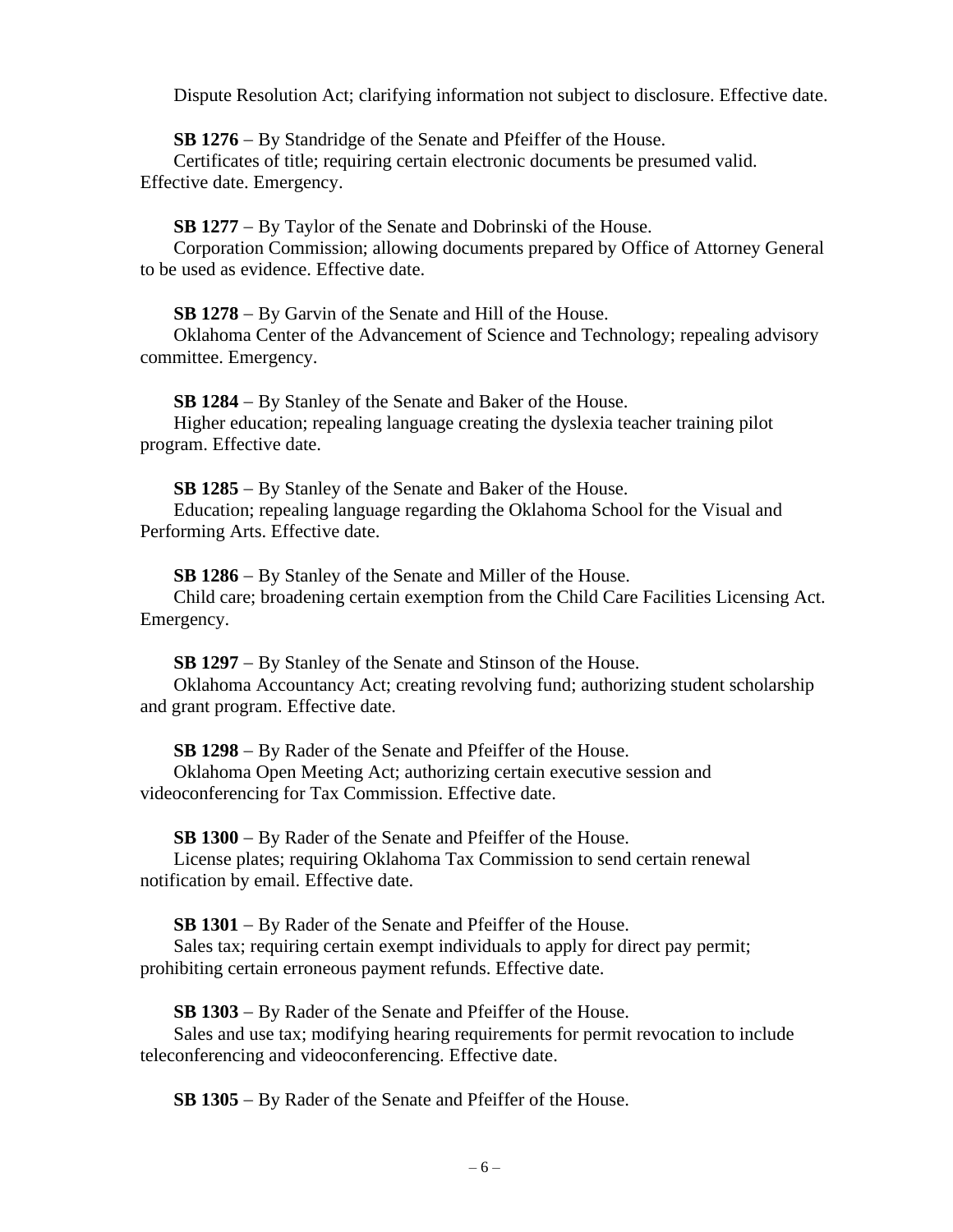Income tax withholding; modifying rate of withholding for royalty payments and passthrough entities. Effective date.

**SB 1311** − By Howard of the Senate and Kannady of the House.

Governmental Tort Claims Act; modifying definitions; requiring certain information or documentation to support claim of certain loss. Effective date.

**SB 1317** − By Stanley of the Senate and Baker of the House.

Cities and towns; repealing Advisory Committee to the municipal clerks and treasurers' division of the Oklahoma Department of Career and Technology Education. Effective date. Emergency.

**SB 1325** − By Daniels of the Senate and Moore of the House.

Water and water rights; transferring authority of Water Quality Standards to Department of Environmental Quality. Effective date.

**SB 1333** − By Simpson of the Senate and Hardin (Tommy) of the House. Cemeteries; transferring union soldier cemetery to Department of Veterans Affairs; designating property as state veterans cemetery. Emergency.

**SB 1340** − By Hall of the Senate and Kannady of the House.

Trusts; modifying the Uniform Testamentary Additions to Trust Act; authorizing devise of property by will to certain trusts. Effective date.

**SB 1343** − By Howard et. al. of the Senate and Moore of the House. Municipal and county bonds; including certain facilities under definition of qualified economic and community development. Effective date.

**SB 1344** − By Garvin of the Senate and Lawson of the House.

Court-appointed special advocates; clarifying standards for education and background checks; removing fee requirement. Effective date.

**SB 1345** − By Hall of the Senate and Boatman of the House. Labor; providing for employer to use certain wage payment options. Effective date.

**SB 1348** − By Hall of the Senate and Mize of the House.

County officers; increasing county excise board compensation; updating statutory language. Effective date.

**SB 1351** − By Haste of the Senate and Miller of the House. Department of Transportation; increasing threshold for claim limits. Effective date.

**SB 1357** − By Paxton of the Senate and Martinez of the House.

Elections; removing deadlines for certain voter registration for candidates filing for office in certain elections. Effective date. Emergency.

**SB 1358** − By Paxton of the Senate and Martinez of the House. Election administration; modifying term. Emergency.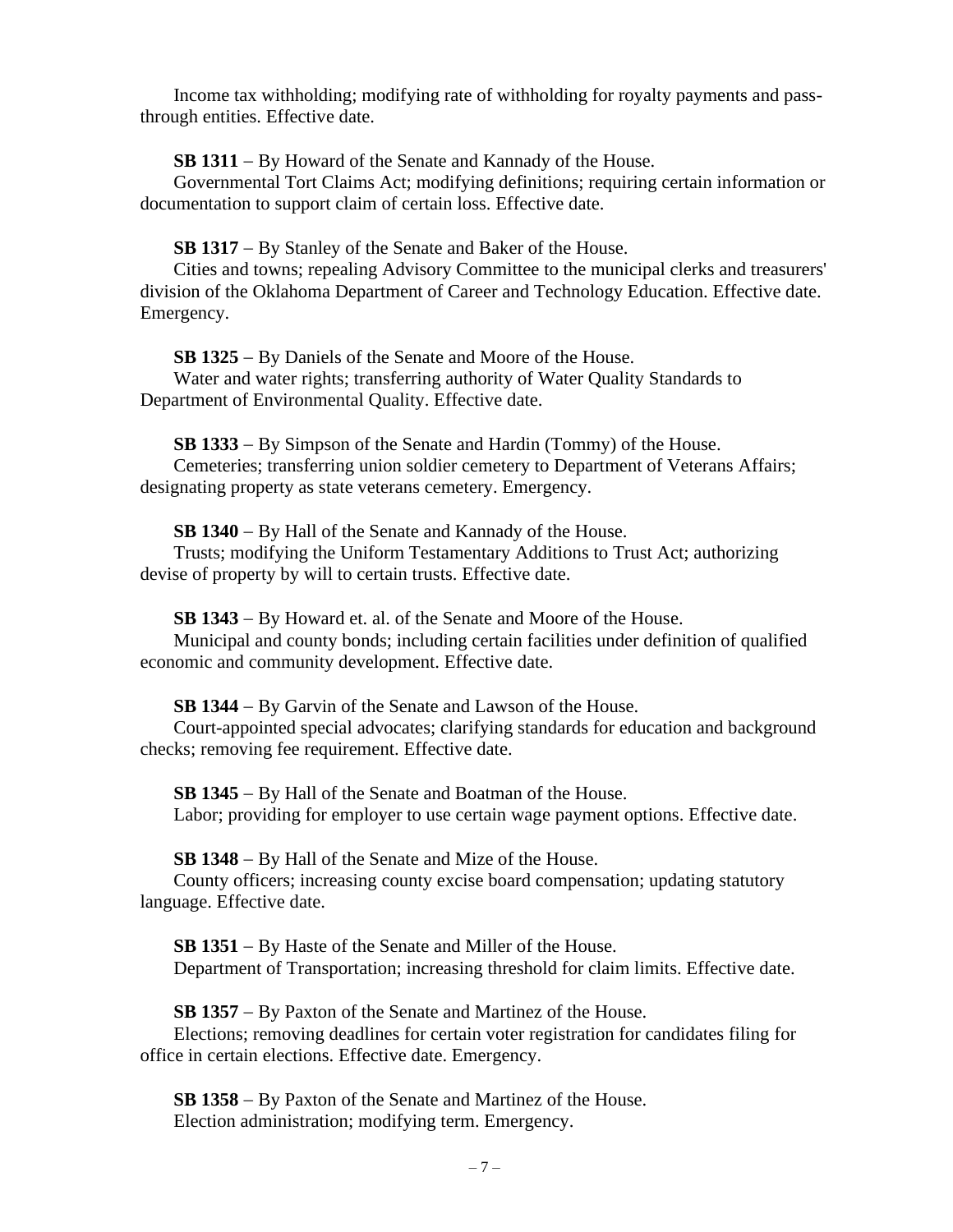**SB 1361** − By Hall of the Senate and Moore of the House.

Securities; modifying certain exemptions; requiring certain notice filings; updating statutory references. Effective date.

**SB 1364** − By Rader of the Senate and Hilbert of the House.

Polling places; providing for additional polling places for certain precincts. Effective date. Emergency.

**SB 1368** − By Taylor of the Senate and Boles of the House. Oil and gas; modifying Category B surety amount. Effective date.

**SB 1370** − By Matthews of the Senate and Lowe (Jason) of the House.

Council on Law Enforcement Education and Training; requiring certain training curriculum and requirements. Effective date.

**SB 1374** − By Paxton of the Senate and May of the House.

State Fire Marshal; expanding responsibilities of the State Fire Marshal; establishing procedure for appealing fines. Effective date.

**SB 1384** − By Floyd of the Senate and Caldwell (Chad) of the House. Records; Modifying sunset date of the Archives and Records Commission. Emergency.

**SB 1398** − By Rosino of the Senate and Hill of the House.

Public health; eliminating Health Care Information Advisory Committee; deleting certain requirements. Effective date.

**SB 1410** − By Taylor of the Senate and Mize of the House.

Energy; directing certain entities to develop emergency energy plan that includes three or more sources. Effective date.

**SB 1414** − By Paxton of the Senate and Martinez of the House. State Senate districts; removing expired filing requirement. Effective date. Emergency.

**SB 1416** − By David et. al. of the Senate and Miller of the House.

Higher education; providing in-state status for current Oklahoma National Guard members. Effective date. Emergency.

**SB 1426** − By Daniels of the Senate and Kannady of the House.

Child support; modifying certain procedures for modification of child support orders. Effective date.

**SB 1429** − By Haste of the Senate and Sterling of the House.

Alternative teacher certification; providing option of passing certain competency examinations; providing exemption for certain degree. Effective date. Emergency.

**SB 1444** − By Jech of the Senate and Newton of the House.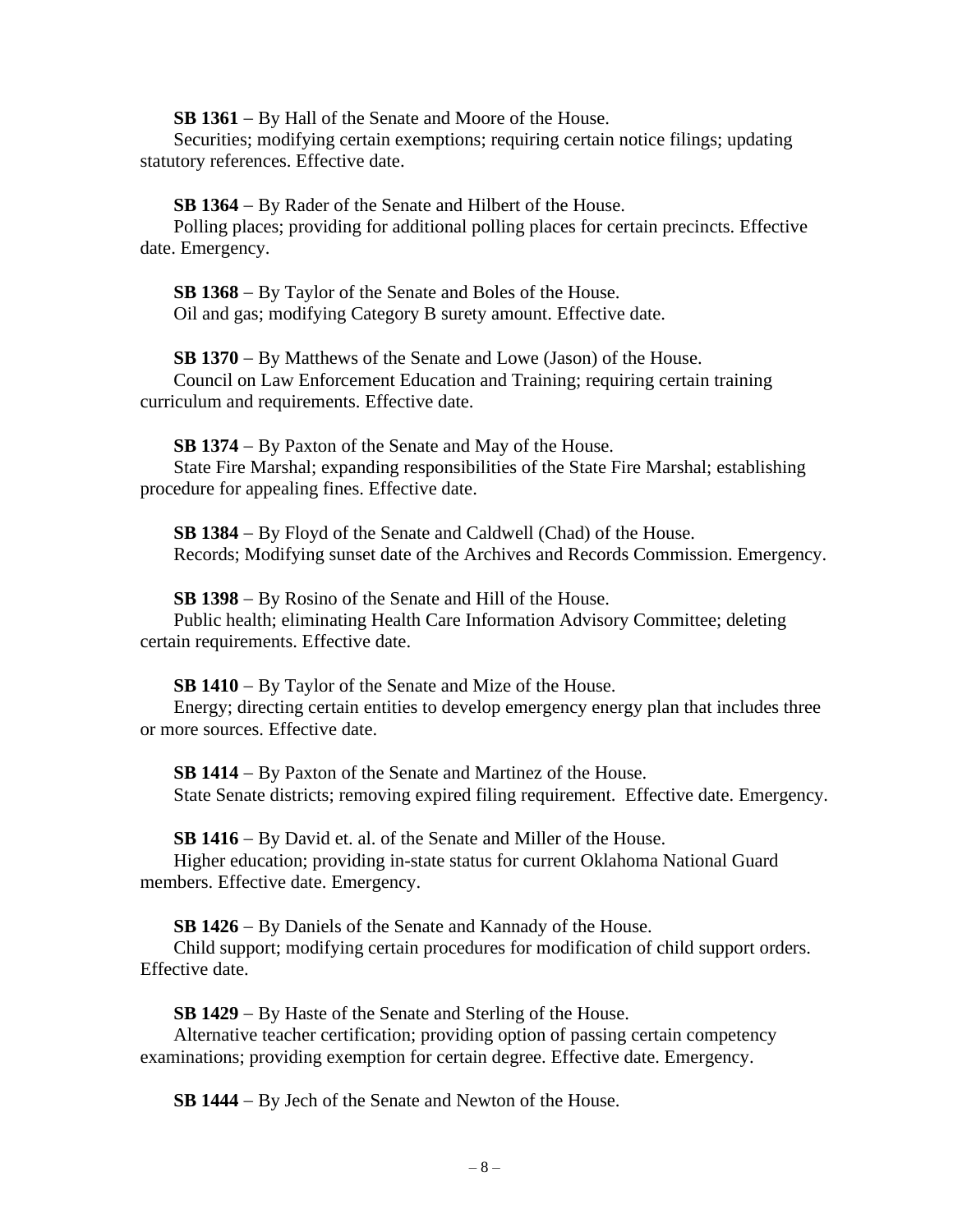Rural Electric Cooperative Act; authorizing certain registrations to count towards quorum. Emergency.

**SB 1452** − By Floyd of the Senate and Bush of the House.

Oklahoma Open Records Act; requiring confidentiality for certain voluntarily provided information. Effective date.

**SB 1460** − By Howard of the Senate and Moore of the House.

Probate procedure; modifying requirements for proper venue for certain actions; clarifying requirements for joinder of certain proceedings. Effective date.

**SB 1462** − By Garvin of the Senate and Lawson of the House.

Public health; creating Ava's Law; requiring certain persons to provide certain information to pregnant individuals; requiring State Department of Health to compile and publish certain educational resources. Effective date.

**SB 1466** − By Rader et. al. of the Senate and Pae et. al. of the House.

Crimes and punishments; relating to the raising of flags over tax-supported property; adding an exception. Emergency.

**SB 1474** − By Rader of the Senate and McCall of the House. Motor vehicles; providing certain exception to prohibition on transfer of title. Emergency.

**SB 1485** − By Paxton of the Senate and Osburn of the House. Certificates of title; providing exception for certain industry from inspection requirement. Effective date.

**SB 1496** − By Stanley of the Senate and Miller of the House. [Sales tax; providing exemption for women's veteran's organization. Effective date.]

**SB 1515** − By Weaver et. al. of the Senate and Osburn of the House. Emergency medical services; allowing certified emergency medical response agency to provide limited transport under certain conditions. Effective date.

**SB 1516** − By Weaver of the Senate and Boatman of the House. Holidays; establishing Oklahoma Overdose Awareness Day. Emergency.

**SB 1522** − By Bullard of the Senate and Humphrey of the House.

Personal identification information of retired peace officers; protecting retired peace officer personal information and prohibiting harassment. Effective date.

**SB 1526** − By Floyd of the Senate and Osburn of the House.

Securities; modifying provisions of the Oklahoma Subdivided Land Sales Code. Effective date.

**SB 1532** − By Daniels of the Senate and Talley of the House.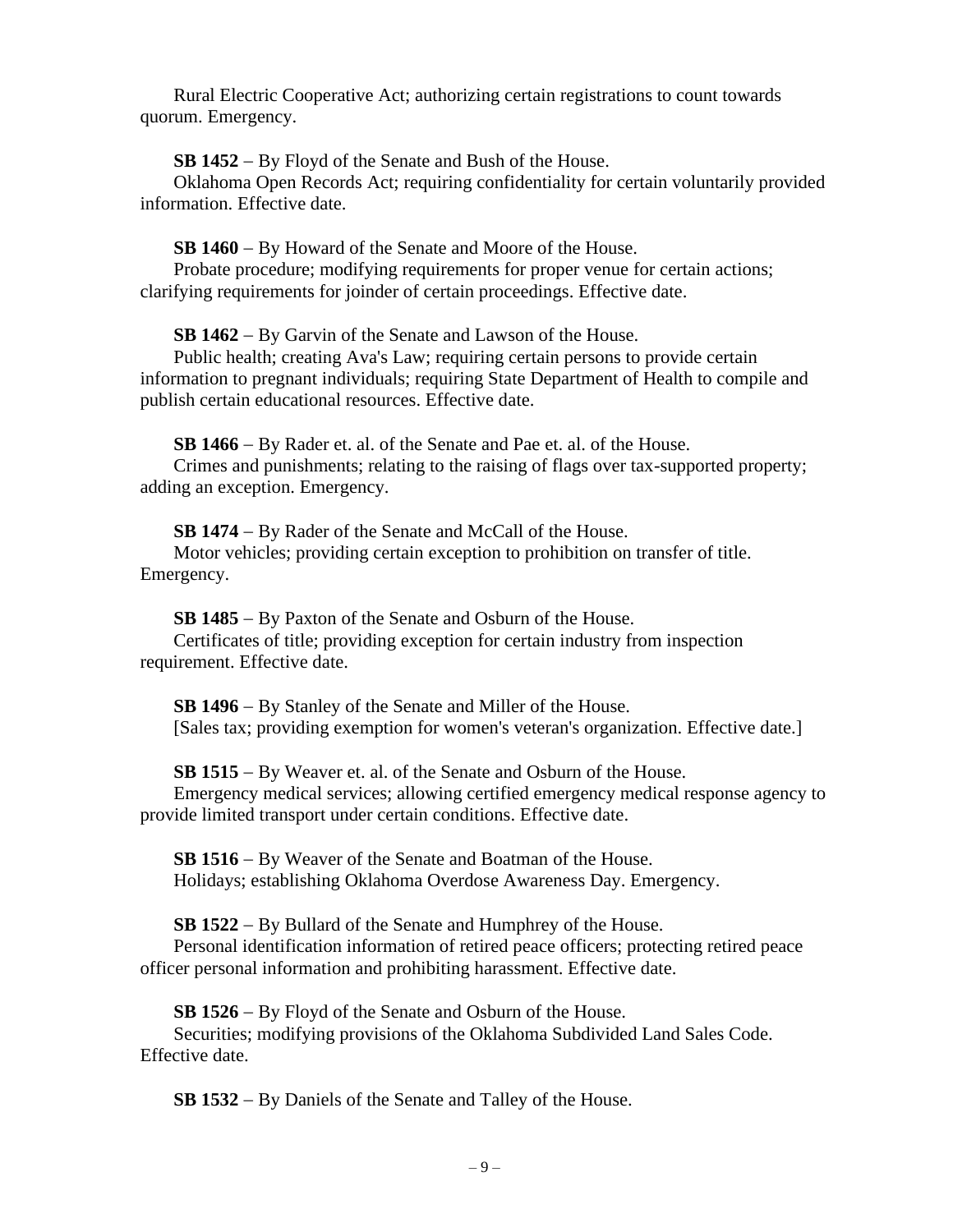Criminal fines, costs and fees; requiring waiver under certain circumstances. Effective date.

**SB 1536** − By Weaver of the Senate and Ford of the House.

Criminal Justice Reclassification Coordination Council; repealing Council. Effective date.

**SB 1537** − By Weaver et. al. of the Senate and Ford of the House. Law enforcement training; establishing attestation to certification. Effective date.

**SB 1541** − By Rosino et. al. of the Senate and Martinez of the House.

Autonomous vehicles; allowing fully automated vehicles to operate on public roads. Effective date.

**SB 1542** − By Rosino of the Senate and Roberts (Dustin) of the House. Physician assistants; providing certain construction; requiring certain license or credential; subjecting certain physician assistants to Physician Assistant Act. Effective date.

**SB 1544** − By Pederson et. al. of the Senate and Conley of the House. Schools; prohibiting certain schools from knowingly entering into a transaction with certain individual or entity. Effective date. Emergency.

**SB 1547** − By Howard et. al. of the Senate and McCall of the House. Oklahoma Open Meeting Act; requiring live stream of certain meetings; reinstating alternative procedures in emergencies. Emergency.

**SB 1569** − By Weaver of the Senate and Boatman of the House. Child protection; establishing the Address Confidentiality for Child Survivors and their Families Act. Effective date.

**SB 1571** − By Allen of the Senate and West (Rick) of the House. Airbows; allowing airbows for hunting under certain circumstances. Effective date.

**SB 1578** − By Paxton of the Senate and Martinez of the House. County commissioners; omitting certain candidacy requirements. Effective date. Emergency.

**SB 1579** − By Paxton of the Senate and Hilbert of the House.

School employees; allowing a district board of education to approve certain leave of absence for certain purpose. Effective date. Emergency.

**SB 1587** − By Simpson et. al. of the Senate and Hardin (Tommy) of the House. Veterans; creating K-I-A Reinterment Fund. Effective date. Emergency.

**SB 1617** − By Dugger of the Senate and West (Kevin) of the House. Boards and commissions; extending sunset termination date of certain committees. Emergency.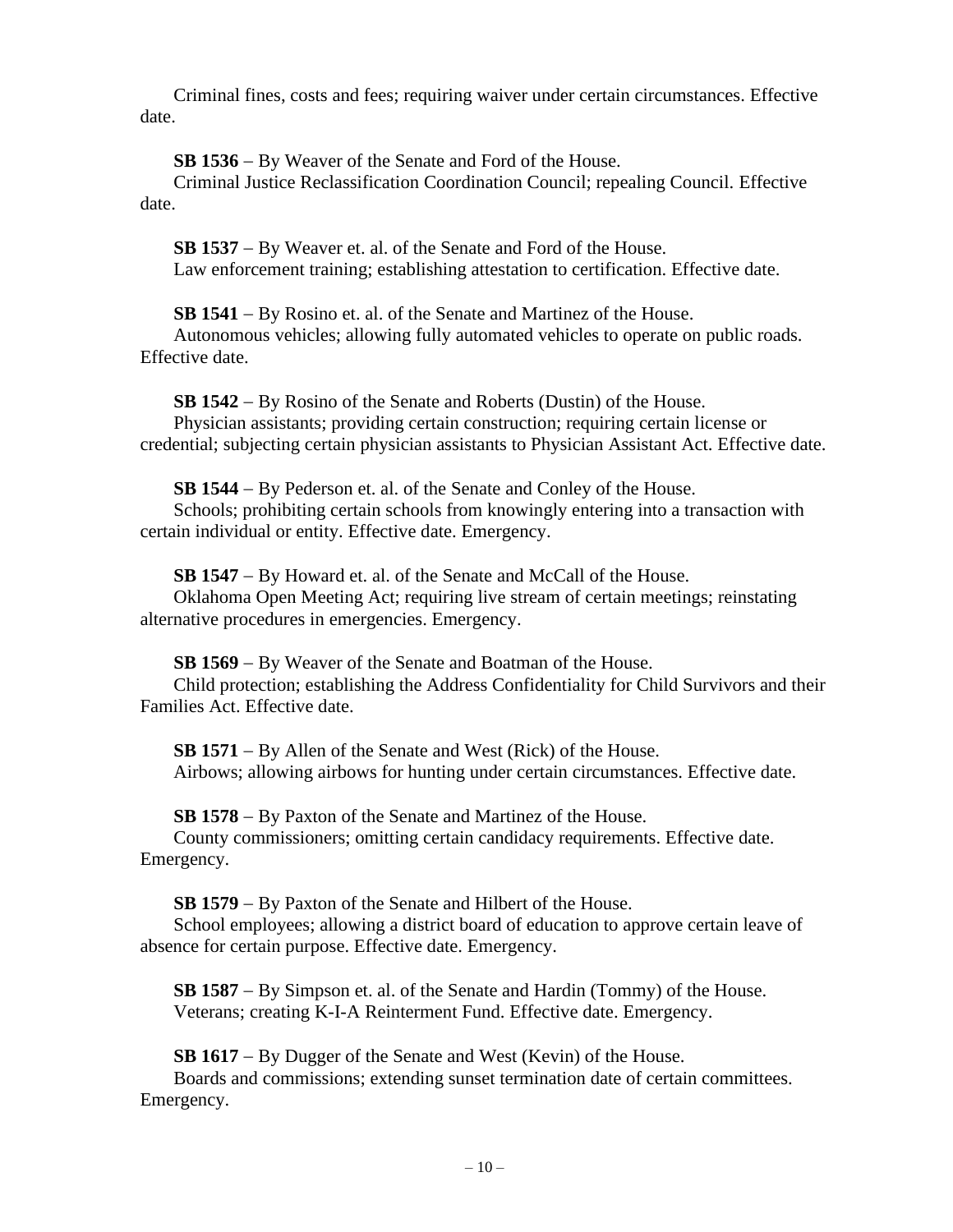**SB 1623** − By Pugh of the Senate and Boatman of the House.

Schools; creating the Learn Everywhere Act to allow students extended learning opportunities. Effective date. Emergency.

**SB 1637** − By Haste of the Senate and Lepak of the House.

Election fraud; authorizing Attorney General to investigate and prosecute certain violations. Effective date.

**SB 1659** − By Newhouse of the Senate and Dills of the House.

Tax credits; modifying certain Oklahoma Equal Opportunity Education Scholarship Act reporting dates. Effective date.

**SB 1685** − By Thompson of the Senate and Hilbert of the House.

Oklahoma Affordable Housing Act; modifying certain credit allocation limit. Effective date.

**SB 1691** − By Taylor et. al. of the Senate and Boles of the House. Occupational licensing and certification; allowing certain individuals with a criminal history to receive licensing and certification to practice. Effective date.

**SB 1695** − By Murdock et. al. of the Senate and Newton of the House. Rules of the Ethics Commission; adding certain persons subject to financial disclosure. Effective date.

**SB 1700** − By Howard of the Senate and Echols of the House. Small estate administration; adding property required to be paid or delivered upon receipt of certain affidavit. Effective date.

**SB 1716** − By Leewright of the Senate and Moore of the House. Roofing; providing exception for commercial endorsement for labor-only subcontractors. Effective date.

**SB 1733** − By Treat et. al. of the Senate and McCall of the House. Oklahoma Open Records Act; modifying definitions. Effective date.

**SB 1743** − By Leewright of the Senate and Bashore of the House. Financial protection products; prohibiting certain requirement; providing procedures for borrowers. Effective date.

**SB 1749** − By Leewright of the Senate and McEntire of the House. Alcoholic beverages; allowing for sale of beer on golf course or country club. Emergency.

**SB 1750** − By Daniels of the Senate and Kannady of the House. Home inspections; expanding definition. Emergency.

**SB 1763** − By Weaver of the Senate and Moore of the House. Asset forfeiture; modifying parties eligible to bring certain actions. Effective date.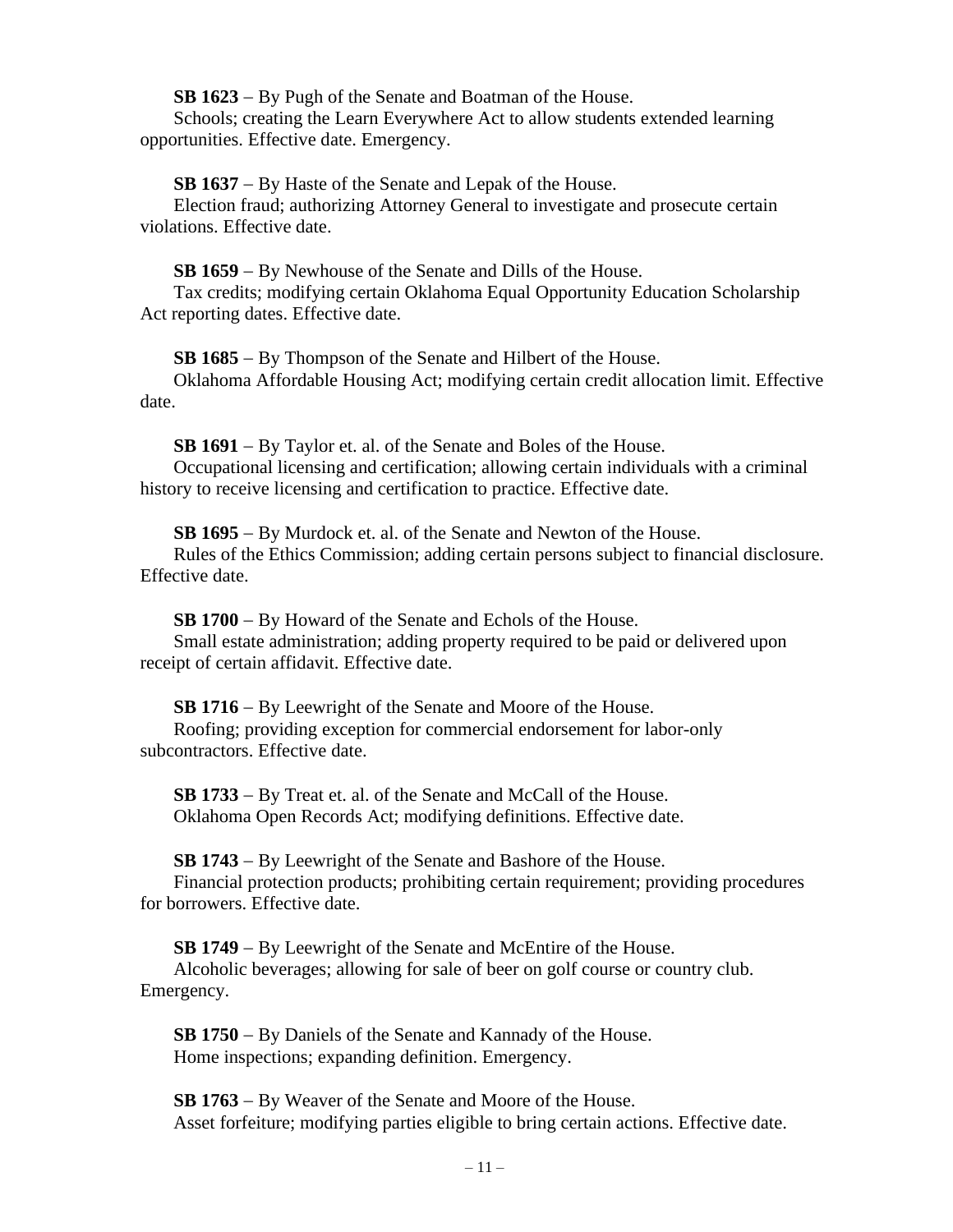**SB 1781** − By Rader of the Senate and Talley of the House.

Aircraft excise tax; relates to the report on transfer of legal ownership aircraft; modifying report requirements. Effective date.

**SB 1784** − By Coleman of the Senate and Marti of the House.

Alcoholic beverages; providing exceptions for underage workers to conduct work on licensed premises. Emergency.

**SB 1788** − By Coleman of the Senate and Marti of the House.

Alcoholic beverages; allowing for distribution of mixed drinks in sealed containers. Emergency.

**SB 1802** − By Howard of the Senate and Kannady of the House. Multiple versions of statutes; amending, merging, consolidating and repealing multiple versions of statutes. Emergency.

**SB 1809** − By Garvin et. al. of the Senate and Boles of the House.

Wildlife; permits to control nuisance wildlife; written permission; headlighting; prohibiting nuisance control at night for persons convicted within certain period of time. Effective date.

**SB 1819** − By Howard of the Senate and Kendrix of the House.

Motor vehicle tax; modifying definition of inheritance for the purposes of excise tax exception on transfer. Effective date.

**SB 1843** − By Leewright of the Senate and Hilbert of the House. Income tax; modifying payroll allocation for taxable income to include home office workers in this state. Effective date.

# **RESOLUTIONS FOR CONSIDERATION**

**HCR 1013** − By Steagall of the House and Dahm of the Senate. Concurrent resolution; communism; Cuba.

**HCR 1014** − By Olsen. Concurrent resolution; Day of Tears recognition; distribution.

**HCR 1015** − By Phillips. Public health; Men's Health Awareness Month.

**HCR 1017** − By McBride et. al. of the House and David of the Senate. Concurrent Resolution; declaring the need for grid modernization technologies and cybersecurity; distribution.

**HR 1043** − By Waldron.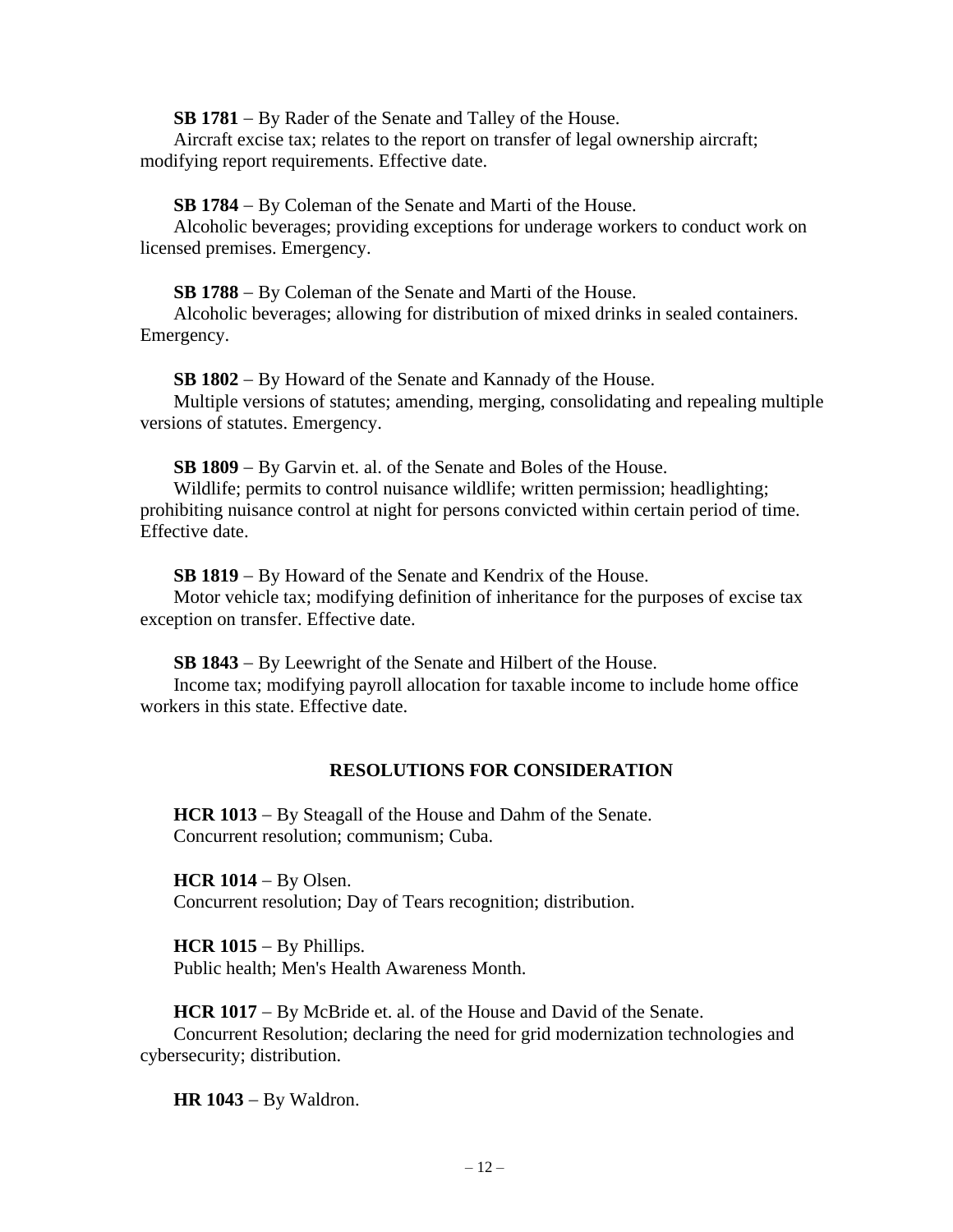Resolution supporting Ukraine; recognizing Ukrainian sovereignty; and urging withdrawal of Russian forces.

**HR 1045** − By Newton.

Resolution acknowledging the Oklahoma Youth Expo; congratulating all of the 4-H and FFA student participants of the 2022 Oklahoma Youth Expo.

**HR 1046** − By Kerbs. Resolution; Oklahoma Agriculture Day; March 24, 2022; directing distribution.

**HR 1047** − By Roberts (Sean). Resolution; oil and gas industry; increasing oil and gas production.

**HR 1049** − By Bush. Resolution; ACEs and PACEs Awareness Day; April 7, 2022.

**HR 1050** − By Stark. National Donate Life Month; April.

**SCR 19** − By Daniels.

Concurrent resolution; establishing the Joint Rules for the Joint Committee on Administrative Rules; amending Joint Rules.

# **SENATE AMENDMENTS TO HOUSE BILLS**

**SAs** to **HB 1122** − By Phillips et. al. of the House and Leewright of the Senate. [Telecommunications; imposing maximum charges with respect to certain connections to utility poles; effective date.]

**SAs** to **HB 1647** − By Humphrey of the House and Bullard of the Senate.

Criminal procedure; Pretrial Release Act; proceedings; services programs; effective date.

**SAs** to **HB 2542** − By Stinson et. al. of the House and Brooks of the Senate. [Attorneys; practice of law; procedure for motion to practice law in Oklahoma; reciprocal agreement; effective date.]

**SAs** to **HB 2693** − By Hasenbeck et. al. of the House and Pugh et. al. of the Senate. [Civics education; directing establishment of micro-credential program in civics; removing requirement for certain assessment; effective date; emergency.]

**SAs** to **HB 2776** − By Pfeiffer of the House and Montgomery et. al. of the Senate. [School funding; creating the Protecting Revenues for Oklahoma Teachers, Educators and Students (PROTEST) Fund; purpose; expenditures; effective date; emergency.]

# **THIRD READING**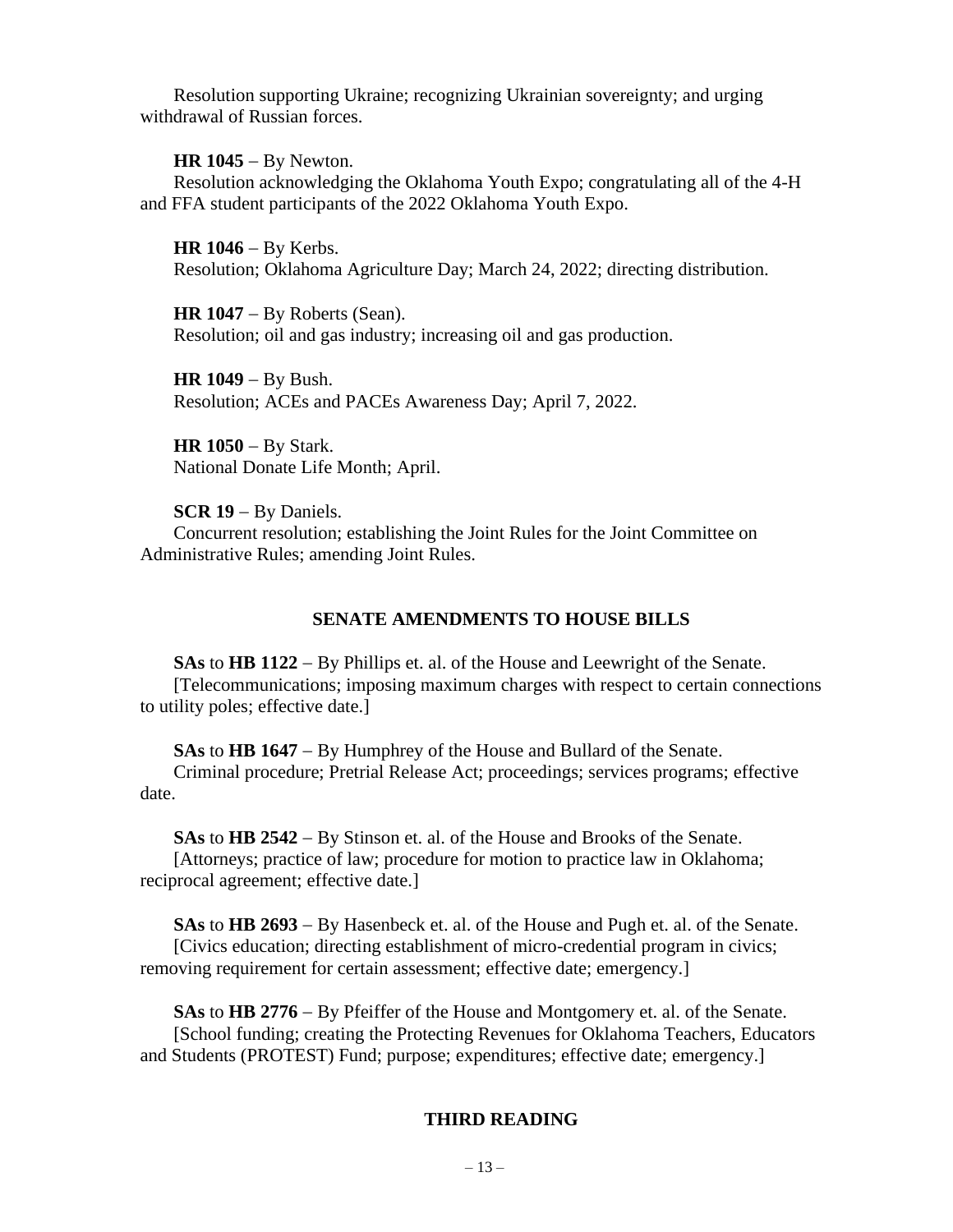**HB 1055** − By Randleman of the House and Stephens of the Senate.

Definitions and general provisions; designating the Colonial Spanish Mustang/Heritage Horse of Oklahoma as the state horse; codification; effective date.

**HB 1888** − By Williams et. al. of the House and Bullard of the Senate.

State government; prohibiting certain entities from conducting gender or sexual diversity training or counseling; effective date.

# **GENERAL ORDER**

**HB 1005** − By Bush et. al. of the House and Montgomery of the Senate. Public health; Uniform Controlled Dangerous Substances Act; harm-reduction services; codification; emergency.

**HB 1011** − By Phillips et. al. Consumer protection; Digital Fair Repair Act; disclosure of information; effective date.

# **HB 1020** − By Worthen.

Public lands; requiring notice to certain landowners when state school lands are recategorized; effective date.

# **HB 1025** − By Worthen.

Criminal procedure; clarifying hearing procedures for returning property to lawful owners; effective date.

# **HB 1048** − By Kerbs et. al.

Railroads; requiring certain railroads to have two crewmembers in control compartment of lead locomotive unit; making certain exceptions; effective date.

# **HB 1049** − By Kerbs et. al.

Motor vehicles; requiring the Department of Public Safety to provide internet services with adequate speed to motor license agents; effective date.

# **HB 1056** − By Olsen et. al.

Crimes and punishments; prohibiting certain officials from restricting religious activities during a declared state of emergency; effective date.

**HB 1097** − By Strom of the House and Coleman of the Senate.

Alcoholic beverages; authorizing holders of multiple small brewer licenses to sell beer at multiple locations; effective date.

# **HB 1115** − By West (Rick) et. al.

Criminal procedure; authorizing use of certain chemical treatment for offenders who commit sexually violent offenses; codification; effective date.

**HB 1117** − By West (Rick).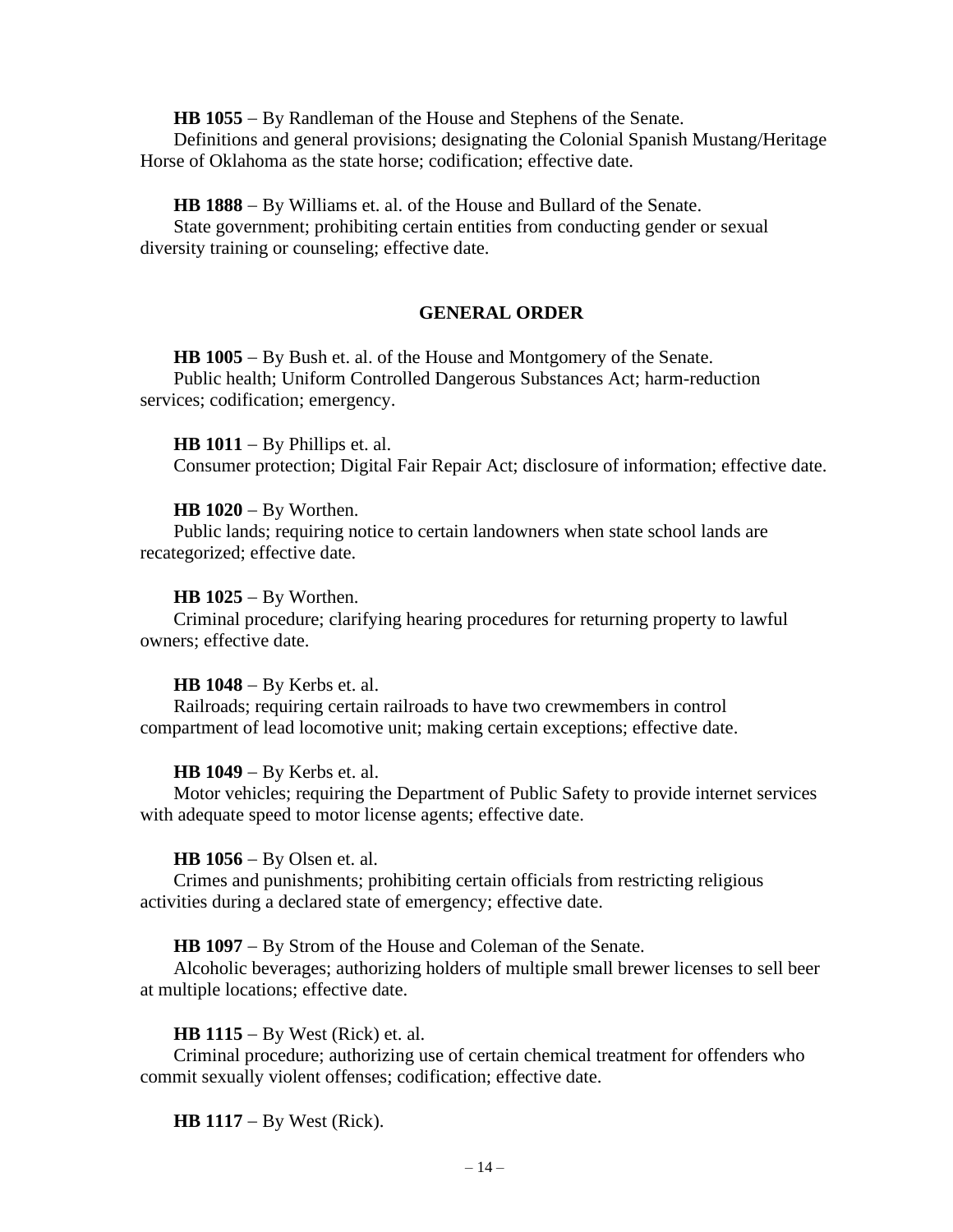State government; exempting certain individuals from state park entrance fees; effective date.

# **HB 1123** − By Phillips of the House and Leewright of the Senate.

Rural electric cooperative easements; defining terms; providing for use of certain easements for broadband service; effective date.

### **CS** for **HB 1126** − By Phillips.

Technology; requiring employers provide written notice to employees of electronic mail monitoring; requiring certain categories of monitoring be disclosed; effective date.

### **CS** for **HB 1128** − By Phillips.

State government; office of Attorney General; domestic violence; providing certain exemptions; effective date.

### **HB 1141** − By Fetgatter.

Environment and natural resources; allowing a county or municipality to create a landfill utilization district; effective date.

### **HB 1142** − By Fetgatter.

Agriculture; creating the Oklahoma Industrial Hemp Remediation Program; effective date.

**CS** for **HB 1229** − By Smith of the House and McCortney of the Senate.

Professions and occupations; Funeral Services Licensing Act; definition; exception; effective date.

#### **HB 1238** − By McCall.

United States; creating the Federal Relations Act of 2021; effective date.

# **HB 1239** − By McCall.

United States; creating the Federal Relations Act of 2021; effective date.

#### **CS** for **HB 1358** − By McCall.

Public finance; Inflation Relief Stimulus Fund; appropriation; creating the Inflation Stimulus Relief Fund; deposits; distribution; eligible taxpayers; effective date; emergency.

#### **CS** for **HB 1408** − By Pfeiffer.

Motor vehicles; driver licenses; requirements for restricted commercial driver license for farm-related service industries; effective date; emergency.

# **CS** for **HB 1413** − By McCall.

Transportation; creating the Rail Improvements for Economic Development Program Act; creating Rail Improvements for Economic Development Program Revolving Fund; effective date.

**CS** for **HB 1551** − By McDugle of the House and Jett of the Senate.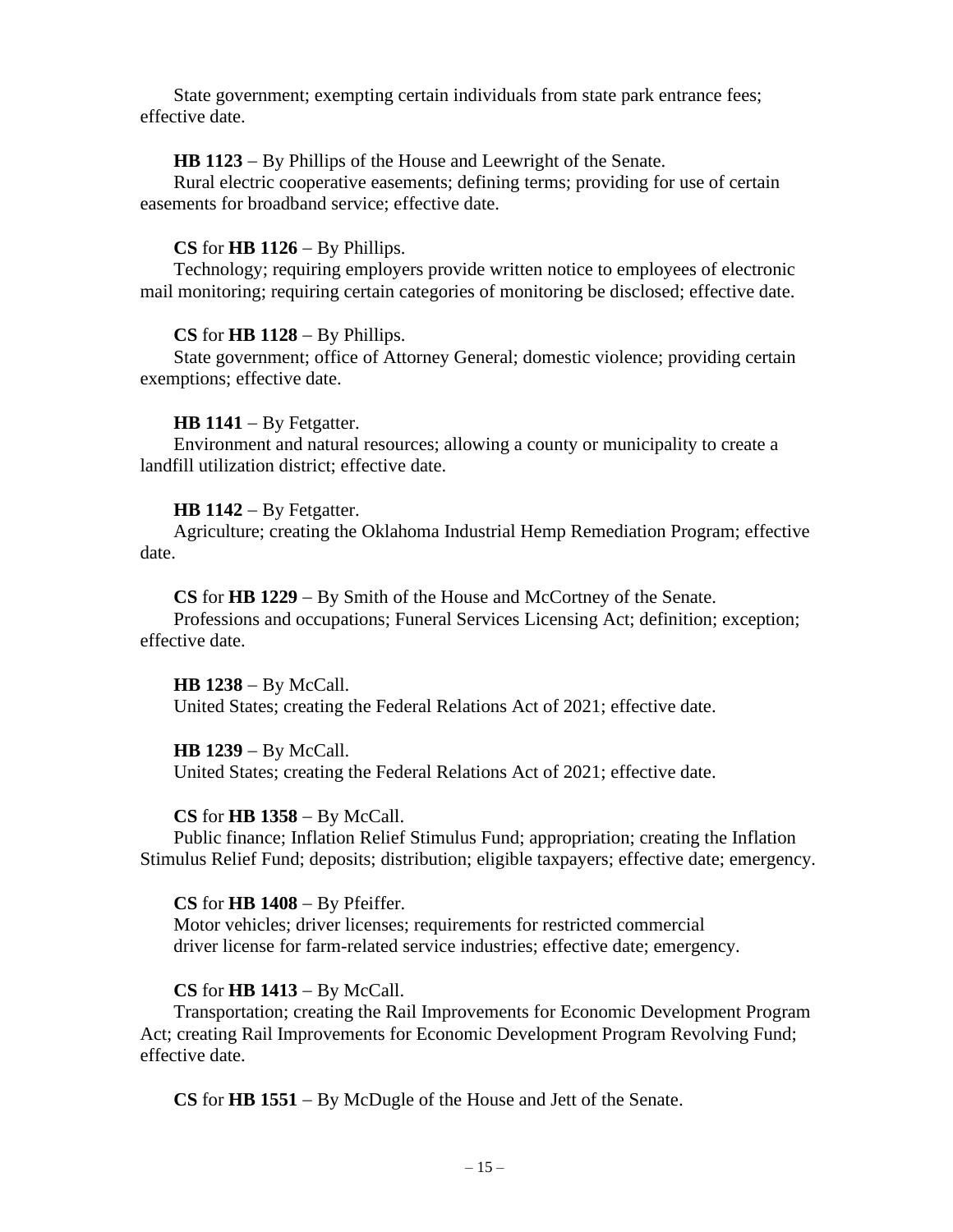Prisons and reformatories; directing the Pardon and Parole Board to establish a Conviction Integrity Review Unit; effective date.

**HB 1564** − By Gann et. al. of the House and Stephens et. al. of the Senate.

Landlord and tenant; delinquent rent; prohibiting discretion to extend terms of tenancy; authorizing late payment fee; providing for enforcement of act; effective date.

**HB 1580** − By Dollens et. al.

Animals; prohibiting persons from chaining or tethering a dog under certain circumstances; effective date.

**HB 1605** − By Walke. Probate; venue priority; effective date; emergency.

### **CS** for **HB 1606** − By Ford.

Cities and towns; implementing procedure to be followed after arbitration decisions or awards have been decided; effective date.

**HB 1611** − By Bashore et. al. of the House and Leewright of the Senate.

State government; Oklahoma Center for Rural Development; Rural Area Development Task Force; Oklahoma Commission on Interstate Cooperation; repeal; effective date.

**HB 1612** − By Bashore et. al. of the House and Leewright of the Senate. State government; Health Care Workforce Resources Board; repealer; effective date.

# **CS** for **HB 1616** − By Bennett et. al.

Student drivers; creating the Hope Shaffer Act; prohibiting student driver from operating a motor vehicle when other students are passengers; effective date.

# **HB 1619** − By Bennett.

Landlord and tenant; delinquent rent; rental agreement termination; timing requirements; effective date.

**HB 1627** − By Mize of the House and Montgomery of the Senate.

Consumer protection; Online Marketplace Consumer Protection Act; Attorney General; effective date.

# **CS** for **HB 1636** − By Phillips.

Alcoholic beverages; mixed beverage, beer and wine, caterer, public or special event licensee; audit; effective date.

**HB 1637** − By Randleman et. al. of the House and Quinn of the Senate.

Mental Health; Department of Mental Health and Substance Abuse Services; authority; requirement; definition; effective date.

**HB 1660** − By West (Kevin) et. al. of the House and Quinn of the Senate.

Daylight saving time; exempting Oklahoma from the federal daylight saving time provision; effective date.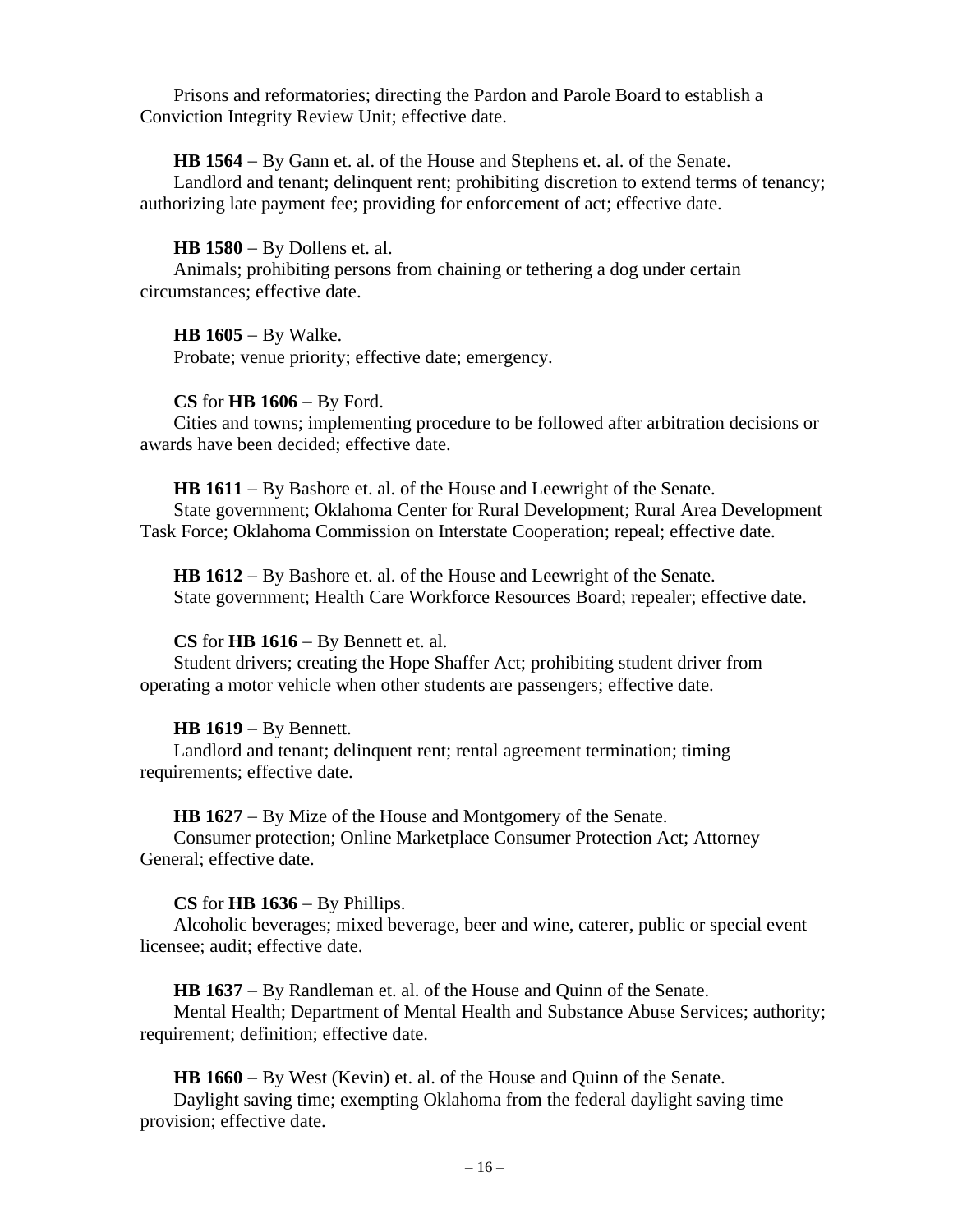**HB 1706** − By Talley et. al. of the House and Leewright of the Senate.

Transportation; stating legislative intent; requiring the Department of Transportation sign and send application requesting Historic Route 66 be declared a U.S. Bicycle Route by certain date; effective date.

**HB 1754** − By Hardin (David) of the House and Weaver of the Senate. Crimes and punishments; increasing penalties; effective date.

**CS** for **HB 1757** − By Ranson of the House and Dugger of the Senate.

Criminal procedure; authorizing the arrest of persons under certain circumstances; effective date.

**HB 1787** − By Pae of the House and Coleman of the Senate. State government; providing for rates of compensation for on-call state employees; repealer; effective date.

**CS** for **HB 1790** − By Pae of the House and Brooks of the Senate. Public health and safety; creating the Kasey Alert Act; Department of Public Safety; Commissioner of Public Safety; law enforcement; effective date.

### **CS** for **HB 1798** − By Miller.

Consumer protection; Network Company Services Act; Attorney General; consumer information; effective date.

**CS** for **HB 1833** − By McBride of the House and Daniels of the Senate. Nuisance; oil and gas activities; damages; effective date.

**HB 1835** − By Waldron.

Professions; occupations; disciplinary action; effective date.

**HB 1843** − By Fugate et. al.

Elections; authorizing absentee voter to cast provisional ballot; providing exceptions; effective date.

**CS** for **HB 1845** − By Fugate.

Motor vehicles; requiring lamp usage during conditions of inclement weather; effective date.

**HB 1898** − By Roberts (Sean).

Firearms; deleting named act and adding statutory references; codification; effective date.

**HB 1908** − By Fetgatter.

Revenue and taxation; medical marijuana taxation; State Department of Health; Oklahoma Tax Commission; contract; tax collection; fee; effective date; emergency.

**HB 1909** − By Fetgatter.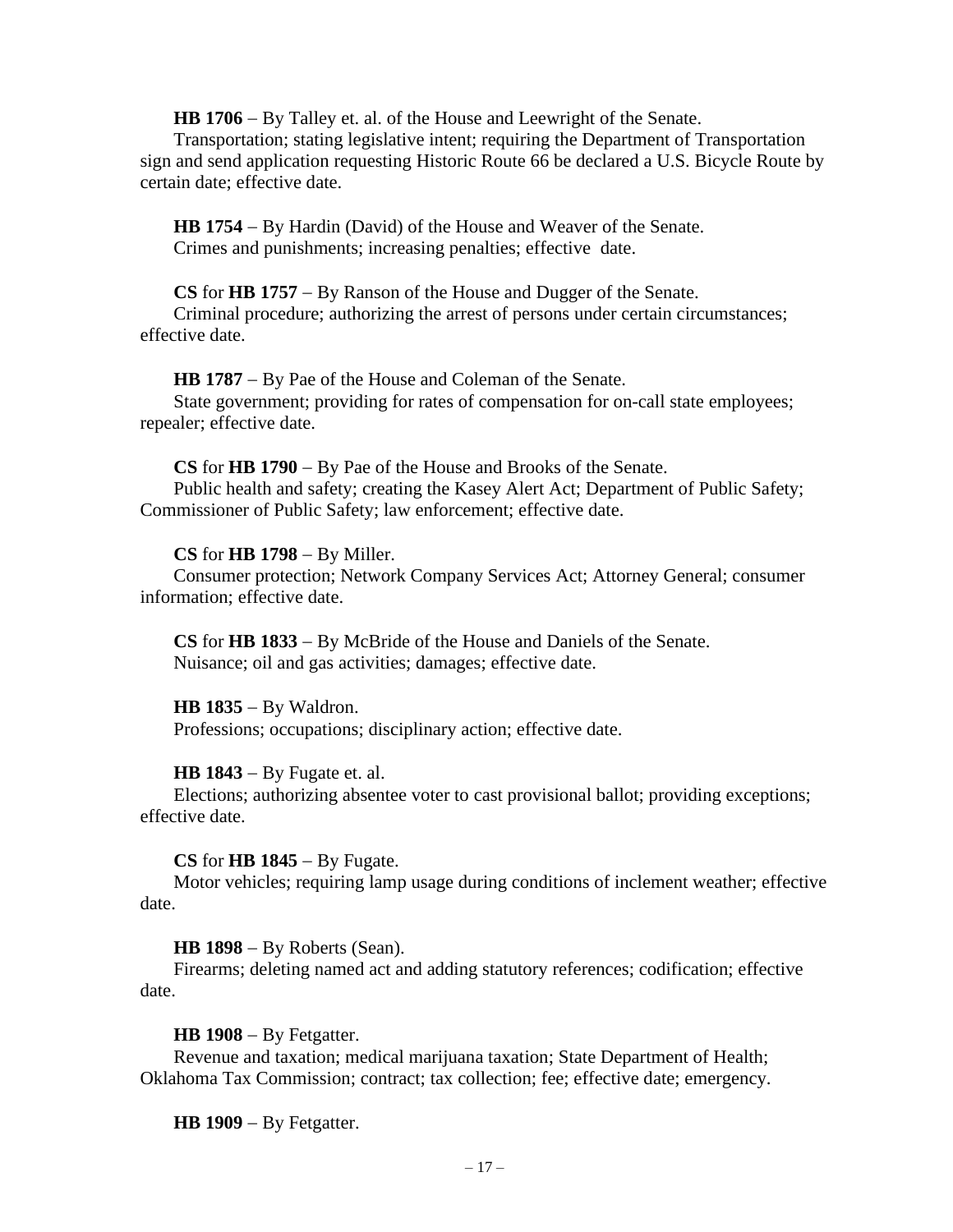Revenue and taxation; Oklahoma adjusted gross income and taxable income; business license; Section 280E of Internal Revenue Code; effective date.

# **CS** for **HB 1919** − By Blancett.

Schools; mandating counseling and guidance services for students; setting minimum ratio of students to certified school counselors; effective date.

# **CS** for **HB 1920** − By Martinez.

Beer industry requirements; regulation of agreements; prohibiting certain actions; effective date.

# **CS** for **HB 1921** − By Martinez et. al.

State government; designation of quarters and space to state departments; limitations to certain relocations; emergency.

# **CS** for **HB 1922** − By Martinez.

Alcoholic beverages; modifying requirements for certain wine shipment reports; effective date.

**CS** for **HB 1927** − By Martinez et. al. of the House and Pugh of the Senate.

[Revenue and taxation; tax credit; parents of children enrolled in public school; effective date.]

# **CS** for **HB 1933** − By Martinez.

Labor; unemployment benefits; modifying benefit wages; duration; effective date.

# **CS** for **HB 1942** − By Smith et. al. of the House and Bullard of the Senate.

Public health and safety; requiring the dispatch of certain calls to volunteer fire departments; effective date.

# **CS** for **HB 1981** − By Lepak.

Professions and occupations; creating the Universal State and Military Equivalence Licensing Recognition Act; effective date.

# **CS** for **HB 1989** − By Caldwell (Trey).

Agriculture; seed labels; requiring genetically engineered cotton seed labels contain certain information; minimum warm germination percentage; effective date.

**HB 2010** − By Townley et. al. of the House and Montgomery of the Senate. Public health and safety; regulating mobile food vendors; effective date.

# **CS** for **HB 2025** − By Steagall et. al.

Medical marijuana; requiring medical marijuana business licensees to display their license in a certain manner; emergency.

**CS** for **HB 2036** − By Ford of the House and Bergstrom of the Senate. Public health; vapor products and reporting; compliance deadlines; emergency.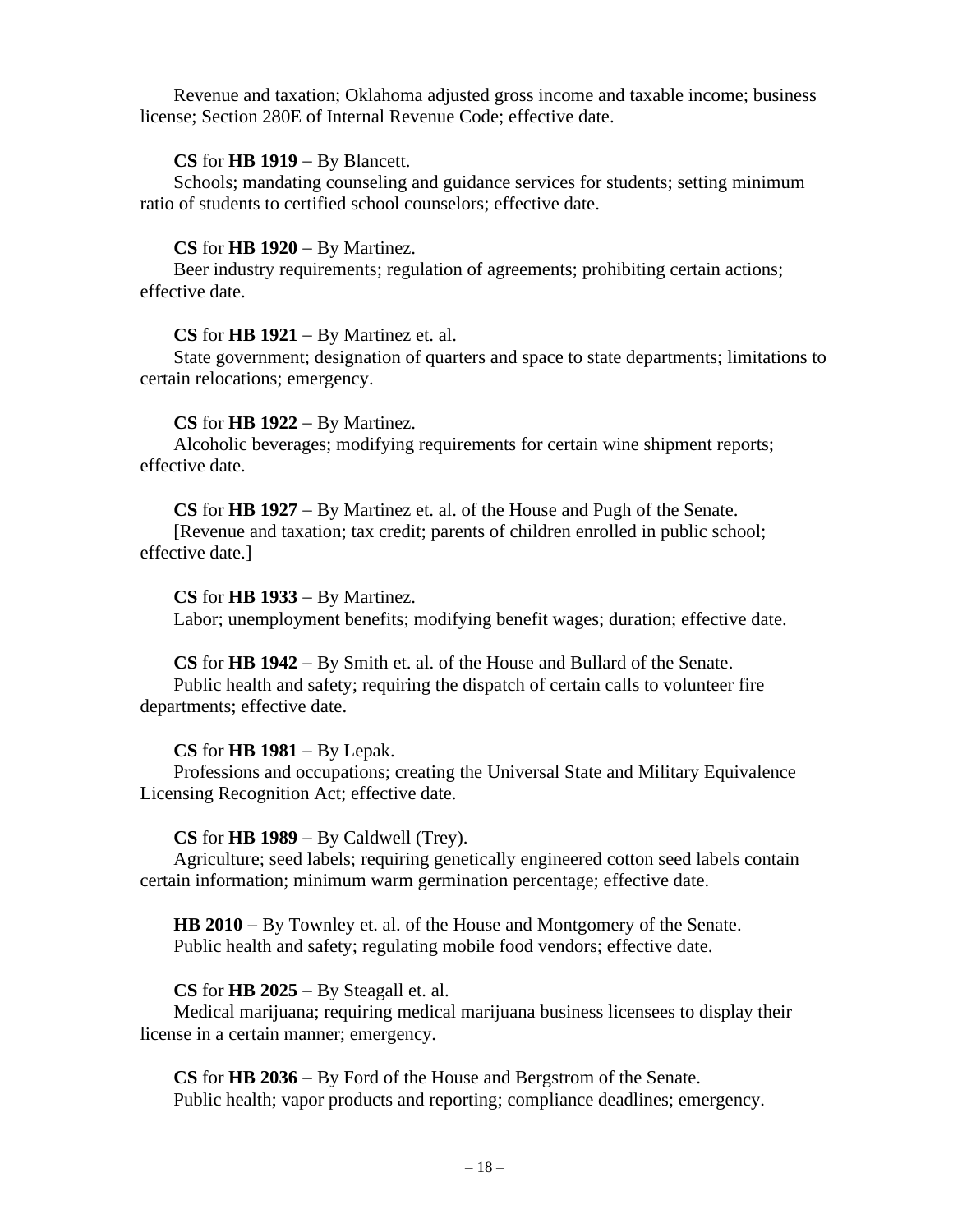**CS** for **HB 2065** − By Ford of the House and Weaver of the Senate.

[Public retirement systems; Oklahoma Pension Legislation Actuarial Analysis Act; Law Enforcement Retirement System; reinstatement; effective date; contingent effect; emergency.]

# **CS** for **HB 2067** − By McCall.

State government; Board on Legislative Compensation; ex-officio members; providing for LOFT Executive Director to provide certain services; effective date; emergency.

# **HB 2076** − By McCall.

State government; prohibiting awarding of state contracts to certain entities; effective date.

# **HB 2092** − By Sims.

Counties and county officers; creating the Oklahoma Natural Disaster Mitigation and Recovery Act; effective date; emergency.

# **CS** for **HB 2126** − By McEntire.

Alcoholic beverages; creating the grocery and convenience store spiritis license; effective date.

**CS** for **HB 2135** − By McEntire of the House and Thompson of the Senate.

Alcoholic beverages; business interests and acts prohibited for manufacturers; effective date.

**CS** for **HB 2164** − By Roe of the House and Pemberton of the Senate.

[Professions and occupations; use of professional designations; modifying definition of doctor to include certain persons; effective date.]

**HB 2215** − By McDugle of the House and Weaver of the Senate. Crimes and punishments; expanding scope of prohibited acts; effective date.

**HB 2218** − By McDugle of the House and Jett of the Senate.

Public health and safety; Catastrophic Health Emergency Powers Act; prohibiting governmental entities from closing or limiting businesses; effective date.

**HB 2227** − By Moore of the House and Garvin of the Senate.

Public finance; authorizing certain entities to initiate and conduct bankruptcy proceedings; effective date.

**HB 2244** − By May. Medical marijuana; modifying scope of certain definition; effective date.

**HB 2273** − By West (Josh). Law enforcement officers; making certain acts unlawful; codification; effective date.

**HB 2276** − By West (Josh) of the House and Thompson of the Senate.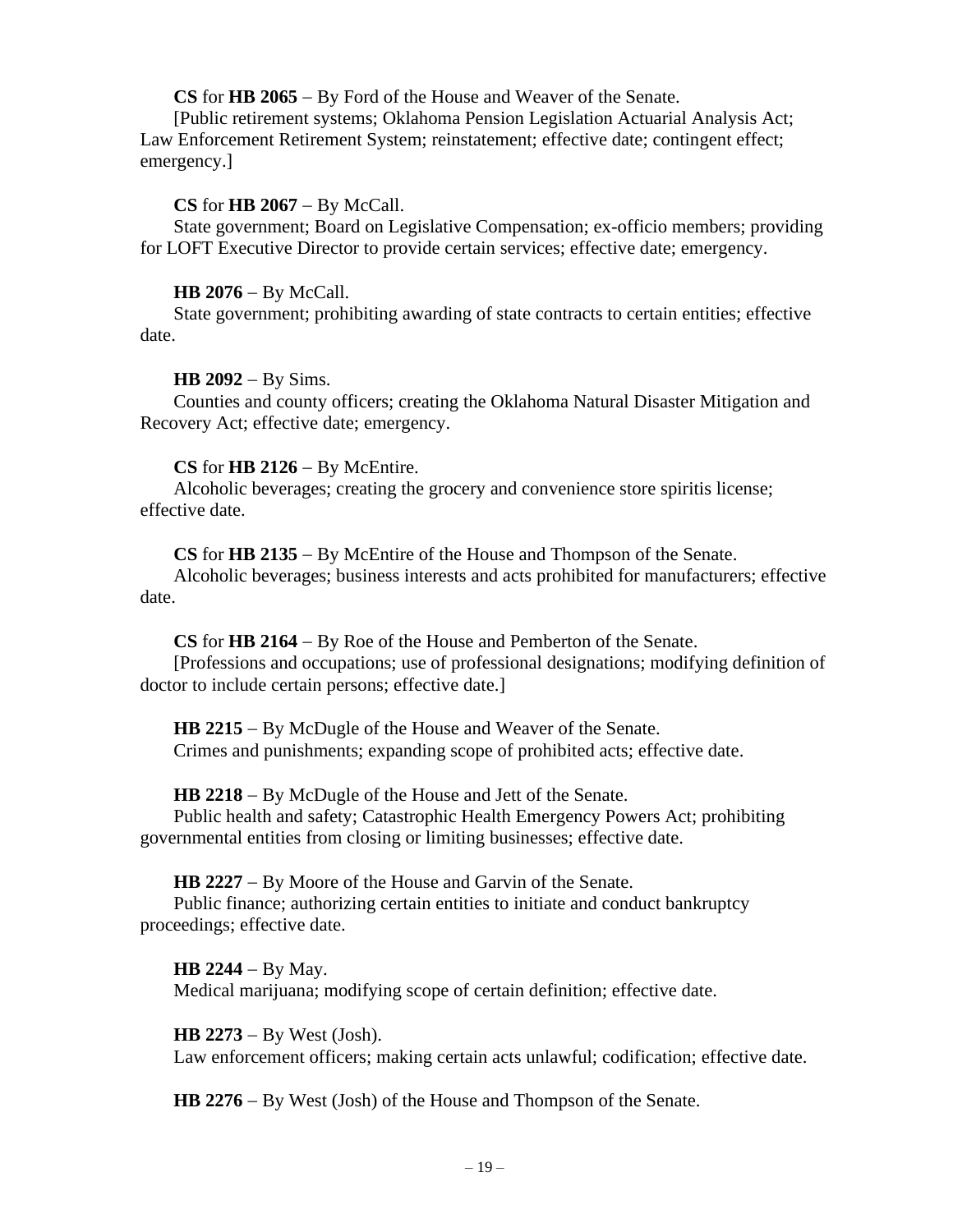Workers' compensation; mental illness or injury; volunteer firefighters group insurance; effective date.

#### **HB 2314** − By Lawson.

Community-based services; definitions; community services worker registry; investigation; notification; procedure; effective date.

### **HB 2322** − By Frix.

Health insurance; Health Care Freedom of Choice Act; assigned benefits; compensation; insurers; effective date.

### **HB 2332** − By Williams et. al.

Prisons and reformatories; eliminating certain duty of the State Board of Corrections; effective date.

**CS** for **HB 2361** − By Burns. Criminal procedure; modifying causes for removal of officers; effective date.

**CS** for **HB 2368** − By Grego et. al. Agriculture; definition of Oklahoma certified beef; modifying definition; effective date.

**CS** for **HB 2383** − By Sterling et. al. of the House and Weaver of the Senate. Motor vehicles; creating the Shelby Johnson and Logan Deardorff Act of 2022;

allowing Department of Public Safety to require certain exams for medical fitness; effective date.

**HB 2385** − By Sterling of the House and Jett of the Senate.

Motor vehicles; providing civil immunity for removing animal from motor vehicle using forcible entry; effective date.

**CS** for **HB 2389** − By Boles et. al. of the House and Paxton of the Senate.

Revenue and taxation; gross production; apportionment; cities and towns; County Bridge and Road Improvement Fund; effective date; emergency.

### **CS** for **HB 2446** − By Munson.

Children; Office of Juvenile Affairs; responsibility; Division Directors; effective date.

# **CS** for **HB 2486** − By Frix.

Public retirement systems; terminating the OPERS defined contribution plan created by the Retirement Freedom Act; providing all state employees participate in the OPERS defined benefit plan; effective dates.

# **CS** for **HB 2487** − By Frix.

Public retirement systems; Oklahoma Pension Legislation Actuarial Analysis Act; Firefighters Pension and Retirement System; definition; requirements; benefits; plans; volunteer pension; effective dates.

**HB 2505** − By Kannady of the House and Weaver of the Senate.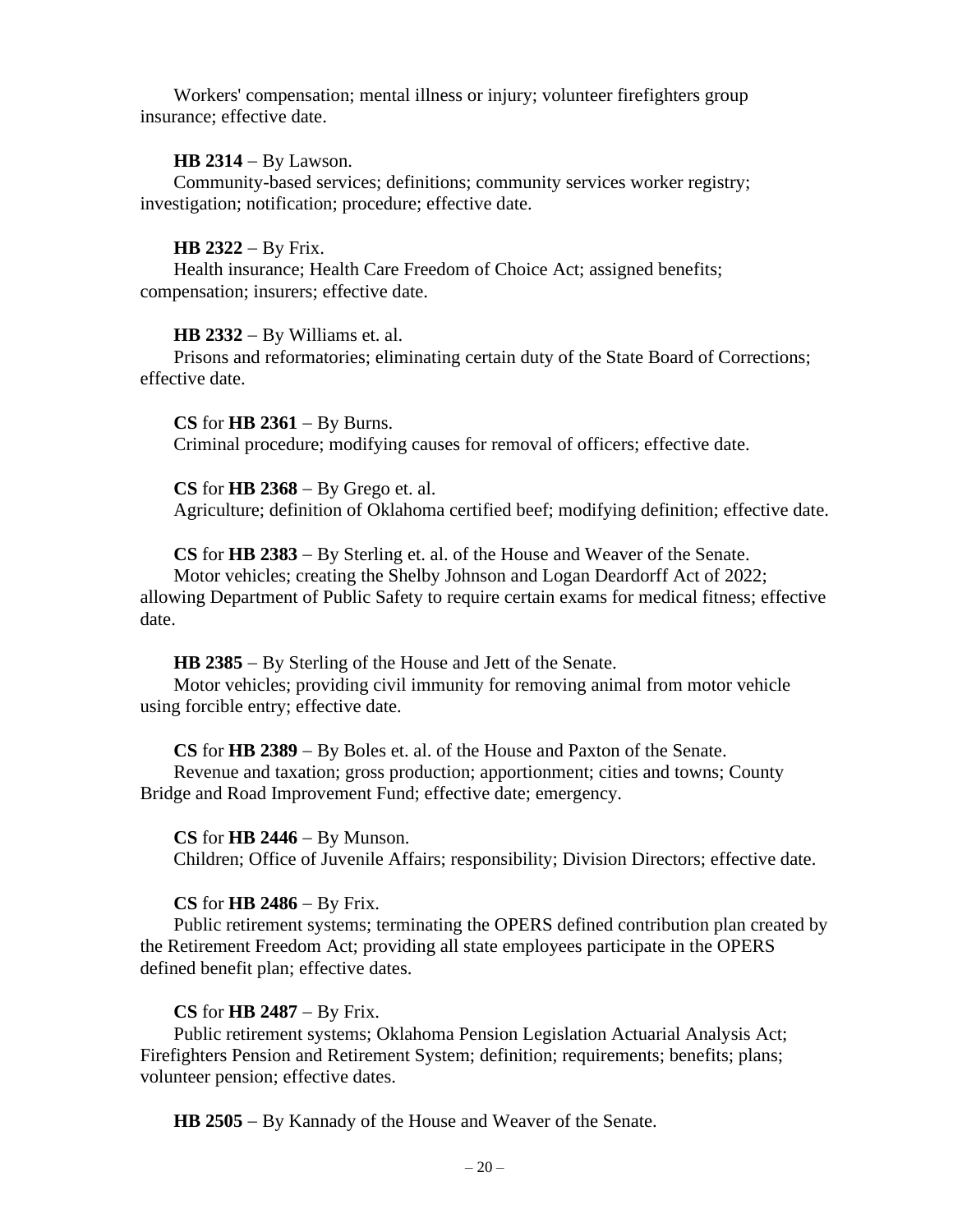Criminal procedure; directing courts to conduct evidentiary hearing for certain criminal matters; codification; effective date.

# **CS** for **HB 2525** − By Bashore.

Landlord and tenant; delinquent rent; late charges within certain percentage of monthly rent not be a penalty; effective date.

# **CS** for **HB 2531** − By Walke.

State government; prohibiting awarding of state contracts to certain entities; effective date.

# **HB 2532** − By Cornwell et. al.

State government; Criminal Justice Coordinating Commission; membership; duties; study; recommendations; effective date.

# **CS** for **HB 2533** − By Humphrey.

Workers' compensation; death benefits; law enforcement officers; COVID-19 death; emergency.

# **HB 2547** − By Stinson.

Schools; requiring media timeouts at high school sporting events which are being broadcast; effective date.

# **CS** for **HB 2600** − By Roberts (Sean).

Counties and county officers; confidential communications with legal counsel; conflict of interest; district attorney; representation; emergency.

# **CS** for **HB 2601** − By Roberts (Sean).

Public trusts; appointment by board of county commissioners; method of selection; appointment restrictions; emergency.

# **CS** for **HB 2627** − By Patzkowsky.

Revenue and taxation; county assessors; protest; updates; effective date; emergency.

**HB 2647** − By Echols of the House and Garvin of the Senate. Crimes and punishments; increasing age limitation; effective date.

# **HB 2653** − By Echols.

Motor vehicles; modifying offenses requiring mandatory revocation; effective date.

# **CS** for **HB 2659** − By Echols.

Medical marijuana; patient and caregiver licenses; authorizing possession of topical marijuana; effective date.

# **CS** for **HB 2660** − By Echols.

Medical marijuana; processor licensing requirements; modifying test batch requirements for licensed medical marijuana commercial growers and processors; effective date.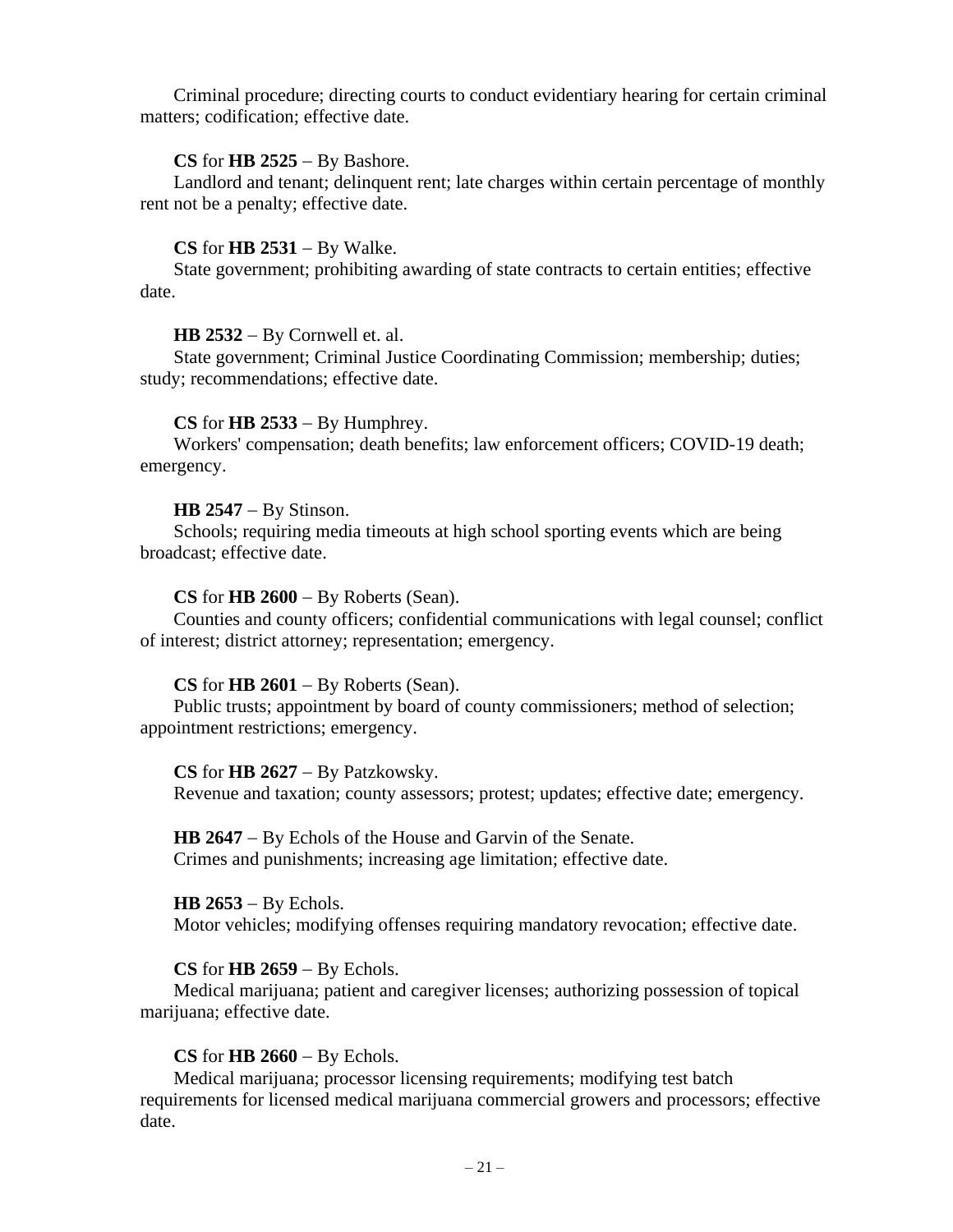**CS** for **HB 2667** − By Echols et. al. of the House and McCortney of the Senate. Motorcycles; deleting certain passing restriction; effective date.

# **CS** for **HB 2673** − By Echols of the House and Treat et. al. of the Senate.

Schools; student transfers; reallocating State Aid for certain transfer students; transfer allowance; private schools; effective date.

### **CS** for **HB 2681** − By Marti.

Insurance; Insurance Commissioner qualifications; eliminating financial interest prohibition; effective date.

### **HB 2688** − By Hasenbeck.

Animals; repealing annual report requirements related to the Commercial Pet Breeders and Animal Shelter Licensing Act; effective date.

### **CS** for **HB 2701** − By Hasenbeck.

[Revenue and taxation; creating the Education Investment for Oklahoma Act; modifying the Equal Opportunity Education Scholarship Act; effective date.]

### **HB 2730** − By Pittman of the House and Montgomery of the Senate.

Health; maternal and infant mortality; hospitals and birthing centers; implicit bias training; health care professionals; State Department of Health; effective date.

### **HB 2733** − By Pittman.

Indigenous persons; Ida's Law; Office of Liaison for Missing and Murdered Indigenous Persons; requirements; effective date.

# **HB 2742** − By Ford.

Motor vehicles; child passenger restraint systems; modifying age requirements for use of certain restraint systems; effective date.

# **CS** for **HB 2745** − By Ford et. al.

Public retirement systems; Oklahoma Pension Legislation Actuarial Analysis Act; Oklahoma Police Pension and Retirement System; disability benefits; computation; effective dates.

#### **CS** for **HB 2758** − By Ford et. al.

Public retirement systems; Pension Legislation Actuarial Analysis Act; Public Employees Retirement System; membership for certain military police officers and emergency medical personnel; death benefits; effective date.

### **CS** for **HB 2768** − By Randleman.

Education; creating the Dysgraphia and Education Task Force; professional development; dysgraphia; dyslexia; emergency.

**HB 2875** − By Wallace of the House and Taylor of the Senate.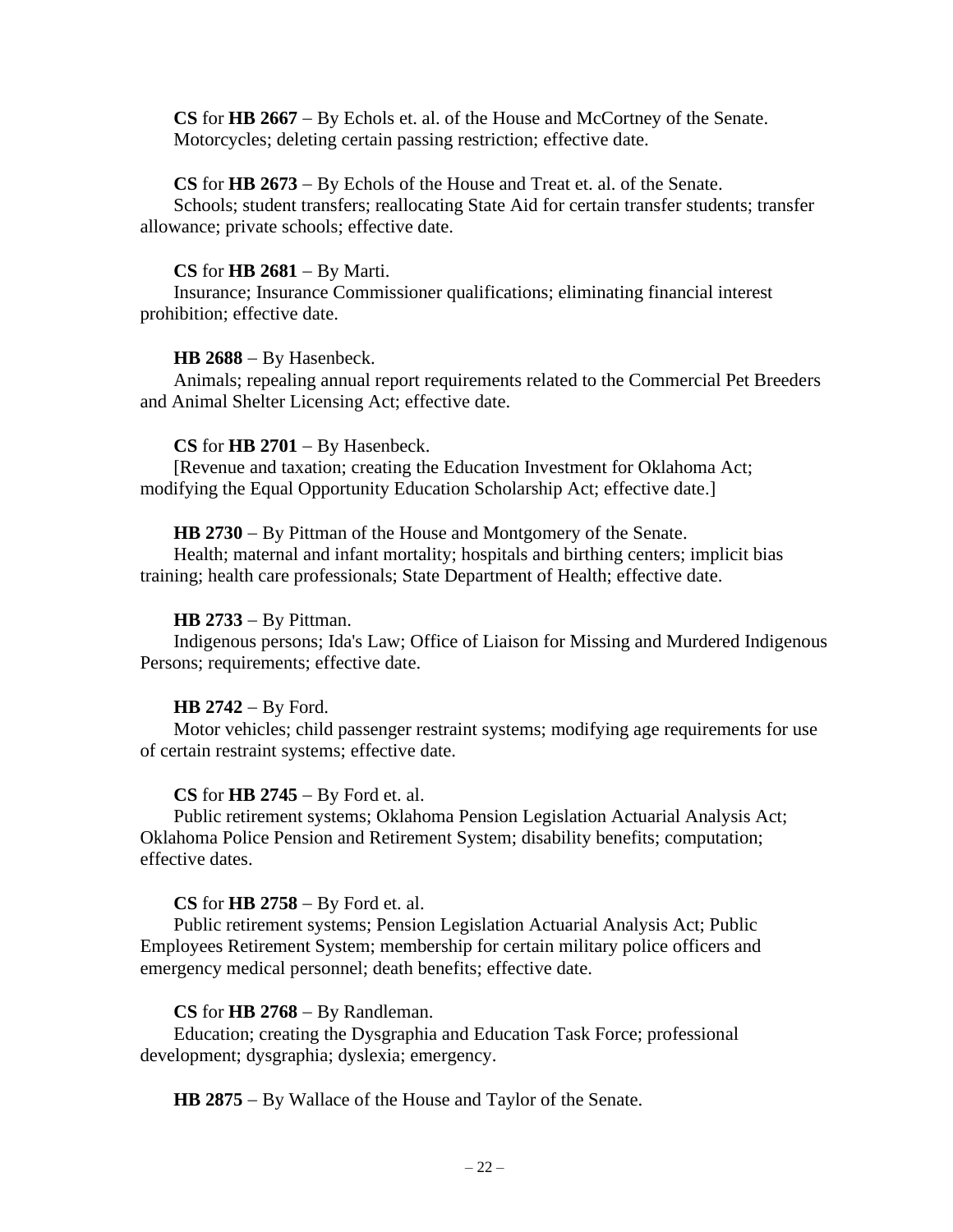[Revenue and taxation; Motor Vehicle Tax Equity Act of 2021; public highway electric vehicles; sales tax; use tax; vehicle excise tax; exemptions; in lieu treatment; definitions; effective date; emergency.]

**CS** for **HB 2876** − By Wallace et. al. of the House and Floyd of the Senate. Revenue and taxation; Vapor Products Tax Code; e-liquids; excise tax; Vapor Products Regulation Revolving Fund; effective date.

**HB 2878** − By Wallace of the House and Thompson of the Senate. State government; subdivision audits; definition of audit; effective date.

# **CS** for **HB 2969** − By Walke et. al.

Data privacy; Oklahoma Computer Data Privacy Act; consumer protection; civil penalties; effective date.

**CS** for **HB 2972** − By West (Rick) of the House and Burns of the Senate. Jurors; jury service; medical exemption; effective date.

### **HB 2973** − By Olsen et. al.

Counseling; mental health; Parental and Family Rights in Counseling Protection Act; emergency.

### **CS** for **HB 2976** − By Olsen.

Elections; list of registered voters; providing exception for sharing of information; effective date.

**HB 2979** − By West (Rick) of the House and Burns of the Senate. Agriculture; Oklahoma Right to Garden Act of 2022; vegetable gardens; effective date.

# **CS** for **HB 2991** − By West (Rick) et. al.

Schools; requiring students participating in 4-H activities to be considered present for attendance purposes; effective date.

#### **HB 2994** − By Gann.

Sunset; Board of Tests for Alcohol and Drug Influence; re-creating Board; modifying termination date.

#### **HB 2995** − By Gann.

Sunset; Oklahoma State Board of Examiners for Long-Term Care; re-creating Board; modifying termination date.

#### **HB 2996** − By Gann.

Sunset; Capitol-Medical Center Improvement and Zoning Commission; re-creating Commission; modifying termination date.

### **HB 2997** − By Gann.

Sunset; Oversight Committee for State Employee Charitable Contributions; re-creating Committee; modifying termination date.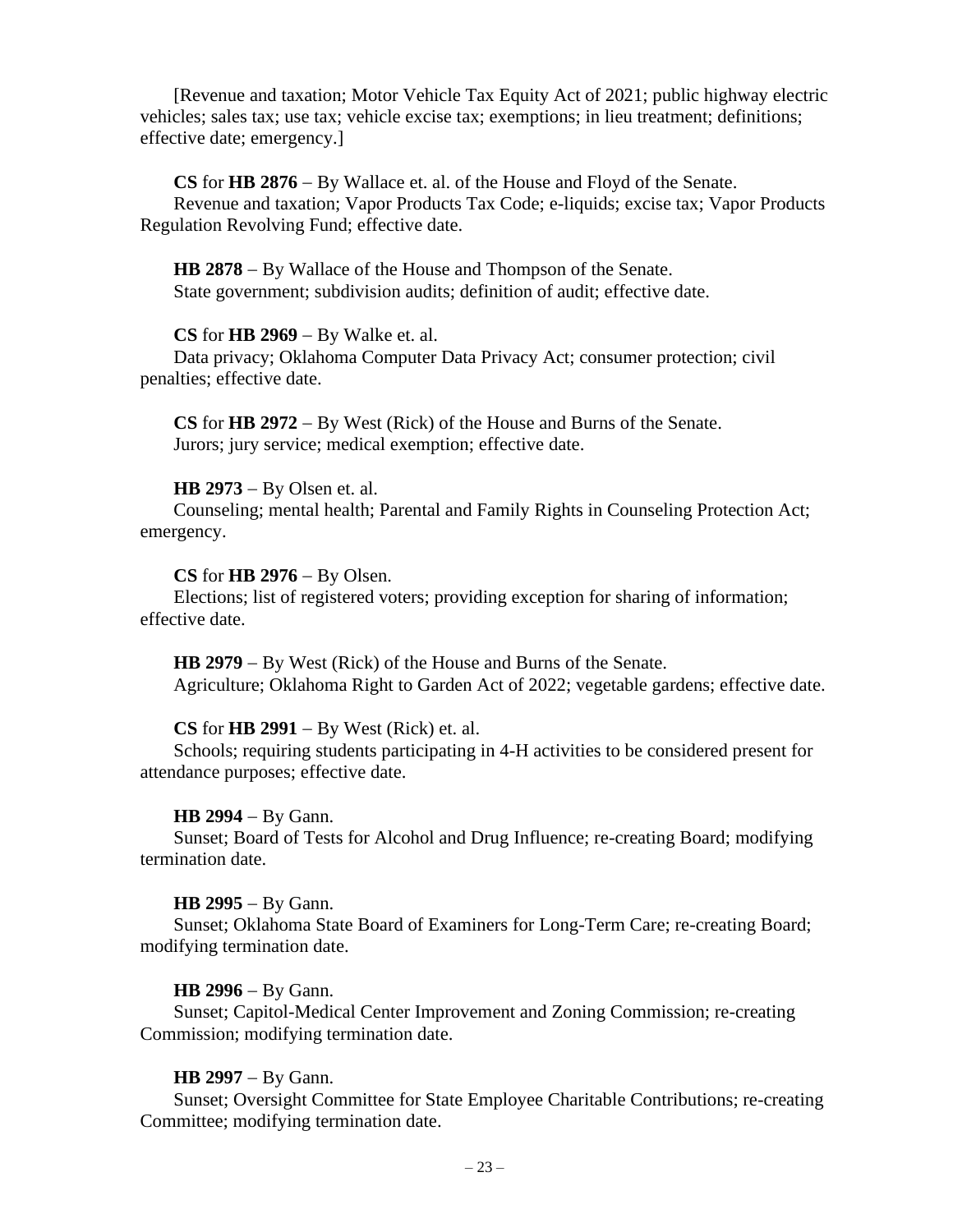**HB 3000** − By Gann.

Sunset; Archives and Records Commission; re-creating Commission; modifying termination date; emergency.

**HB 3002** − By Munson of the House and Taylor of the Senate. Professions and occupations; modifying various licensure requirements; effective date.

**CS** for **HB 3005** − By Sims of the House and Paxton of the Senate.

Crimes and punishments; making certain acts unlawful; providing penalties; property; effective date.

**HB 3008** − By Luttrell et. al. of the House and Coleman of the Senate. [Amusements and sports; state-tribal gaming; exception; model tribal gaming compact supplement; sports pools; term; fees; procedures; payment; conduct; participation; apportionment; effective date.]

**HB 3015** − By Dollens et. al. [Tourism; tourism information centers; adult-sized changing tables; effective date.]

**CS** for **HB 3019** − By Fetgatter et. al. of the House and Leewright of the Senate. Medical marijuana; modifying and adding definitions; allowing clear containers; exit package at point of sale and transfers; effective date.

**CS** for **HB 3023** − By Worthen. Dental insurance claims; definitions; requirements; effective date.

**HB 3025** − By Worthen. Fees; court clerks; payment; loose coins; effective date.

**CS** for **HB 3039** − By Boles of the House and Taylor of the Senate. Oil and gas; well spacing; drilling units; tolerance areas; pending applications; allowing Corporation Commission to issue permit; emergency.

**HB 3040** − By Boles of the House and Garvin of the Senate. Medicare supplement policies; amendment; effective date.

# **HB 3045** − By Talley.

Counties and county officers; county equipment; surplus; prohibition; elections; effective date.

**CS** for **HB 3054** − By Boles of the House and David of the Senate. Motor vehicles; providing for weight exemption for certain vehicles; emergency.

# **CS** for **HB 3055** − By Sims.

Security fences; definitions; battery-charged security fence; municipal or county ordinances; emergency.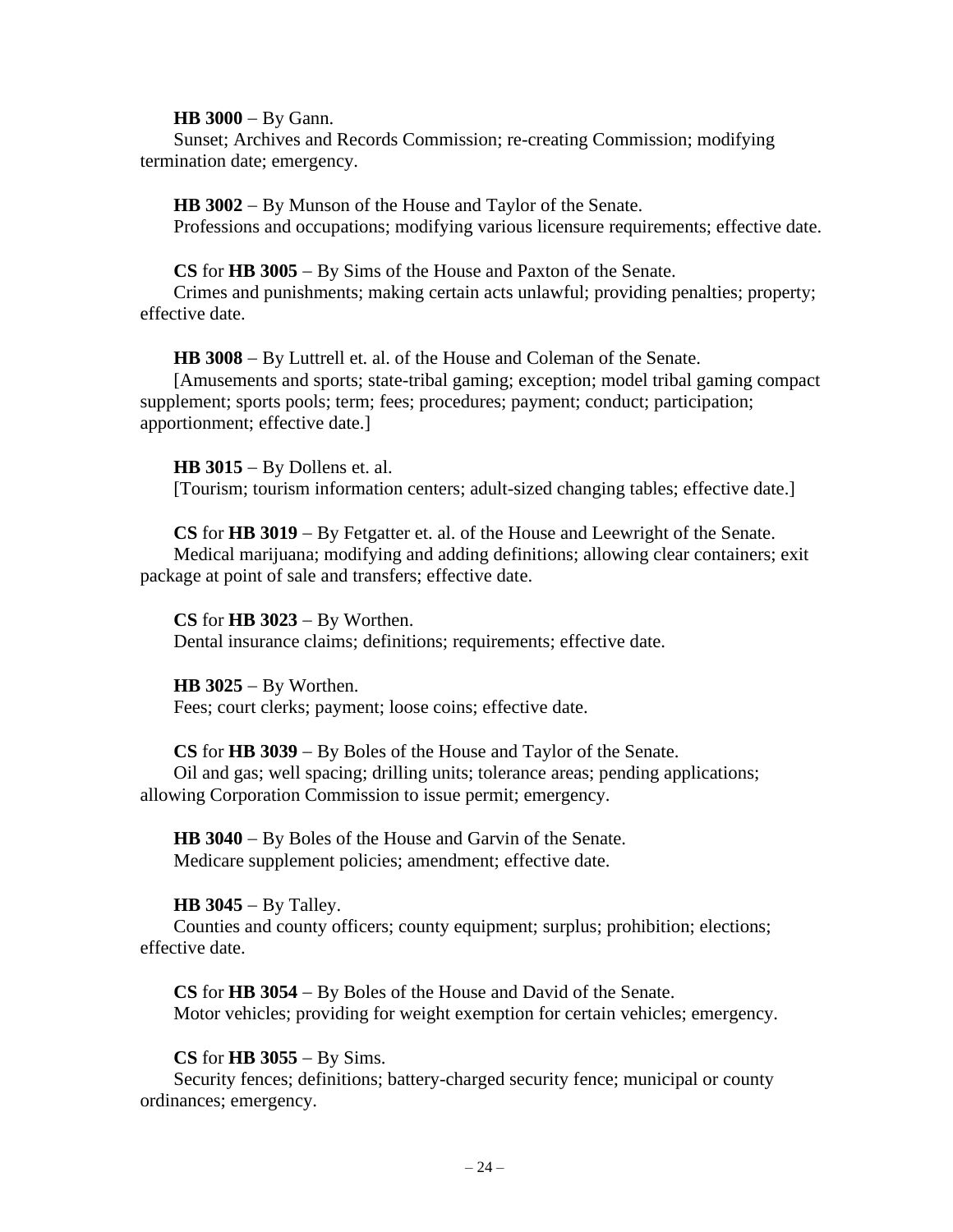**CS** for **HB 3062** − By Ranson of the House and Boren of the Senate. Cities and towns; notice in newspaper; information on website; effective date.

**HB 3067** − By Manger.

Public finance; state agency information technology systems; Oklahoma State Bureau of Investigation; exemption; effective date; emergency.

**HB 3073** − By Talley et. al. of the House and Rader of the Senate. Public health and safety; defining palliative care; emergency.

**HB 3074** − By Culver et. al. of the House and Bergstrom of the Senate. Public health and safety; adding exception to certain prohibited act; effective date.

**HB 3077** − By Smith. Animals; trespassing dog; camera; damages; effective date.

**HB 3081** − By Hilbert of the House and Leewright of the Senate. [Revenue and taxation; strategic industrial development enhancement tax credit; effective date.]

**CS** for **HB 3082** − By Bashore of the House and Montgomery of the Senate. Revenue and taxation; Ad Valorem Tax Code; defining term; modifying prohibition; effective date.

**CS** for **HB 3083** − By Hilbert of the House and Montgomery of the Senate. Public health and safety; taxes on medical marijuana retail sales; modifying apportionment of tax proceeds; effective date; emergency.

**HB 3085** − By Hilbert et. al.

[Revenue and taxation; taxable income; itemized deductions; gambling deduction; effective date; emergency.]

**HB 3086** − By Hilbert of the House and Pugh of the Senate.

[Schools; authorizing school district to use portion of transportation funds for transportation grants; effective date; emergency.]

**HB 3104** − By Steagall et. al. of the House and Bullard of the Senate. Firearms; clarifying preemption provision and certain mandate; effective date.

**CS** for **HB 3124** − By Lepak of the House and Quinn of the Senate.

J.M. Davis Memorial; allowing the J.M. Memorial Commission to enter into certain contracts; donation of funds; sale of property; effective date.

# **HB 3132** − By Kendrix.

Public health; emergency medical personnel; municipalities; public ambulance service districts; emergency medical service districts; first responders; agreements; effective date.

**CS** for **HB 3144** − By West (Kevin) et. al. of the House and Murdock of the Senate.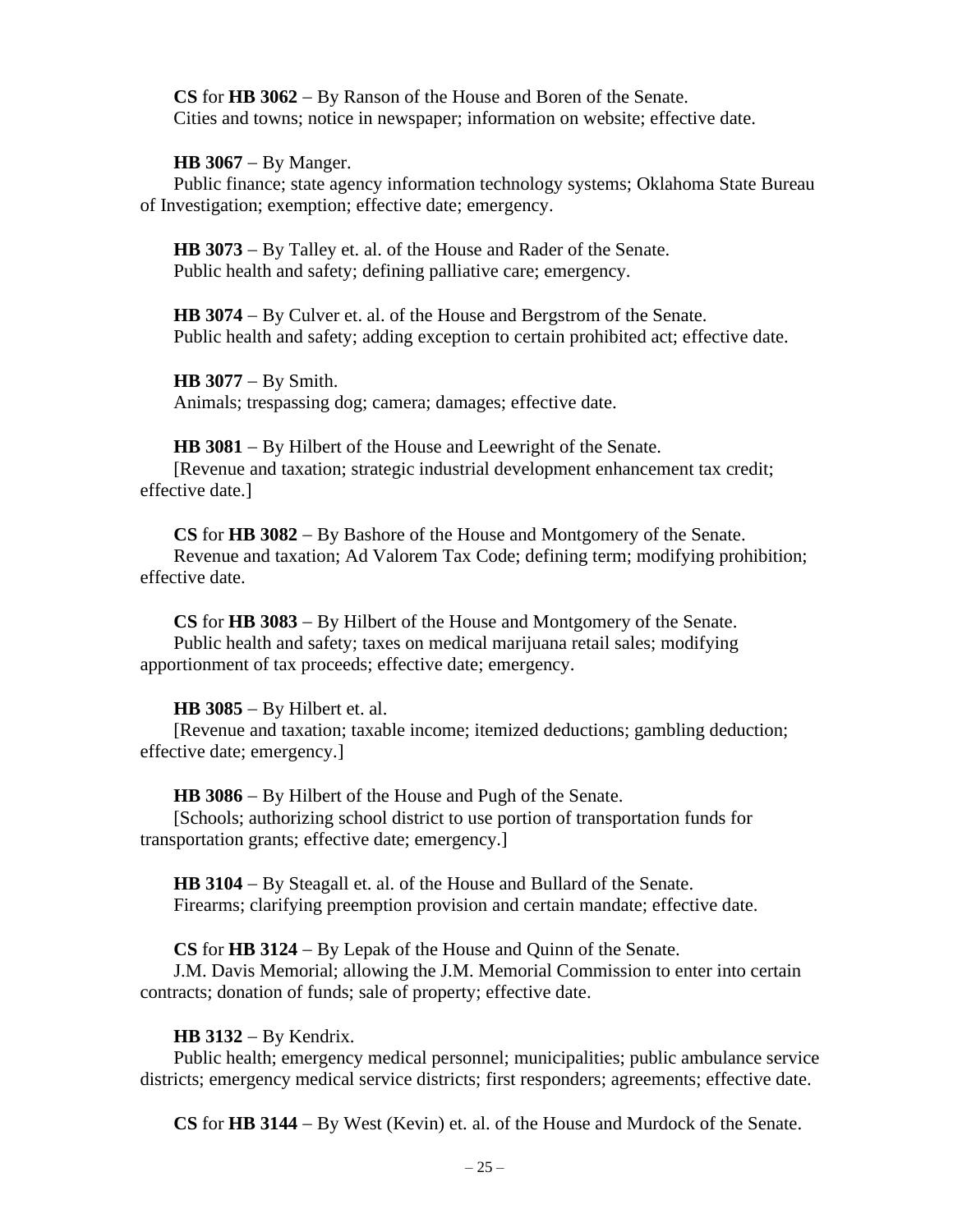Firearms; defining terms; prohibiting governmental entities from contracting with the companies unless contracts contain certain written verification; effective date.

**CS** for **HB 3145** − By West (Kevin) of the House and Merrick of the Senate. Quarantine protocols; amendments; clarify language; quarantined individuals; modifications; repealer; effective date.

**HB 3146** − By West (Kevin) et. al. of the House and Quinn of the Senate. Daylight saving time; ordering a legislative referendum pursuant to the Oklahoma Constitution; establishing standard time in this state on certain date; ballot title; filing.

**HB 3147** − By West (Kevin) of the House and Standridge of the Senate. Campaign finance and financial disclosure; modifying definitions; authorizing Ethics Commission to develop certain online reporting processes; effective date.

**CS** for **HB 3150** − By West (Kevin) of the House and Jett of the Senate. Regulated utilities; requiring regulated utilities to make certain disclosures of costs; requiring certain statements on customer's utility bills; effective date.

**CS** for **HB 3159** − By West (Kevin) of the House and Merrick of the Senate. Schools; prohibiting child with contagious disease or head lice from attending school; striking prohibition for children afflicted with a contagious disease; repealer; emergency.

**HB 3167** − By Phillips. Higher education; transcripts; graduation; enrollment; out-of-state; effective date.

**HB 3168** − By Phillips of the House and Leewright of the Senate. Telephone solicitation; Telephone Solicitation Act of 2022; prohibition of certain sales calls; action for relief; exemptions; effective date.

**HB 3171** − By Phillips.

Crimes and punishments; drones; surveillance; trespass; misdemeanor; effective date.

**HB 3179** − By Phillips et. al.

Motor vehicles; defining terms; requiring registration for certain vehicles; effective date.

**CS** for **HB 3190** − By Williams et. al. of the House and Merrick of the Senate. Children; Oklahoma Children's Code; sanctions; jury trial; individualized service plan; effective date.

**CS** for **HB 3193** − By Williams et. al. Birth certificates; modification; father's name listed; effective date.

**HB 3195** − By Williams.

Professions and occupations; Oklahoma Cosmetology and Barbering Act; adding exemption; effective date.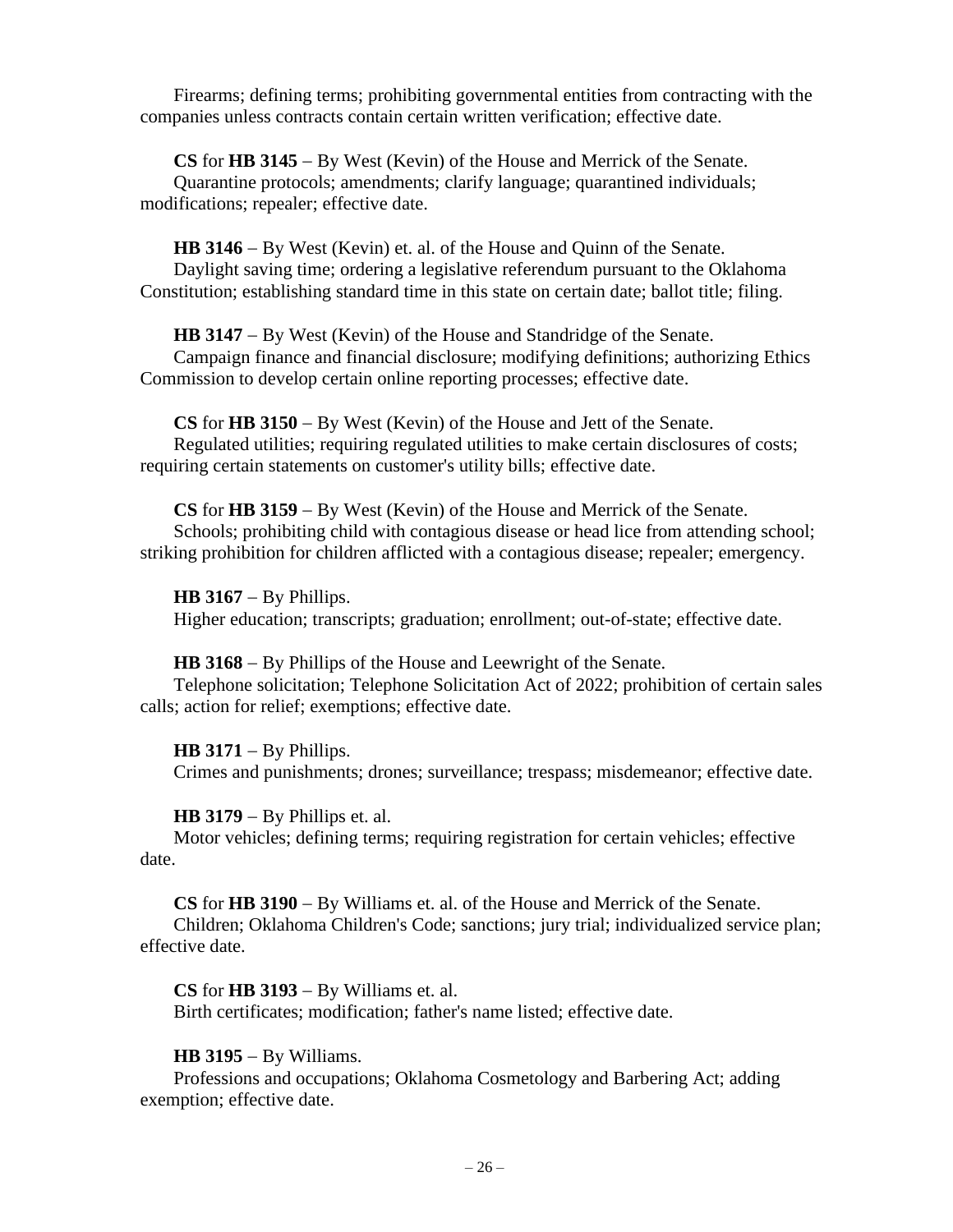**CS** for **HB 3196** − By Williams of the House and Daniels of the Senate. [Fees and fines; creating the Burt Holmes Fee Structure Policy Act of 2022; eliminating fees, fines and costs; effective date.]

# **CS** for **HB 3205** − By Talley et. al.

Fees and costs; Juvenile Code; costs of representation in certain proceedings; effective date; emergency.

**CS** for **HB 3208** − By Cornwell of the House and Paxton of the Senate. Medical marijuana; expanding scope of powers and duties; effective date; emergency.

# **HB 3209** − By Nichols et. al.

Cities and towns; Municipal Code Lien Enforcement Act of 2022; municipal code violations; municipal lien foreclosures; effective date.

**HB 3216** − By Lepak. Emergency medical services; insurance; requirements; effective date.

# **HB 3217** − By Roberts (Dustin).

Contracts; repair of motor vehicles under warranty; modifying definition; effective date.

**HB 3222** − By Roberts (Dustin) of the House and Kidd of the Senate. Contracts; third-party delivery; restaurants; fine; right of action; effective date.

**CS** for **HB 3223** − By Roberts (Dustin) of the House and Rosino of the Senate. Professions and occupations; Physician Assistant Act; prohibiting the limiting of activities for certain employees; effective date.

# **HB 3224** − By Roberts (Dustin).

Public health; newborn screening specimen; reporting; effective date.

# **HB 3238** − By Gann et. al.

Landlord and tenant; limiting court discretion; immediate possession; effective date; emergency.

**HB 3243** − By Gann of the House and Daniels of the Senate.

State government; repealing the Oklahoma Tourism Signage Advisory Task Force; effective date.

**CS** for **HB 3246** − By Randleman et. al.

Professions and occupations; Board of Chiropractic Examiners; articles of natural origin; effective date.

**CS** for **HB 3261** − By Randleman of the House and Stephens of the Senate.

Definitions and general provisions; designating the American Quarter Horse as the state horses of Oklahoma; effective date.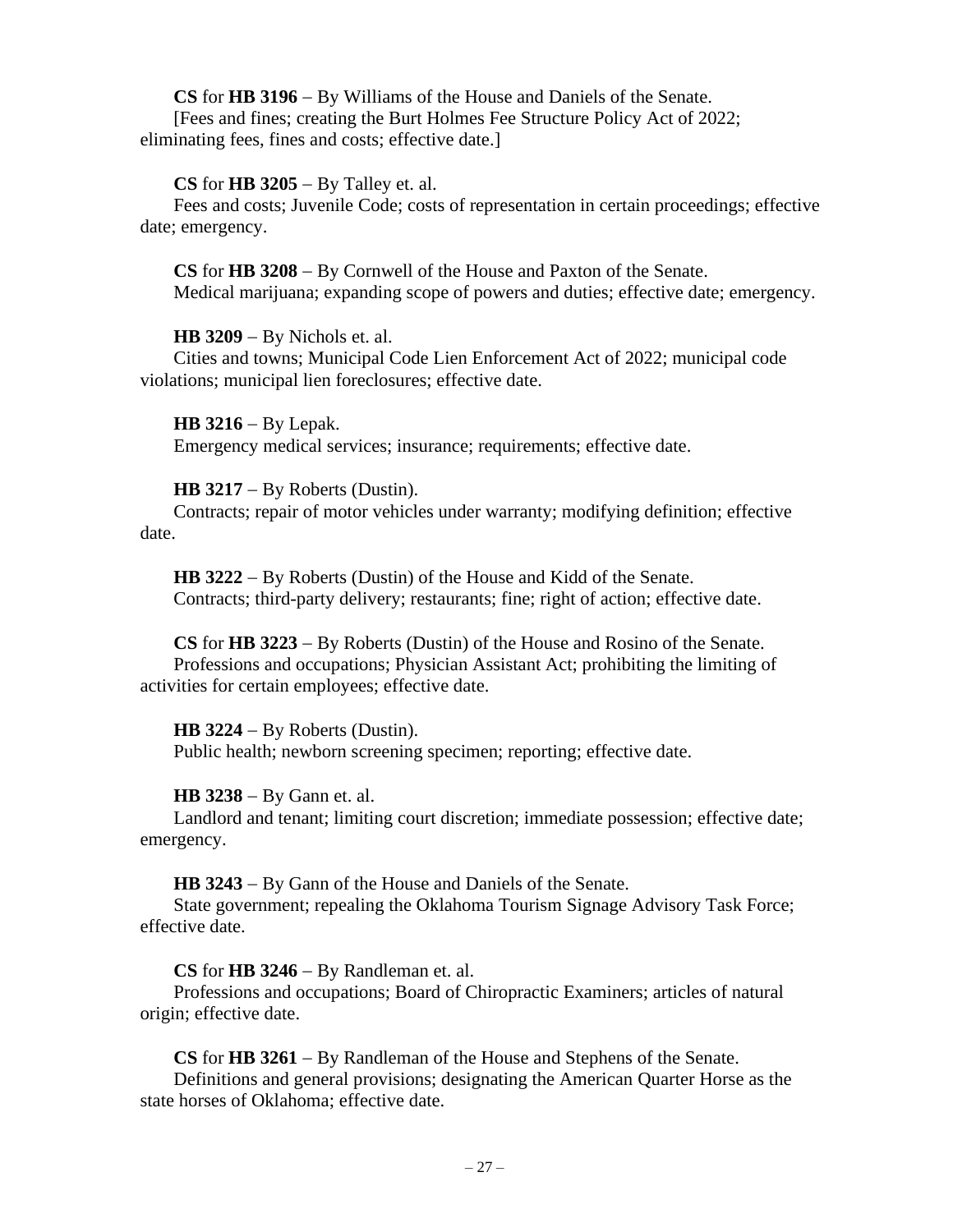### **HB 3267** − By Walke.

Guardianships; definitions; transportation of ward; conditions; restriction; effective date.

### **CS** for **HB 3270** − By Mize.

Criminal procedure; dismissal of cases; payment of costs in dismissed actions or indictments; ability to pay fines, fees and costs; effective date.

### **CS** for **HB 3275** − By Mize.

Insurance; Market Assistance Association; insurer; member; homeowners' liability; vacancies; annual statement; effective date.

**CS** for **HB 3276** − By Humphrey of the House and Weaver of the Senate.

Qualified immunity; prohibiting employees from being liable for monetary damages under certain circumstances; effective date.

**CS** for **HB 3278** − By Humphrey of the House and Weaver of the Senate. Emergency medical services; definitions; terms; repealer; effective date.

**HB 3279** − By Humphrey et. al. of the House and Jett of the Senate.

Technology; Oklahoma Distributed Ledger Technology Assets Offering Act; effective date.

**HB 3280** − By Humphrey et. al. of the House and Bullard of the Senate.

Property; limiting land ownership by state and federal government; limiting easement time period; effective date.

**HB 3281** − By Humphrey.

Animals; creating the Endangered Ark Foundation Preservation Act; effective date.

**HB 3283** − By Humphrey.

Crimes and punishments; reducing penalties for certain lawful acts; effective date.

**CS** for **HB 3286** − By Rosecrants et. al. Stalking and protective orders; increasing and adding penalties; effective date.

# **HB 3294** − By Humphrey.

Prisons and reformatories; deleting daily reimbursement rate and related guidelines; effective date.

# **HB 3301** − By Humphrey.

Prisons and reformatories; directing the Department of Corrections to provide minimum ratio of correctional officer staffing at facilities; codification; effective date.

# **HB 3302** − By Humphrey.

Prisons and reformatories; providing for the suspension of shift supervisors when violating certain provision; effective date.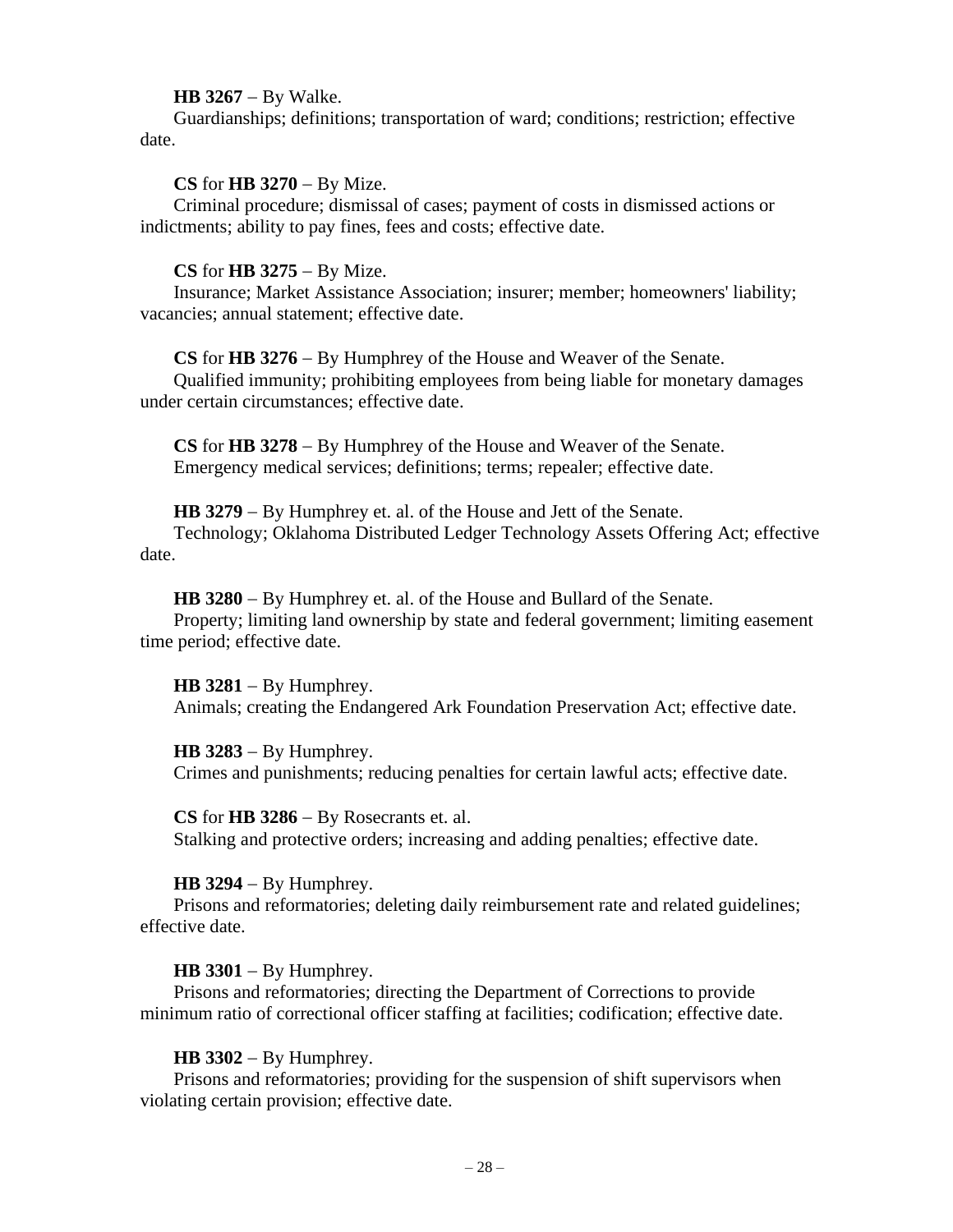### **CS** for **HB 3311** − By Roe.

Higher education; directing the State Regents for Higher Education and the Department of Career and Technology Education to prepare and publish an annual report; presentation; effective date.

# **CS** for **HB 3313** − By Roe et. al.

Hospital visitation; No Patient Left Alone Act; modifying requirements; claims; creating private cause of action; damages; effective date; emergency.

### **CS** for **HB 3315** − By Roe.

Tobacco; underage tobacco use; modifying penalty; effective date.

**CS** for **HB 3321** − By Miller of the House and Stanley of the Senate. Elections; modifying various provisions of election code; emergency.

**HB 3330** − By Fetgatter. Foreign adoptions; birth certificates; regulations; effective date.

### **HB 3335** − By Fugate.

Driver licenses; allowing option to include blood type on license or identification card; effective date.

### **HB 3343** − By Worthen.

Power of attorney; Medical Uniform Durable Power of Attorney Act of 2022; health and medical durable powers; effective date; emergency.

#### **CS** for **HB 3347** − By Fetgatter of the House and Rogers of the Senate.

[Revenue and taxation; Oklahoma taxable income; Section 280E of Internal Revenue Code; deductions; effective date.]

# **CS** for **HB 3349** − By McCall.

Revenue and taxation; grocery tax; eliminating state grocery sales tax for specified years; effective date; emergency

### **CS** for **HB 3350** − By McCall.

Revenue and taxation; individual income tax; modifying rates; effective date.

### **CS** for **HB 3353** − By McCall et. al.

Revenue and taxation; sales tax relief credit; procedures for claiming credit; credit amounts; emergency.

### **CS** for **HB 3359** − By McCall.

Professions and occupations; Funeral Services Licensing Act; modifying qualifications and examination requirements; emergency.

# **HB 3361** − By McCall.

Professions and occupations; Oklahoma Funeral Board; providing for quorum; effective date.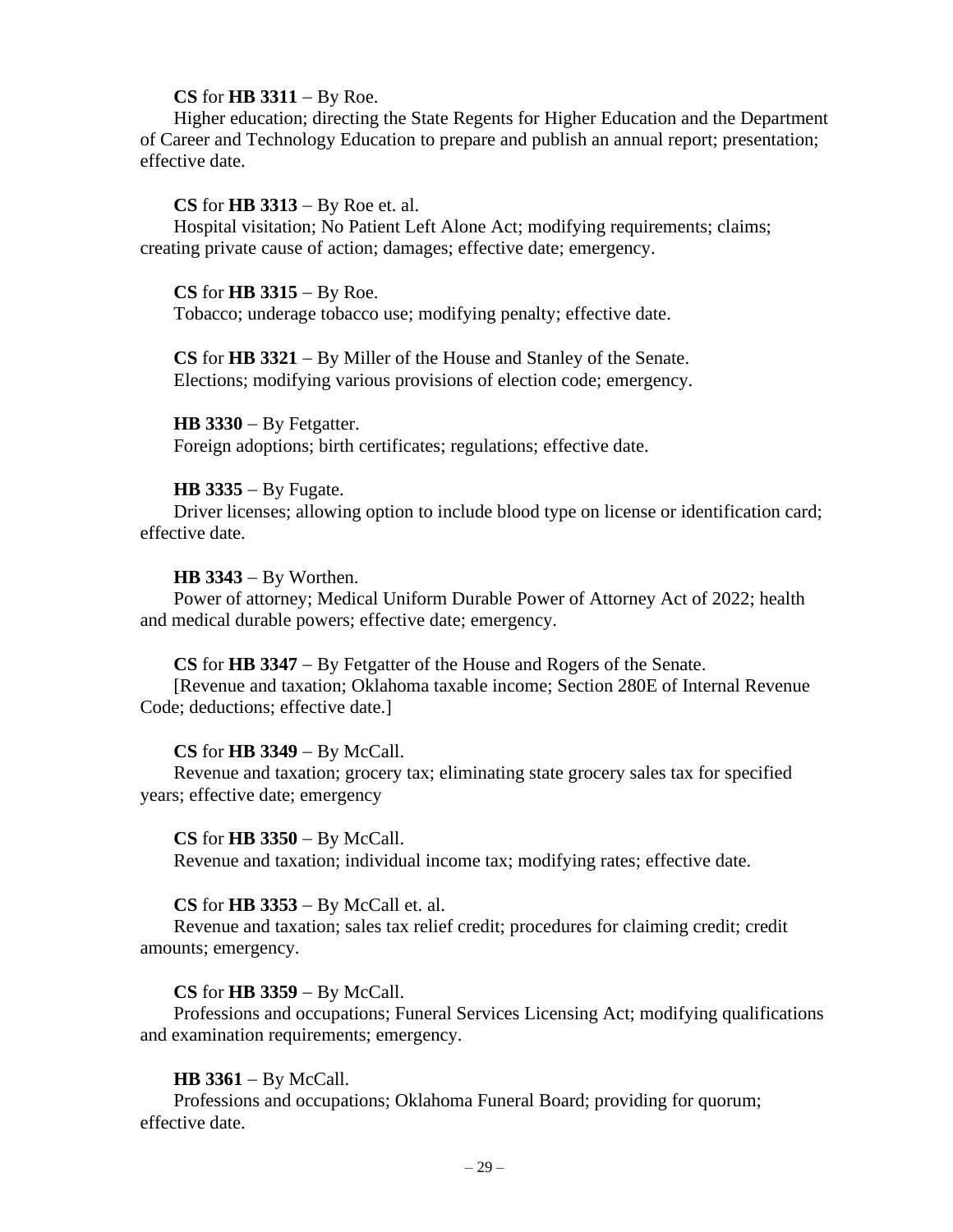**CS** for **HB 3363** − By McCall et. al.

Broadband; Rural Broadband Expansion Act; modifying name; Council; creating the Broadband Governing Board; creating Office; Executive Director; creation of Statewide Broadband Plan; emergency.

**CS** for **HB 3365** − By Roberts (Eric) of the House and Haste of the Senate. Elections; modifying various provisions related to voter registration; emergency.

# **CS** for **HB 3366** − By Roberts (Eric).

Public health and safety; requiring certain information be included on death certificates; emergency.

**CS** for **HB 3371** − By West (Tammy) et. al. of the House and Simpson of the Senate. [Revenue and taxation; Caring for Caregivers Act; caregiver tax credit; effective date.]

**HB 3372** − By West (Tammy) of the House and Weaver of the Senate.

State government; stating intent; requiring the Office of Management and Enterprise Services to promulgate rules regarding certain distribution of surplus vehicles; effective date.

**HB 3374** − By West (Tammy) et. al. of the House and Pemberton of the Senate. Community schools; authorizing the State Board of Education to assist in establishing community school pilot projects; effective date.

**HB 3380** − By Stinson.

Physical therapists; practice; eliminating time limits; effective date.

**CS** for **HB 3382** − By Moore of the House and Stephens of the Senate.

Waters and water rights; subjecting certain violations to administrative penalties; setting maximum penalty; effective date.

**CS** for **HB 3383** − By Moore of the House and Daniels of the Senate.

Criminal procedure; establishing time limitation for filing original or subsequent applications for post-conviction relief; effective date.

**HB 3384** − By Moore. Civil procedure; discovery; effective date.

**HB 3385** − By Moore of the House and Paxton of the Senate. Civil procedure; venue; limited liability company; effective date.

# **CS** for **HB 3394** − By Moore.

Oil and gas; Production Revenue Standards Act; renaming; transfer and substitute division orders; effective date.

**CS** for **HB 3406** − By Bush.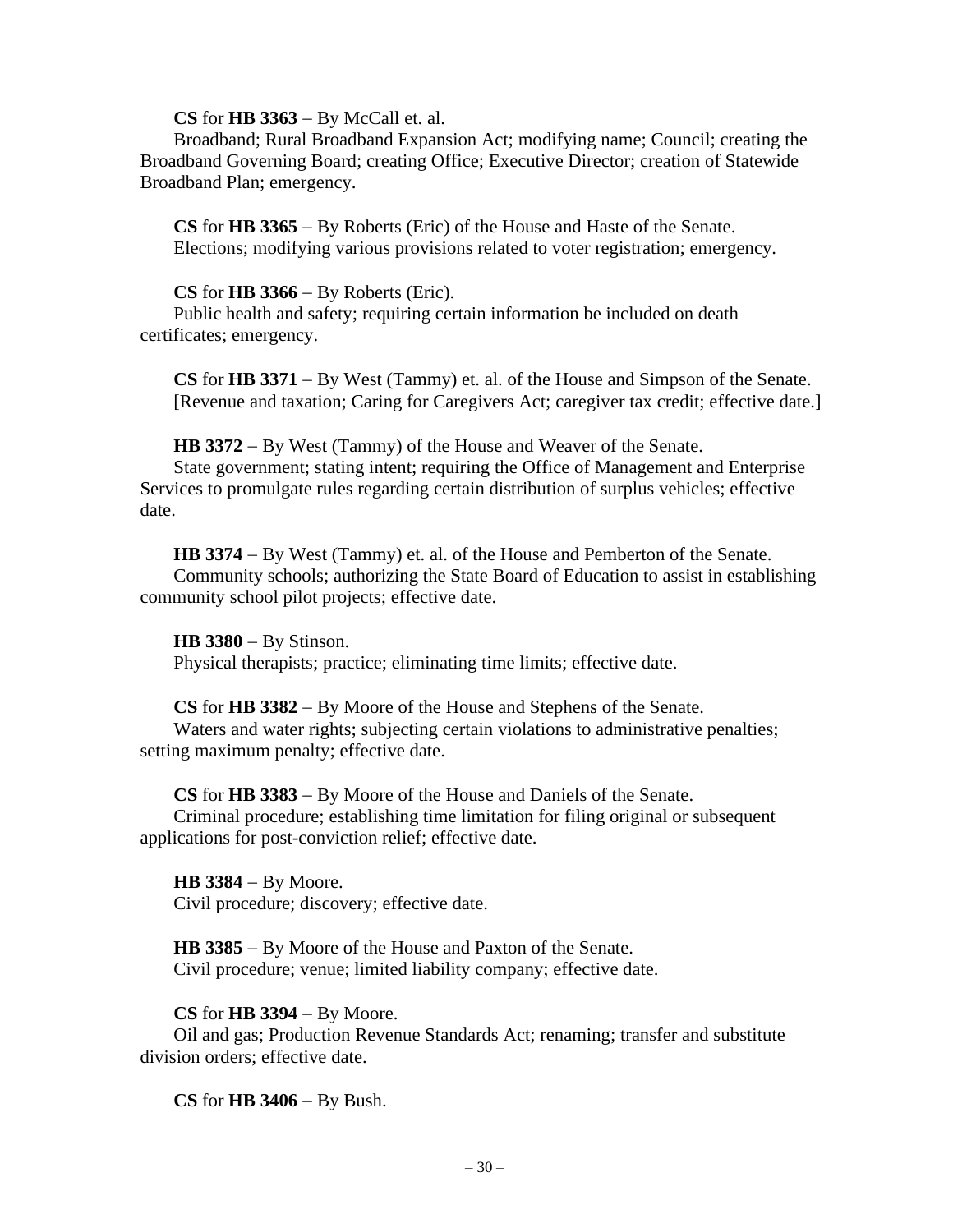Civil procedure; statute of limitations; modifying when action must be brought; effective date.

**CS** for **HB 3408** − By Bush et. al.

Crimes and punishments; child abuse; definition; term; effective date.

**CS** for **HB 3409** − By Bush et. al.

Landlord and tenant; prohibiting retaliation; landlord's breach of rental agreement; effective date.

**CS** for **HB 3410** − By Pae et. al. of the House and Garvin of the Senate.

Children; Oklahoma Juvenile Code; definition; custody; child in need of supervision; effective date.

**CS** for **HB 3411** − By Pae et. al. of the House and Weaver of the Senate. Crimes and punishments; allowing state agencies to bring certain forfeiture actions; effective date.

**CS** for **HB 3415** − By Pae of the House and Howard of the Senate. Open Meeting Act; videoconferencing; quorum; effective date.

**HB 3418** − By Fetgatter of the House and Montgomery of the Senate. [Revenue and taxation; income tax; full expensing; bonus depreciation; emergency.]

**CS** for **HB 3420** − By Osburn of the House and Pugh of the Senate.

State employees; Civil Service and Human Capital Modernization Act; modifying powers and duties; Personnel Act; definitions; abolishing the Merit Protection Commission; transferring to Office of Management and Enterprise Services; emergency .

**CS** for **HB 3425** − By Kerbs.

Nursing homes; requirements for certain private methods of care; effective date.

### **HB 3432** − By Kerbs et. al.

Agriculture; Oklahoma Department of Agriculture, Food, and Forestry; overseeing school lunch program; effective date.

**CS** for **HB 3439** − By Kerbs. Industrial hemp; licensees; carbon credits; testing; modifying definitions; emergency.

**HB 3444** − By ODonnell et. al. of the House and Daniels of the Senate. Public finance; funds transfers; Constitutional Reserve Fund; effective date; emergency.

**HB 3449** − By ODonnell of the House and Daniels of the Senate. Trusts; court modification or termination of trusts; effective date.

# **HB 3463** − By Grego.

Municipalities; water sales; enterprise fund accounting; liability; effective date.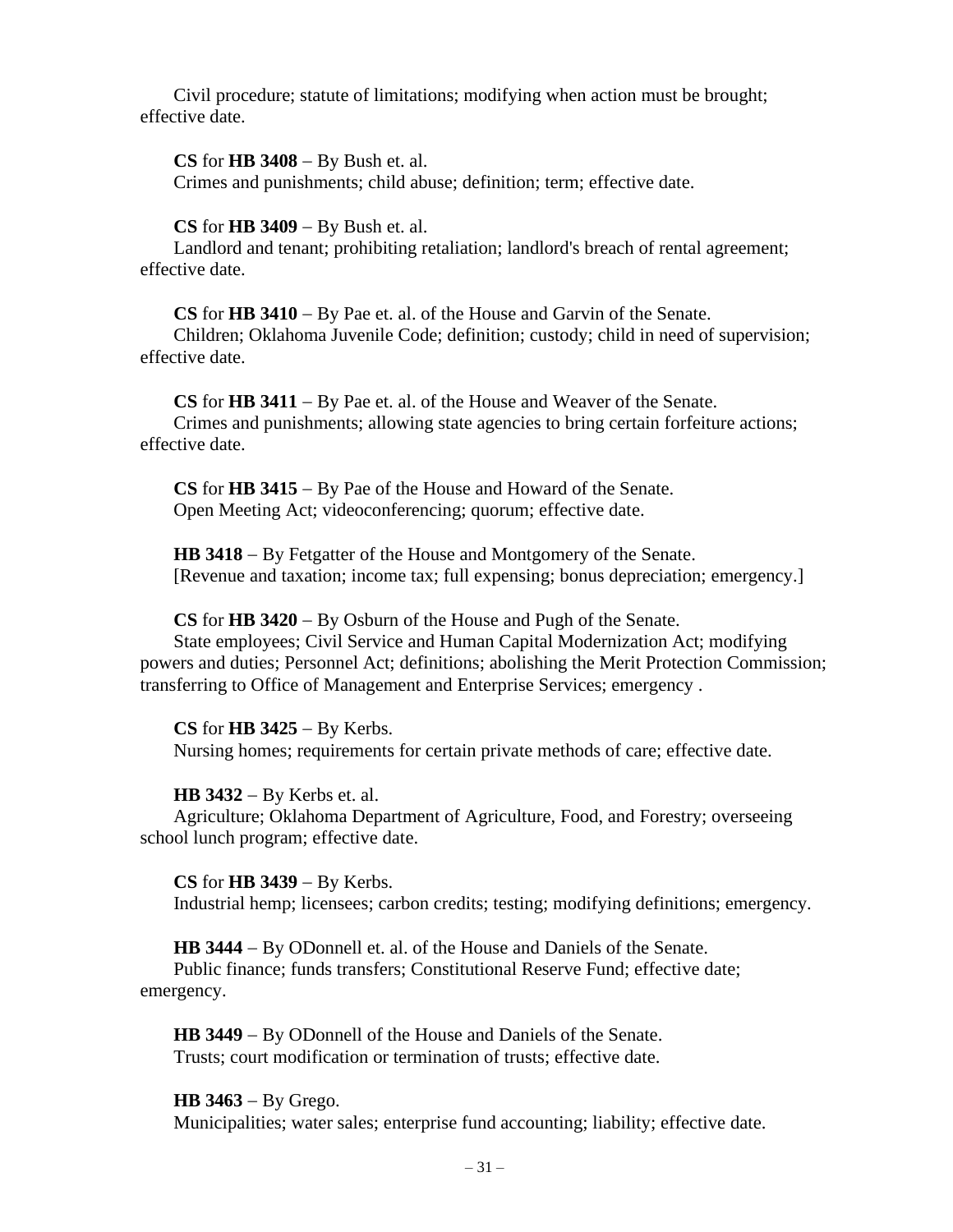**HB 3466** − By Grego of the House and Murdock of the Senate.

[Revenue and taxation; sales tax; agriculture; exemption; renewal; procedures; effective date.]

**HB 3467** − By Lawson of the House and Rosino of the Senate. Children; appointment of counsel; reimbursement; effective date.

### **HB 3468** − By Lawson of the House and Rosino of the Senate.

[Children; Parent Representation Act; Parent Representation Program; Oklahoma Commission on Children and Youth; funds; duties; exception; Parent Representation Program Revolving Fund; audit; annual report; effective date.]

### **HB 3469** − By Lawson.

Public health and safety; autopsies; deceased child; exceptions; conditions; consent; medical examiner; effective date.

#### **CS** for **HB 3475** − By Grego of the House and Allen of the Senate.

Records; Oklahoma Open Records Act; procedures; requests; Oklahoma Open Meeting Act; exemptions; public trusts; effective date.

### **CS** for **HB 3488** − By Martinez.

Overdose awareness; designating Drug Overdose Awareness Day; emergency.

### **HB 3491** − By Lepak et. al.

Environment and natural resources; defining term; prohibiting certain programs that regulate greenhouse gas emissions without legislative approval; effective date.

#### **HB 3495** − By McEntire.

Insurance; unfair claim settlement practices; effective date.

# **CS** for **HB 3497** − By McEntire.

Pharmacists; scope of practice; testing or screening; dispensing certain drugs; regulations; guidelines; effective date; emergency.

**CS** for **HB 3498** − By McEntire et. al. of the House and Montgomery of the Senate. [Revenue and taxation; tax credit; qualified software engineers and employers; effective date.]

# **CS** for **HB 3500** − By McEntire et. al.

Crimes and punishments; penalties for assault and better upon a school employee; effective date.

**CS** for **HB 3502** − By Hardin (David) of the House and Pemberton of the Senate. Schools; requiring compulsory school attendance for certain students who are eighteen; punishment for violations; emergency.

**HB 3505** − By Provenzano of the House and Montgomery of the Senate.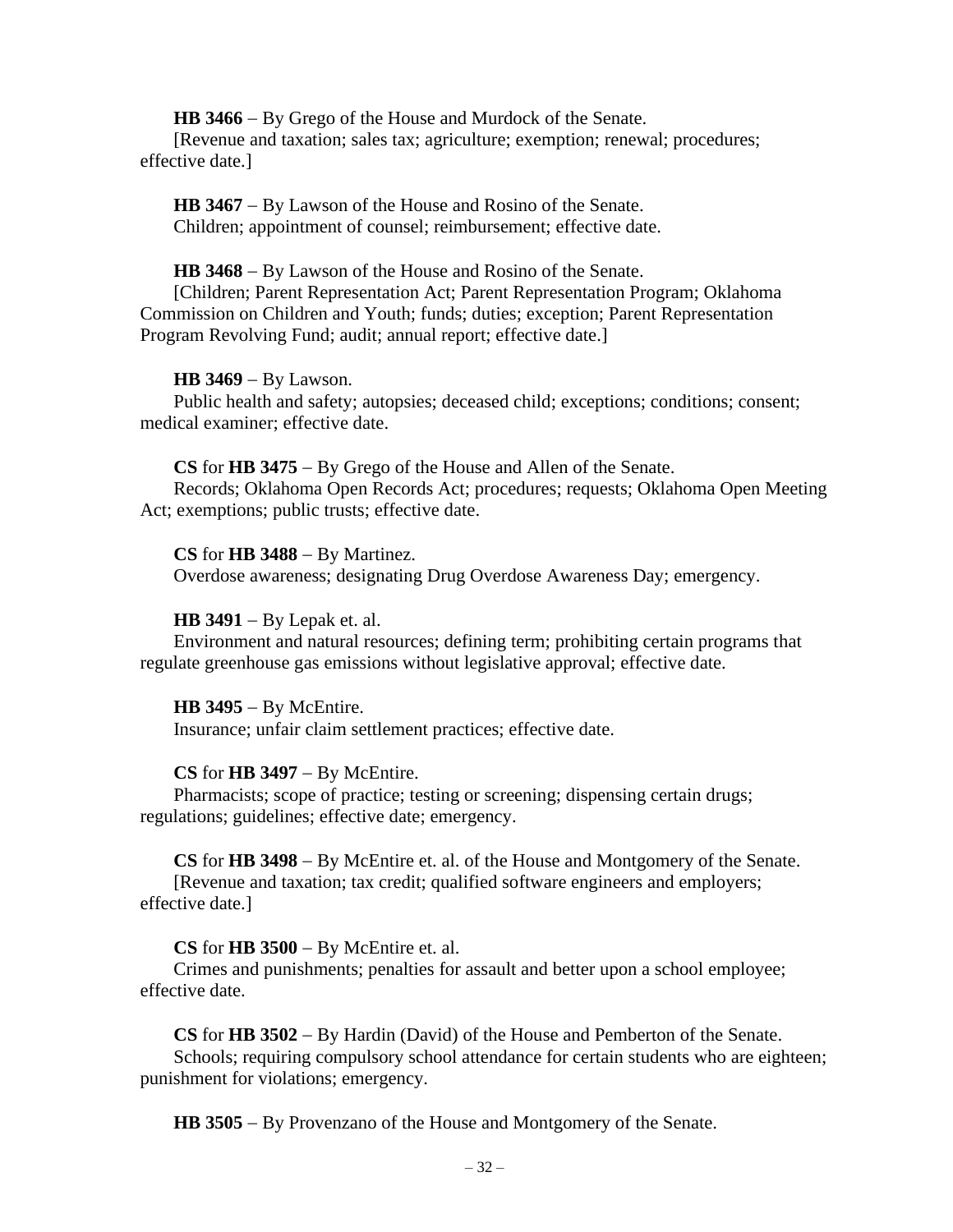Student loans; Oklahoma Student Borrower's Bill of Rights Act; prohibiting student loan servicer from failing to provide certain loan forgiveness information; effective date.

**HB 3509** − By Provenzano. Pharmacists; COVID-19 vaccinations; requirements; effective date.

# **HB 3510** − By Provenzano.

Definitions and general provisions; Freedom Flag; official Flag of Remembrance; September 11, 2001; effective date.

**CS** for **HB 3512** − By McEntire et. al. of the House and McCortney of the Senate. Patient's Right to Pharmacy Choice Act; retail pharmacy network access standards; pharmacy benefit managers; health insurers; effective date.

# **CS** for **HB 3514** − By McEntire of the House and Jett of the Senate.

Professions and occupations; pharmacy benefit plans; definitions; modifying powers of Insurance Department; effective date.

# **HB 3528** − By Virgin.

Civil procedure; Oklahoma Farmland and Wealth Preservation Act; partition of property; effective date.

**CS** for **HB 3530** − By Hardin (David) et. al. of the House and Weaver of the Senate. Public health and safety; Oklahoma Medical Marijuana Authority; revolving funds; local law enforcement programs; emergency.

# **CS** for **HB 3545** − By Caldwell (Chad).

Charter schools; creating the Statewide Charter School Board; effective dates; emergency.

# **HB 3546** − By Caldwell (Chad).

State government; legal representation of agency; prohibiting certain attorneys from being voting members of boards or commissions; effective date.

**HB 3567** − By McBride of the House and Thompson of the Senate. [Office of Management and Enterprise Services; appropriation; emergency.]

**HB 3568** − By McBride et. al. of the House and Allen of the Senate. [Revenue and taxation; gross production tax; effective date; emergency.]

# **CS** for **HB 3569** − By McBride.

Grand River Dam Authority; providing for certain Open Records Act exemptions; effective date.

**HB 3571** − By McBride of the House and Thompson of the Senate.

[Oklahoma Capitol Improvement Authority; bond authorization; Jim Thorpe Office Building; effective date.]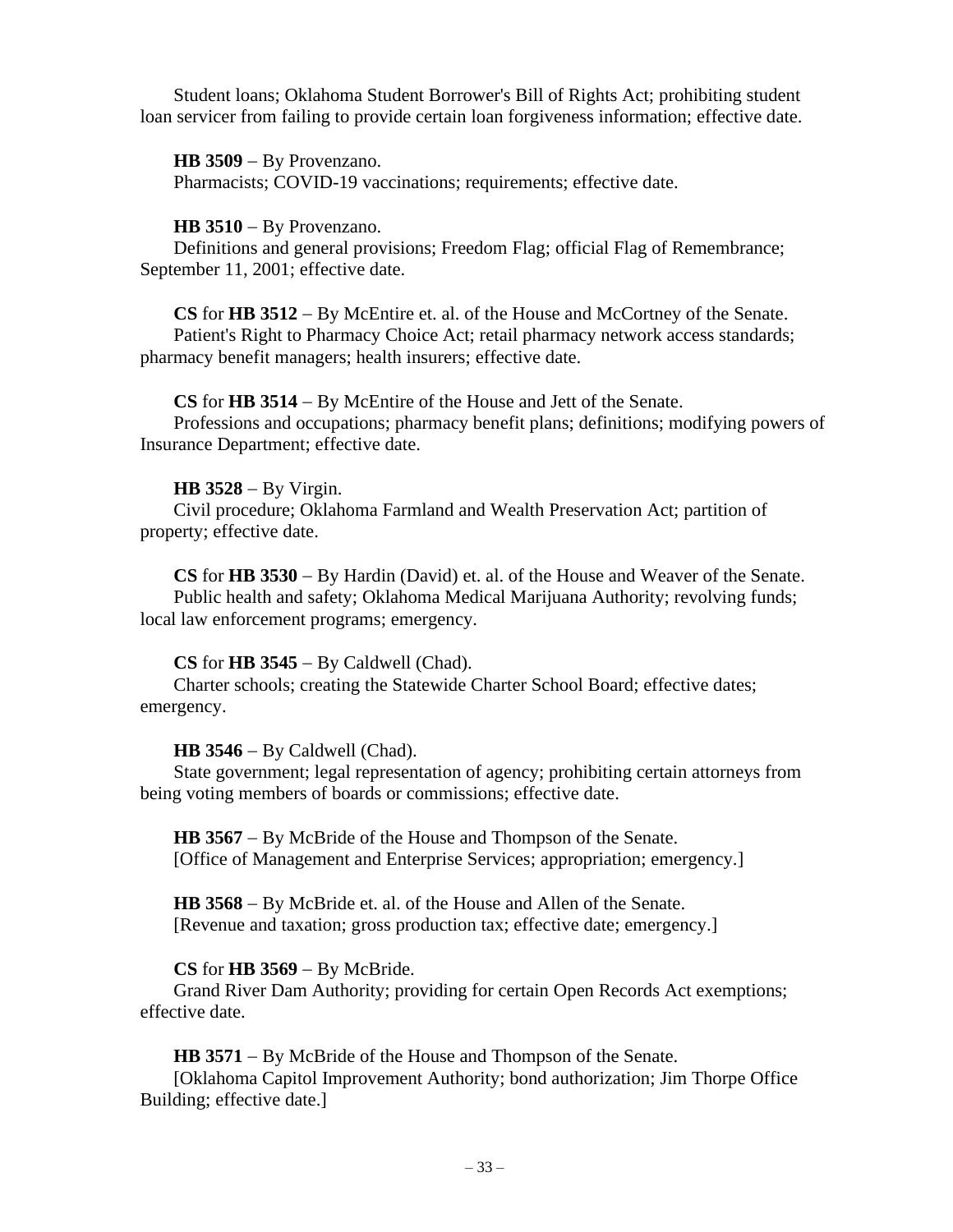### **CS** for **HB 3609** − By Echols.

Professions and occupations; Pharmacy Act; providing certain restrictions or conditions imposed by pharmacy benefits manager to be unlawful; effective date.

# **CS** for **HB 3615** − By Roberts (Dustin).

Public health; vapor manufacturers reporting; changing compliance deadline; emergency.

**CS** for **HB 3634** − By Fetgatter et. al. of the House and Rogers of the Senate. Medical marijuana; adding definition; wholesaler license; requirements; effective date.

**HB 3635** − By Lepak of the House and Montgomery of the Senate.

[Revenue and taxation; income tax; tax rates; standard deduction amounts; effective date.]

**CS** for **HB 3639** − By Dempsey of the House and David of the Senate. Hunting; hunting licenses; modifying fees; emergency.

**CS** for **HB 3640** − By Dempsey of the House and Murdock of the Senate. Wildlife; wildlife refuges and management areas; increasing fine for violation; subsequent violations penalties; effective date; emergency.

**CS** for **HB 3641** − By Dempsey et. al. of the House and Coleman of the Senate. Alcoholic beverages; small farm winery or winemaker license; samples; distiller license; satellite locations; effective date.

**CS** for **HB 3643** − By Dills et. al. of the House and Pemberton of the Senate. Schools; virtual charter schools; modifying and establishing requirements for governing boards which contract with certain management organizations; effective date; emergency.

**CS** for **HB 3644** − By Dills et. al. of the House and Taylor of the Senate. Schools; modifying various provisions of the Oklahoma Charter Schools Act and related sections of law to provide for additional transparency; effective date; emergency.

**CS** for **HB 3648** − By Dills of the House and Weaver of the Senate.

Criminal procedure; creating Mackenzie's Law; preliminary hearings; show cause hearing; effective date.

**CS** for **HB 3655** − By Sterling of the House and Kidd of the Senate.

Schools; subject matter standards; including agricultural power and technology in fine arts curriculum; effective date.

# **HB 3674** − By Wolfley.

Motor vehicles; creating the Olivia's Not a Jerk Law; modifying time period before certain citations may be issued; effective date.

**CS** for **HB 3677** − By Roberts (Sean).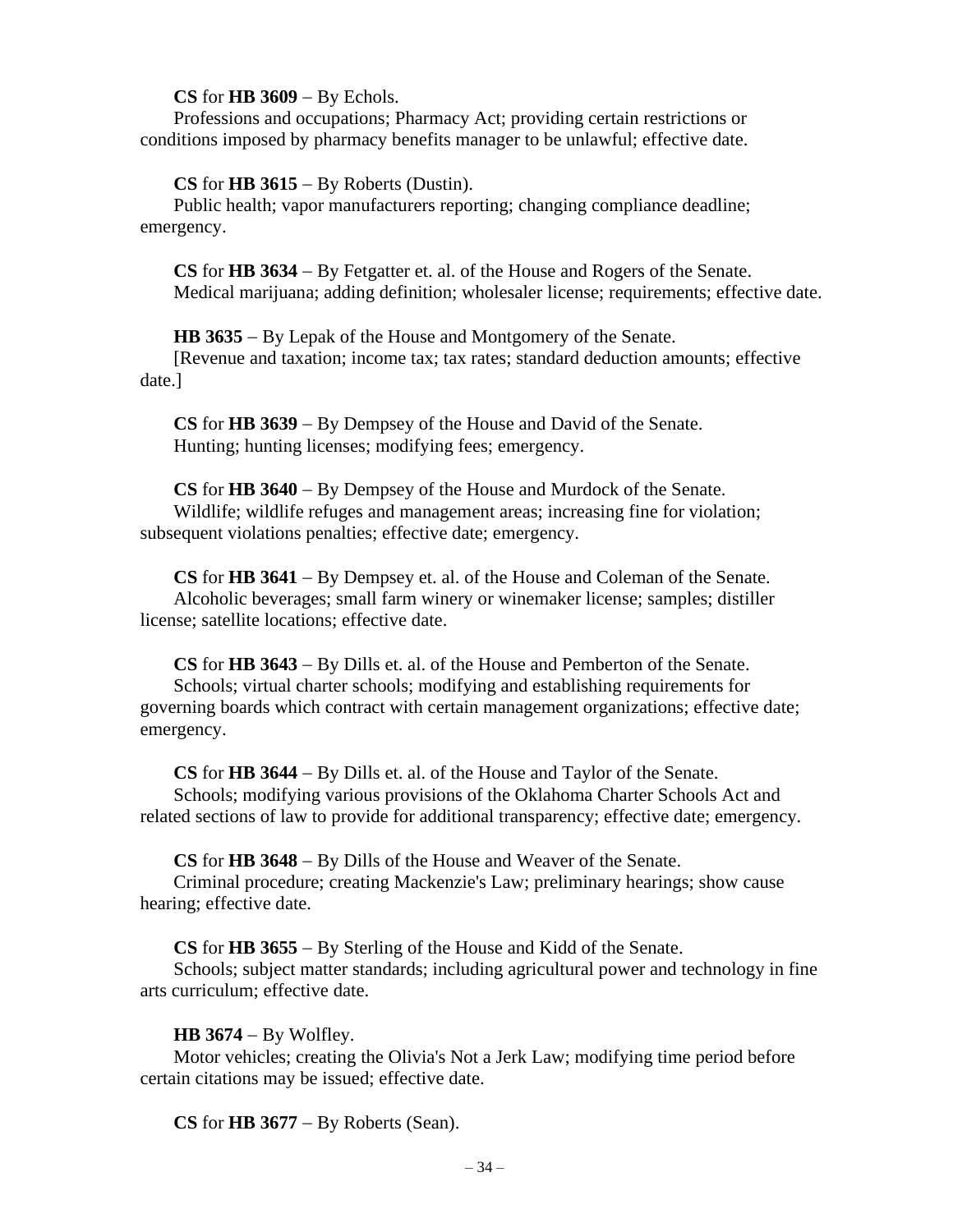Elections; voter registration; requiring verification of certain information; poll watchers; making certain acts unlawful; effective date.

**HB 3687** − By McDugle et. al. of the House and Daniels of the Senate.

[Revenue and taxation; tax credit; retired military; nonmilitary income; security clearance; effective date.]

**HB 3688** − By McDugle of the House and Coleman of the Senate. [Revenue and taxation; sales tax; custom-order manufacturing; effective date.]

# **CS** for **HB 3691** − By McDugle.

Energy efficiency; performance-based efficiency contracts; energy conservation measures; definitions; effective date.

**CS** for **HB 3692** − By Wallace of the House and Garvin of the Senate. Property; trusts for public functions; modifying bidding requirements; effective date.

**HB 3693** − By McDugle et. al. of the House and Daniels of the Senate.

[Revenue and taxation; income tax adjustments; military retirement benefits; effective date.]

### **HB 3702** − By Russ.

Schools; providing for digital or online library database resources to students under certain conditions; effective date.

### **CS** for **HB 3709** − By Bush.

Public retirement systems; Oklahoma Pension Legislation Actuarial Analysis Act; definition; Oklahoma Police Pension and Retirement System; Uniform Retirement System for Justices and Judges; Oklahoma Law Enforcement Retirement System; Oklahoma Public Employees Retirement System; military service credit; term; effective dates.

#### **CS** for **HB 3718** − By Roberts (Sean).

Law enforcement; sheriffs; federal law enforcement officials; arrests; emergency.

**HB 3720** − By McBride et. al. of the House and Weaver of the Senate.

School curriculum; requiring Holocaust education in public schools; effective date; emergency.

**HB 3732** − By West (Josh) of the House and Coleman of the Senate.

Alcoholic beverages; cocktails-to-go; modifying definitions and requirements; effective date.

**CS** for **HB 3734** − By Fetgatter et. al. of the House and Rogers of the Senate.

Medical marijuana; temporary and annual licenses; creating temporary and annual licensing program for certain medical marijuana businesses; conditions; rules; transporters; emergency.

**CS** for **HB 3741** − By Blancett.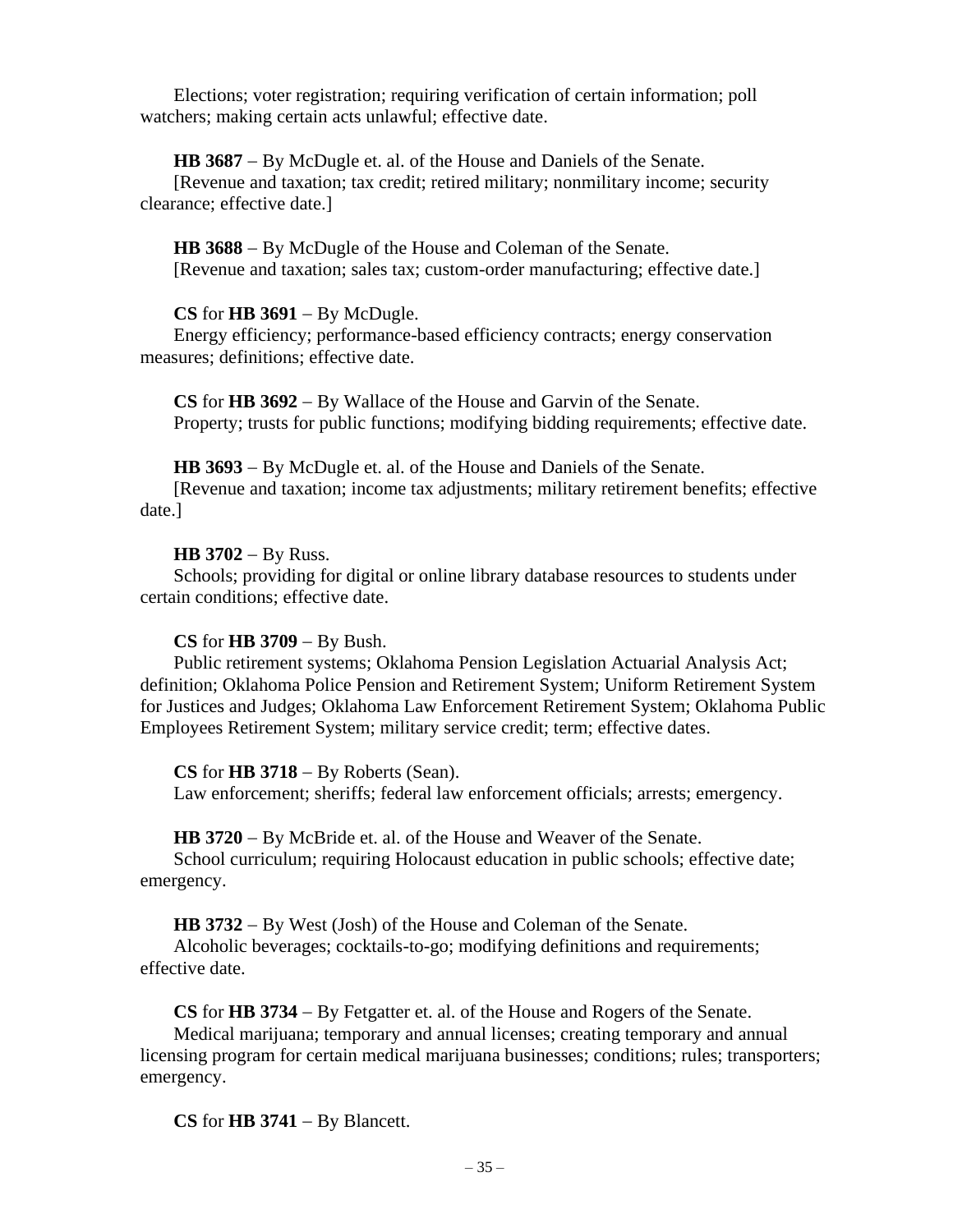Medical licensure; continuing education requirements; effective date.

# **CS** for **HB 3747** − By Lowe (Jason).

Crimes and punishments; creating the Judge Timothy R. Henderson Act; making certain acts unlawful; penalties; effective date.

**CS** for **HB 3752** − By Fetgatter of the House and Leewright of the Senate.

Crimes and punishments; making certain acts unlawful; providing penalties; forfeiture of property; emergency.

# **HB 3760** − By Johns et. al.

Oklahoma Police Pension and Retirement System; Oklahoma Police Deferred Option Plan; assumed rate of return; emergency.

**CS** for **HB 3810** − By Moore of the House and Weaver of the Senate. Courts; Justices and judges; confidential information; penalty; effective date.

**HB 3812** − By Stinson of the House and Stanley of the Senate. Courts; court reporters; temporary appointment.

**CS** for **HB 3813** − By Stinson of the House and Weaver of the Senate. Medical marijuana; law enforcement powers of certain employees of the Oklahoma Medical Marijuana Authority; effective date.

**CS** for **HB 3815** − By Stinson. Health care power of attorney; creating the Health Care Agent Act; emergency.

# **HB 3820** − By Newton of the House and Taylor of the Senate.

Revenue and taxation; property valuation; confidential information exception; effective date; emergency.

**HB 3821** − By Newton of the House and Jech of the Senate.

Revenue and taxation; extending date of apportionment for certain funds; effective date; emergency.

**HB 3827** − By Dobrinski et. al.

Medical marijuana; requiring all medical marijuana commercial grower licensees to register as an environmentally sensitive crop owner; effective date.

# **CS** for **HB 3835** − By Martinez et. al.

Corporation Commission; creating the Facilitating Internet Broadband Rural Expansion (FIBRE) Act; effective date.

# **HB 3849** − By Boatman.

[Revenue and taxation; Oklahoma taxable income; apportionment factors; effective date.]

**HB 3851** − By Boatman.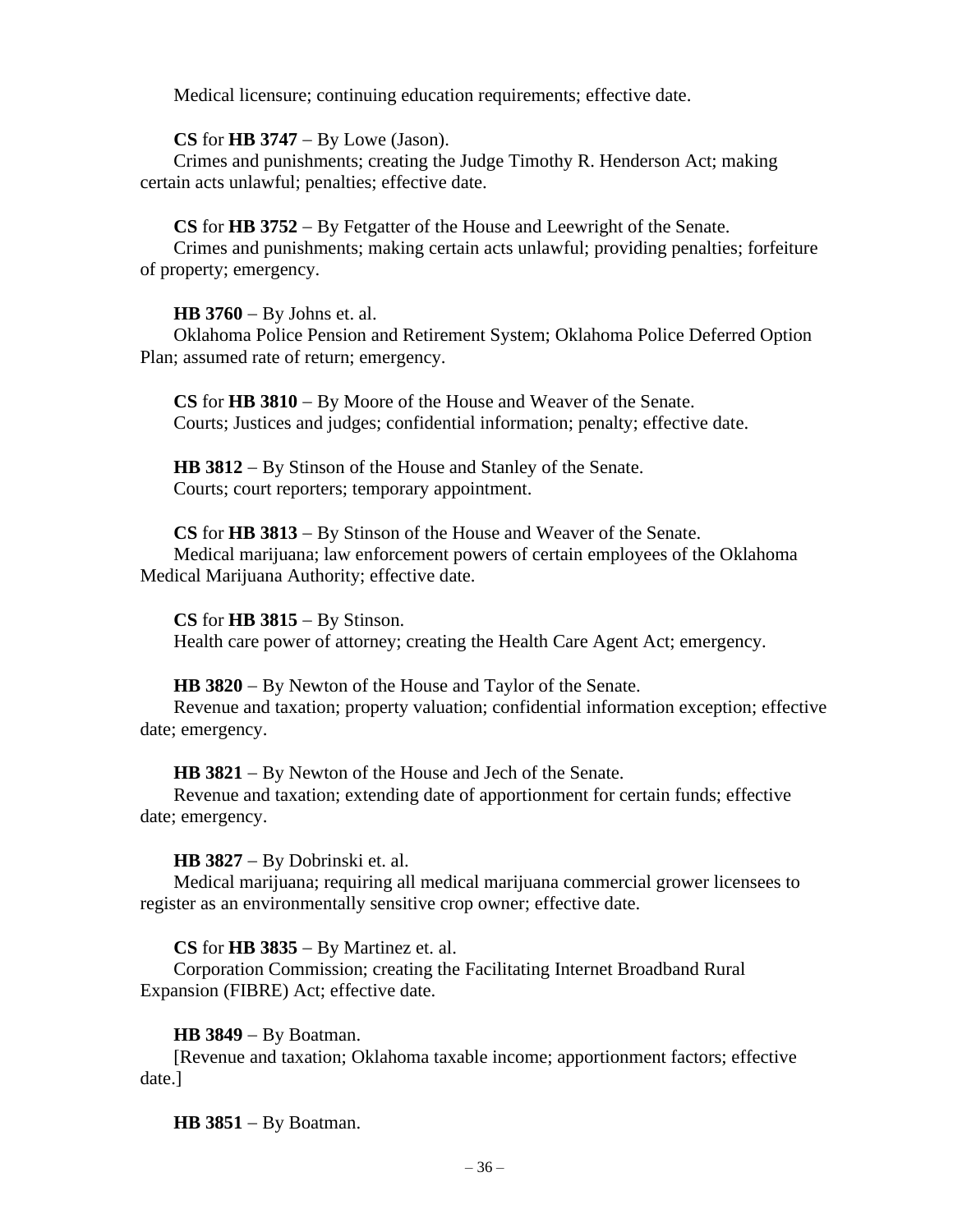Children; termination of parental rights; statutory references; district attorney; effective date.

**HB 3852** − By Strom of the House and Paxton of the Senate.

Motor vehicles; modifying definitions; removing certain wattage restrictions; effective date.

**CS** for **HB 3856** − By Strom of the House and Coleman of the Senate. Alcoholic beverages; creating the Task Force for the Study of Theft and Delivery and Consequential Youth Access of Alcohol Across Oklahoma; effective date; emergency.

**CS** for **HB 3859** − By Strom of the House and Coleman of the Senate.

Alcoholic beverages; providing that mixed beverage licensees may sell to-go drinks at a different price than on-premises drinks; effective date.

**HB 3867** − By Boatman of the House and Hall of the Senate. Psychiatric and chemical dependency service; exception; effective date.

**CS** for **HB 3878** − By Lepak. Employers and employees; employer vaccination mandate exemptions; emergency.

**CS** for **HB 3884** − By McCall.

Department of Environmental Quality; creating Division of Mines; consolidating the Department of Mines; effective date; emergency.

**HB 3890** − By Townley of the House and Pederson of the Senate. Definitions and general provisions; official state book; Holy Bible; effective date.

**CS** for **HB 3891** − By Townley et. al. of the House and Weaver of the Senate. Medical marijuana; prohibiting medical marijuana commercial grow operations from being located near public schools; effective date.

**CS** for **HB 3892** − By Townley of the House and Simpson of the Senate.

Professions and occupations; Nursing Home Care Act; making certain persons comply with orders; codification; effective date.

**CS** for **HB 3896** − By Hasenbeck.

School curriculum; subject matter standards; requiring certain subject matter standards to include a certain denotation; effective date.

**CS** for **HB 3897** − By Kannady. Workers' compensation; modifying various provision; effective date.

**HB 3899** − By Kannady. Workers' compensation; mental illness; first responders; effective date.

**HB 3901** − By Pfeiffer of the House and Montgomery of the Senate. Revenue and taxation; ad valorem protests; Court of Tax Review; effective date.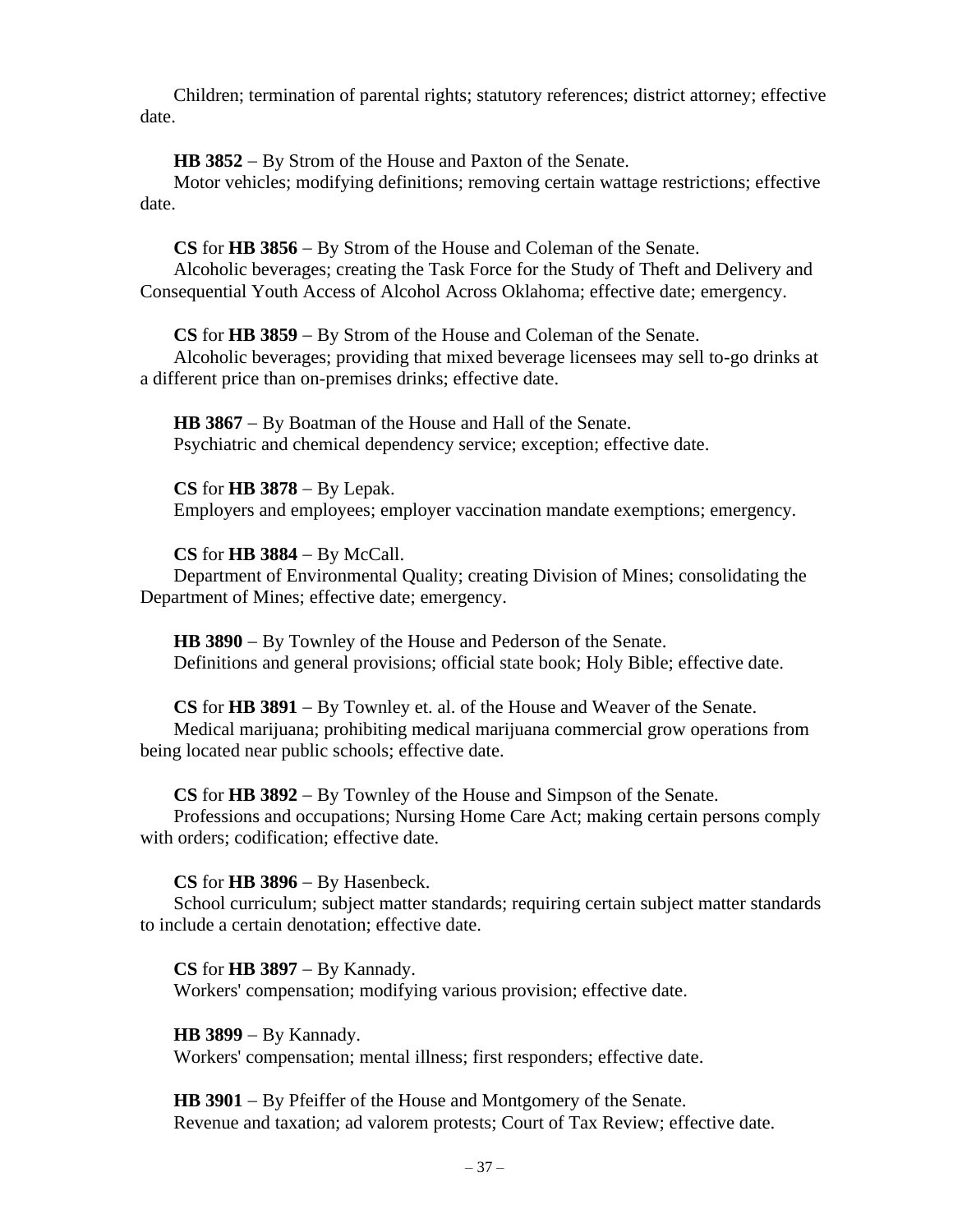### **CS** for **HB 3902** − By Kannady.

Militia; modifying and updating provisions of the Oklahoma Military Code; effective date.

**CS** for **HB 3903** − By Pfeiffer et. al. Prisons and reformatories; parole eligibility; clemency; emergency.

**CS** for **HB 3905** − By Pfeiffer of the House and Rader of the Senate. Revenue and taxation; state revenue administration; effective date; emergency.

**CS** for **HB 3906** − By Pfeiffer et. al.

County officers; sheriffs; district attorneys; chief law enforcement officer; effective date.

### **CS** for **HB 3907** − By Kannady.

Seized or forfeited property; directing the Attorney General to establish and maintain case tracking system and public website for seized and forfeited property; effective date.

### **CS** for **HB 3916** − By Roberts (Dustin) et. al.

Professions and occupations; Physician Assistant Act; modifying practice agreements; effective date.

### **CS** for **HB 3918** − By Pfeiffer.

Commutations; application procedures for commutations and pardons; notice requirements; effective date.

# **CS** for **HB 3924** − By Pfeiffer.

Insurance; Patient's Right to Pharmacy Choice Act; compliance; prohibitions; pharmacy benefits managers; Insurance Commissioner; effective date; emergency.

# **CS** for **HB 3925** − By Kannady of the House and Howard of the Senate.

Court costs; administrative costs; providing for court cost compliance liaisons; determining if defendants can pay; effective date.

#### **CS** for **HB 3929** − By Pfeiffer.

Medical marijuana; process validation; acceptable testing practice; non-mandatory; emergency.

#### **HB 3936** − By Culver.

Amusements and sports; Oklahoma Horse Racing Act; definitions; rules; license; codification; effective date.

# **CS** for **HB 3941** − By Culver.

State government; legal representation of agencies or officials of the executive branch; allow contracts with law firms; fees; records; information submitted to the Attorney General; effective date.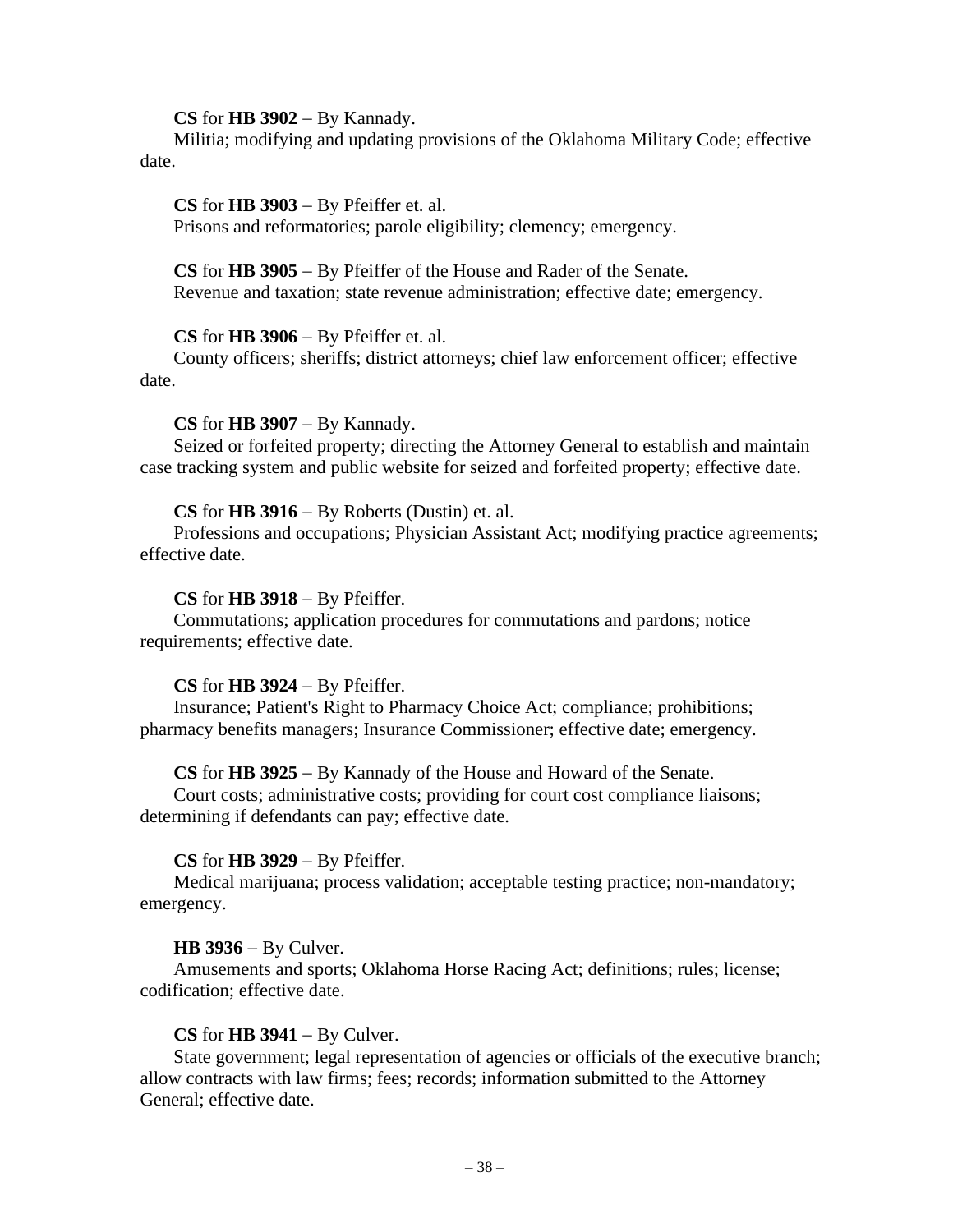# **CS** for **HB 3955** − By Culver.

Cities and towns; arbitration; collective bargaining rights of sheriff's employees; procedure of fees and expenses; effective date.

**HB 3957** − By Walke of the House and Floyd of the Senate. Fees; court fee schedule; courtroom interpreters; effective date; emergency.

# **HB 3965** − By Burns.

Commercial auction and consignment dealers; creating the Oklahoma Commercial Auction and Consignment Dealers Act; effective date.

# **CS** for **HB 3970** − By Burns.

Awards for meritorious service; modifying terminology; providing for creation of Red Heart and Blue Heart Awards; eligibility; effective date.

# **CS** for **HB 3971** − By Burns.

Medical marijuana; authorizing the Oklahoma Medical Marijuana Authority to employ secret shoppers; inspections; investigative results; effective date.

# **CS** for **HB 3976** − By Bell.

Statewide accessibility signage; physically disabled parking and access signage; requiring signage changes; effective date.

# **HB 3977** − By Bell.

Commission on Independence and Ability; creation; membership; purpose; reports; effective date.

# **CS** for **HB 3994** − By Dobrinski.

Motor vehicle dealers; license requirements; effective date.

# **CS** for **HB 3995** − By Dobrinski.

Cities and towns; Oklahoma Municipal Power Authority; dates; definitions; applicability; effective date.

# **CS** for **HB 4001** − By Culver.

Corporations; modifying power to contract; effective date.

# **CS** for **HB 4008** − By Bashore et. al.

Motor vehicles; transferring certain duties from the Department of Public Safety to the Department of Transportation; effective date; emergency.

# **CS** for **HB 4013** − By Conley.

Crimes and punishments; modifying definition of obscene material; effective date.

**HB 4014** − By Conley et. al. of the House and Bergstrom of the Senate.

Public libraries; disclosure of records; permitting disclosure of certain records to parent or legal guardian; effective date.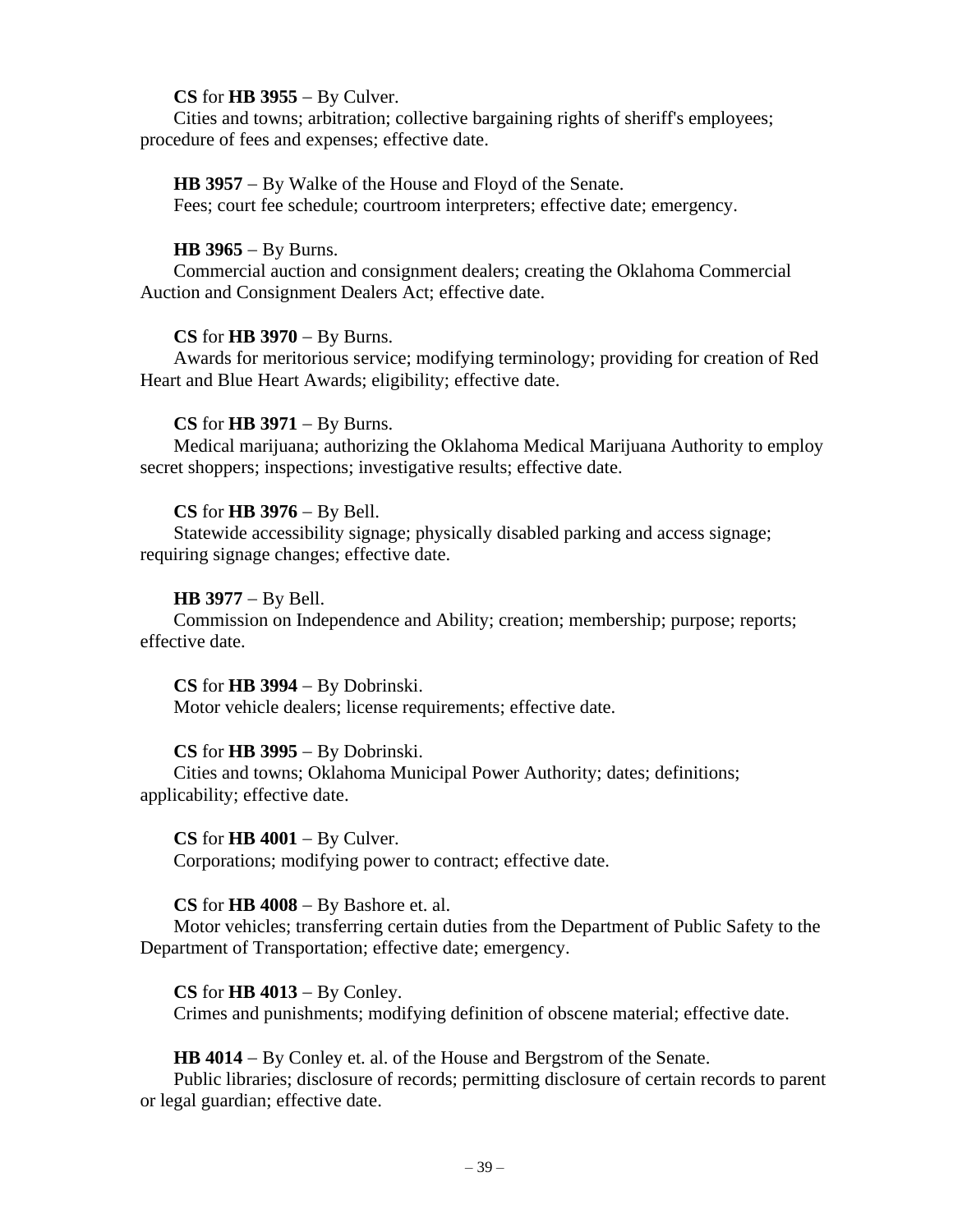**CS** for **HB 4015** − By Conley of the House and Bullard of the Senate.

Education; permitting certain complaints to be filed with the Attorney General's Office of Civil Rights Enforcement; effective date.

# **HB 4017** − By Conley.

Prisons and reformatories; directing salary to be established by the Department of Corrections Correctional Teacher Pay Scale based on credentials and experience; effective date.

# **CS** for **HB 4052** − By Marti.

Pharmacies; defining terms; requirements; penalty; emergency.

**HB 4053** − By Marti of the House and Coleman of the Senate. Alcoholic beverages; beer distributor; price posting; effective date.

# **CS** for **HB 4055** − By Marti et. al.

Medical marijuana; public utilities; report monthly commodity usage; Oklahoma Medical Marijuana Authority; monitoring; effective date.

# **CS** for **HB 4056** − By Marti et. al.

Medical marijuana; Laboratory recommendations, standards and operating procedures; Oklahoma Medical Marijuana Authority; rules; emergency.

**HB 4073** − By Wallace of the House and Hall of the Senate. Schools; per-pupil expenditure; concurrent enrollment; effective date.

# **CS** for **HB 4075** − By Wallace of the House and Hall of the Senate.

Oklahoma Municipal Power Authority; exemption; mandatory form; definitions; effective date.

**HB 4077** − By Wallace. Civil procedure; frivolous lawsuits; effective date.

# **CS** for **HB 4078** − By Wallace.

Courts; Council on Judicial Complaints; creating the Office of Judicial Performance Evaluation; effective date.

# **CS** for **HB 4082** − By Wallace of the House and Bullard of the Senate.

Mental health; law enforcement responsibility for transporting persons for mental health services; effective date.

# **CS** for **HB 4084** − By Wallace.

Poor persons; public service announcement campaigns under the Oklahoma Marriage Initiative; repealer; emergency.

**HB 4087** − By Wallace.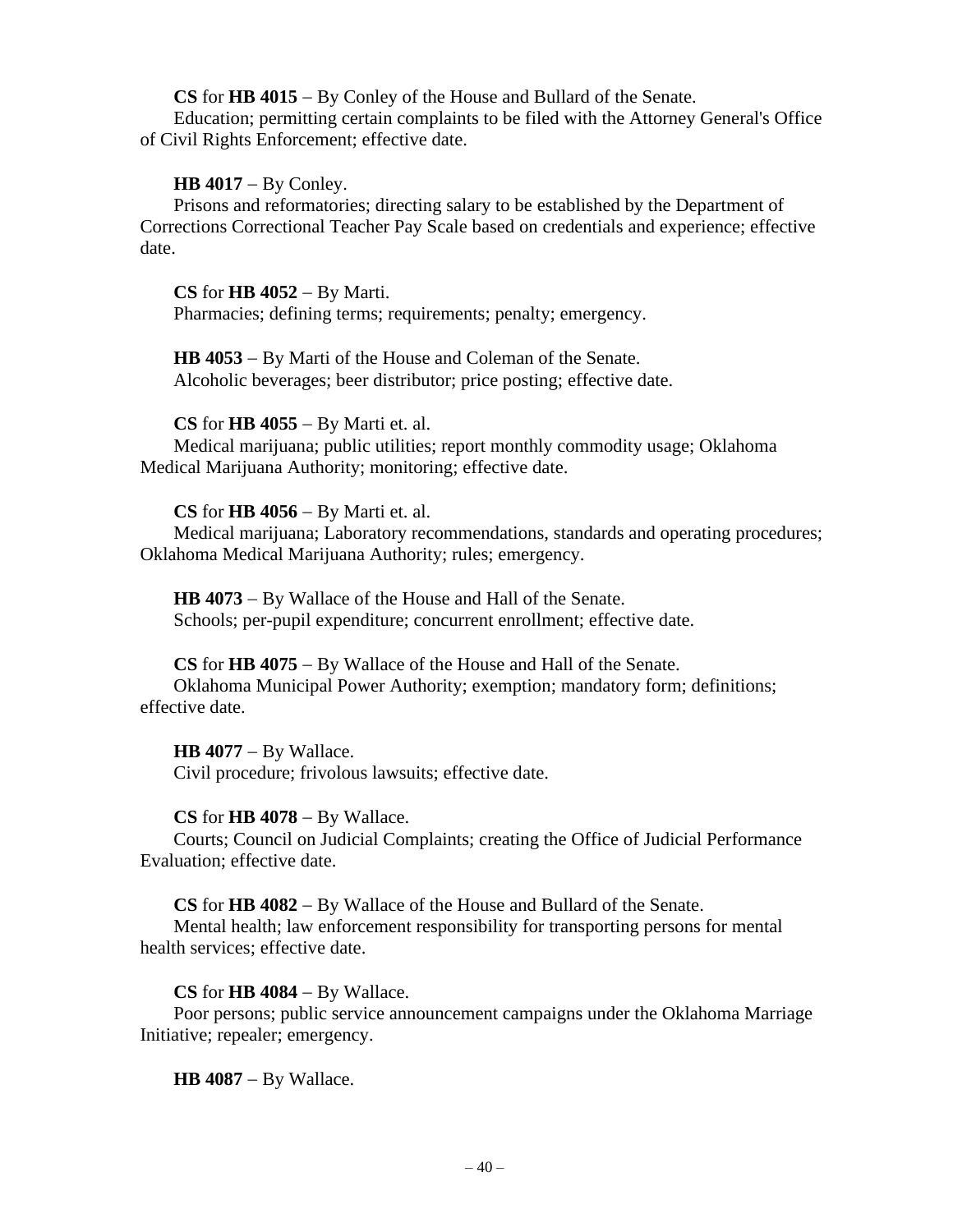[Oklahoma Rebate Pass-Through and PBM Meaningful Transparency Act of 2022; amendments; licensing application requirements; agent duties; PBM fairness in cost sharing; penalties; insurer fairness in cost sharing; effective date.]

**HB 4096** − By Hasenbeck. Public safety; designated license plates; effective date.

**HB 4099** − By Frix et. al. of the House and Jech et. al. of the Senate. [Public finance; issuance of certain net amount of obligations by Oklahoma Capitol

Improvement Authority; projects; Oklahoma Historical Society; effective date.]

**CS** for **HB 4100** − By Frix et. al.

Work zone safety; creating the Operation Work Zone Awareness Act; Operation Work Zone Awareness; effective date.

**CS** for **HB 4101** − By Frix of the House and Standridge of the Senate.

Transportation; towing of certain vehicles as one unit; retention of certain vehicles until reimbursement is made; effective date.

**CS** for **HB 4105** − By Frix of the House and Standridge of the Senate.

Memorial highways and bridges; designating various memorial highways and bridges; effective date.

**HB 4109** − By Vancuren of the House and Haste of the Senate.

[School employees; creating an Education Employee Assistance Program within the Department of Mental Health and Substance Abuse Services; effective date; emergency.]

**CS** for **HB 4118** − By Hasenbeck et. al. of the House and Taylor of the Senate. [Courts; court reporter salaries; secretary-bailiff salaries; effective date; emergency.]

# **CS** for **HB 4121** − By Frix.

Public health and safety; death certificates; authorizing sheriff to sign medical certification; effective date.

**CS** for **HB 4123** − By Frix of the House and Stanley of the Senate.

Public retirement systems; Oklahoma Pension Legislation Actuarial Analysis Act; post-retirement employment; effective dates; emergency.

**CS** for **HB 4138** − By May et. al.

Firearms; unlawful carry of firearms in certain places; scope of prohibitied act; exeption; concealed carry during State Fair; effective date.

**CS** for **HB 4143** − By May of the House and Leewright of the Senate. Emergency services; creating the Oklahoma Task Force 1 Urban Search and Rescue Out of State Deployments Revolving Fund; effective date.

**CS** for **HB 4150** − By Luttrell et. al.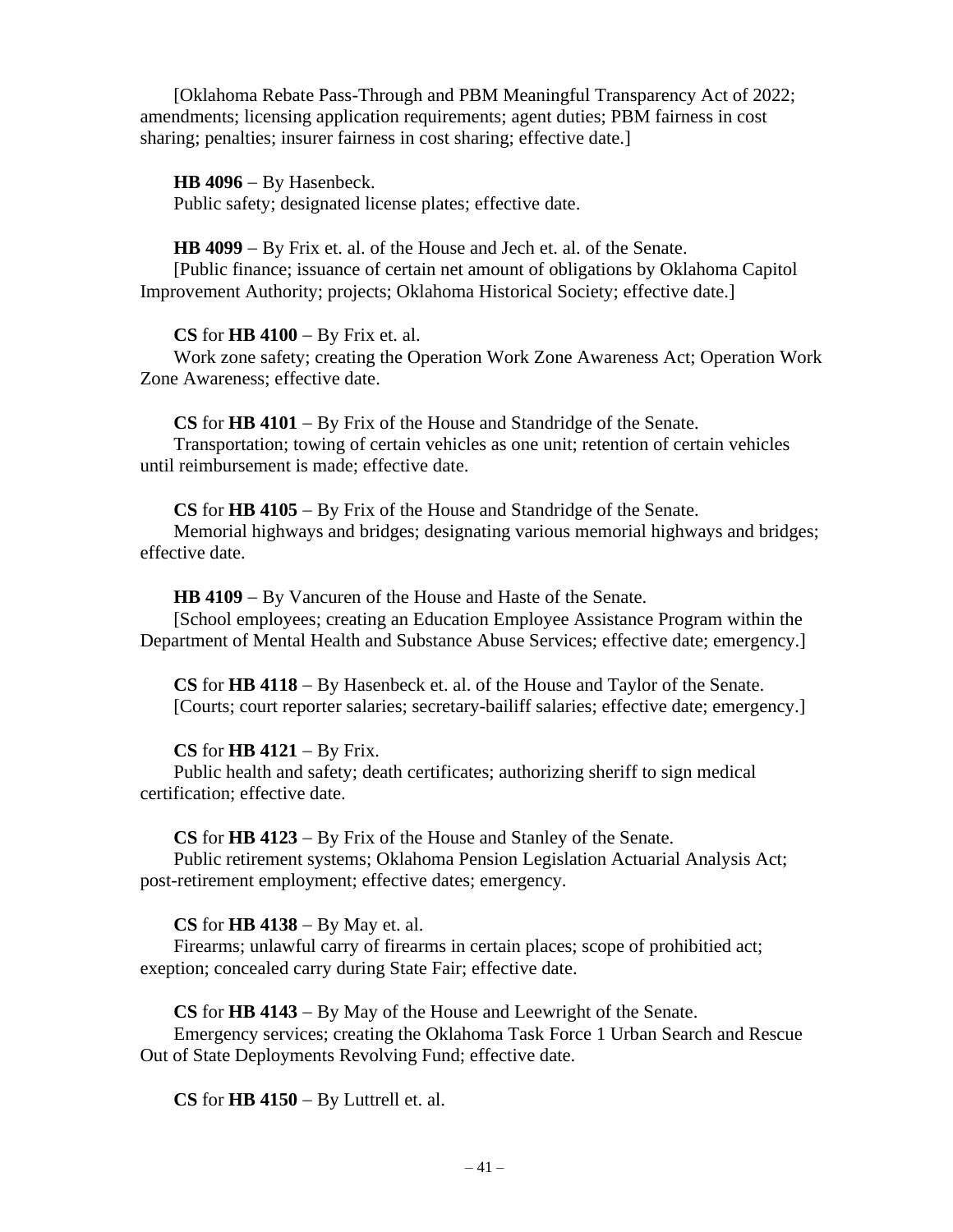Transportation; railroad crossings; requirements for vehicles; commercial motor vehicles and buses; effective date.

# **CS** for **HB 4154** − By Goodwin of the House and Young of the Senate.

Tulsa Reconciliation Scholarship Trust; administration; award of scholarships; qualifying income; number of scholarships; effective date; emergency.

**HB 4155** − By Goodwin. Children; guardianship; information; signature; effective date.

# **CS** for **HB 4162** − By Townley.

Tourism and Recreation Department; wildlife refuges; motor-driven vehicles; entity designation; authority; effective date.

### **HB 4190** − By Echols.

Definitions and general provisions; holidays; authorizing personal holiday leave for state employees; effective date.

**HB 4191** − By Humphrey et. al. Crimes and punishments; expanding scope of certain definition; effective date.

### **HB 4192** − By Echols.

State government; personally identifiable data; noncompliance; penalties; effective date.

# **HB 4194** − By Echols.

Criminal procedure; directing courts to assess patterns of abuse and present written findings for persons arrested for certain crimes; effective date.

#### **HB 4195** − By Echols et. al.

Higher education; concurrent enrollment; freshman; sophomore; tuition waiver; effective date.

# **HB 4196** − By Echols et. al.

Higher education; Needed Oklahoma Workers Act; revolving fund; Oklahoma State Regents for Higher Education; engineering; teaching; nursing; students; effective date.

**CS** for **HB 4210** − By Boatman et. al. of the House and Weaver of the Senate.

Attorney General; duties; data; human trafficking; Human Trafficking Response Unit; effective date; emergency.

# **CS** for **HB 4224** − By Boatman of the House and Daniels of the Senate.

Crimes and punishments; excluding human trafficking victims from certain court proceedings; effective date.

# **CS** for **HB 4227** − By Boatman.

Mental health; urgent recovery clinics; definition; private centers; persons involuntarily committed; effective date.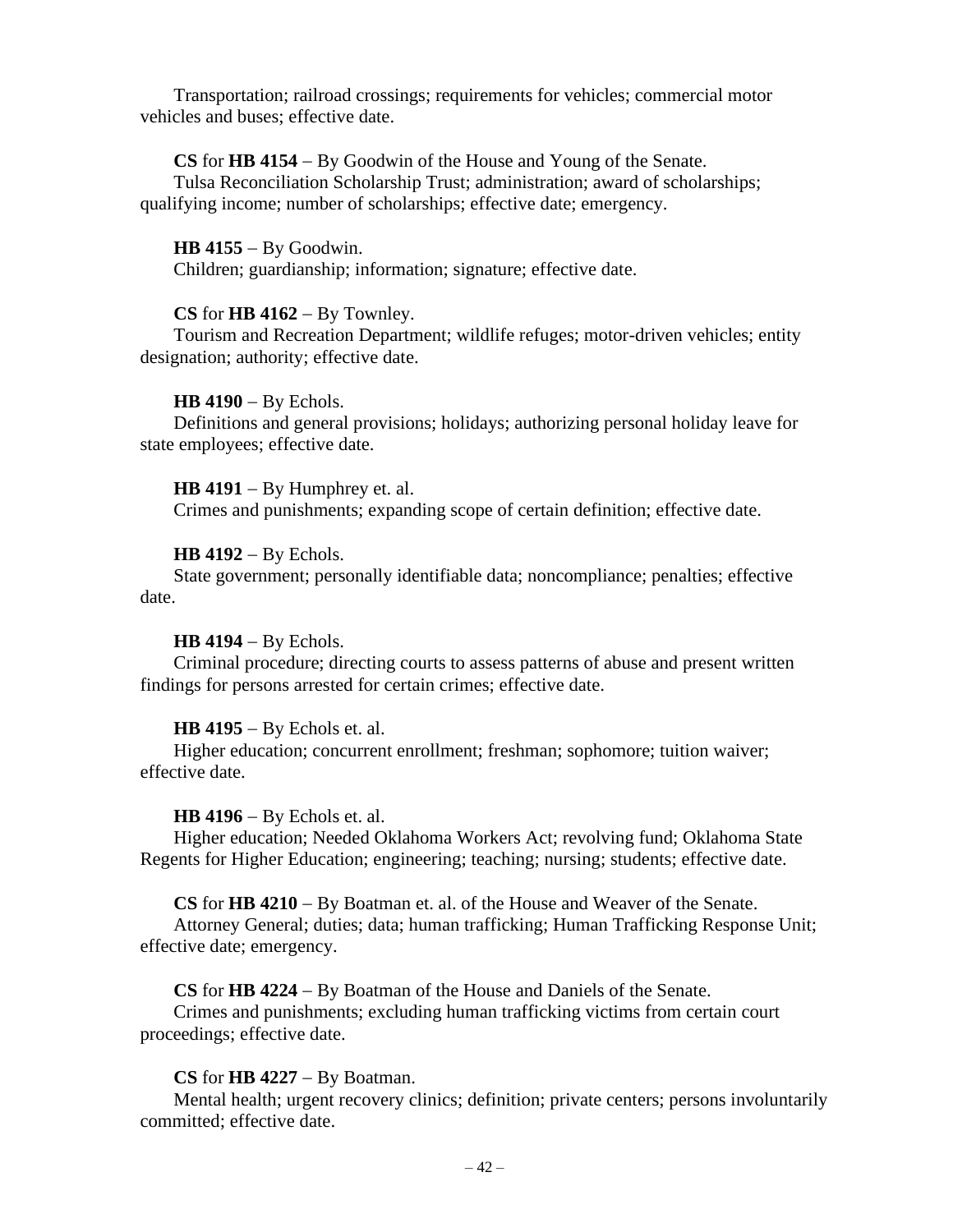### **CS** for **HB 4228** − By Sneed.

Insurance; benefit plan; Legislature; incorporated; effective date.

### **HB 4230** − By Sneed.

Insurance; insurers; Insurance Commissioner; jurisdiction; delinquency proceedings; effective date.

### **CS** for **HB 4245** − By Hasenbeck.

Student athletics; creating the Save Women's Sports Act; effective date; emergency.

# **HB 4276** − By Sneed.

Insurance; motor vehicle liability policies; minimum insurance coverage; effective date.

**CS** for **HB 4279** − By Sneed. Insurance; insurers; unfair claim settlement practice; effective date.

# **HB 4281** − By Dempsey.

Game and fish; allowing spotlighting and the use of night vision to hunt coyotes; effective date.

### **CS** for **HB 4287** − By Davis.

Medical marijuana; creating the Flower and Pre-Packaging Act; directing certain products be sold in pre-packaged form; prohibiting deli-style sales; emergency.

# **CS** for **HB 4288** − By Marti.

Medical marijuana; requiring expiration or use by dates; emergency.

# **CS** for **HB 4327** − By Stearman et. al.

Abortion; right of action; creating defenses to action; damages; prohibiting official state claims; effective date.

#### **CS** for **HB 4330** − By Sneed et. al.

Professions and occupations; registered nurse programs; adding program; effective date.

# **CS** for **HB 4351** − By Hill.

Consumer Credit Code; surcharges; effective date.

# **CS** for **HB 4352** − By Hill.

Prisons and reformatories; exempting certain inmates from practice job interviews and resume requirements; effective date.

# **CS** for **HB 4353** − By Hill.

Identification cards for inmates; certified copies of birth certificates; consolidated record cards; REAL ID Noncompliant Identification Cards; restrictions; effective date.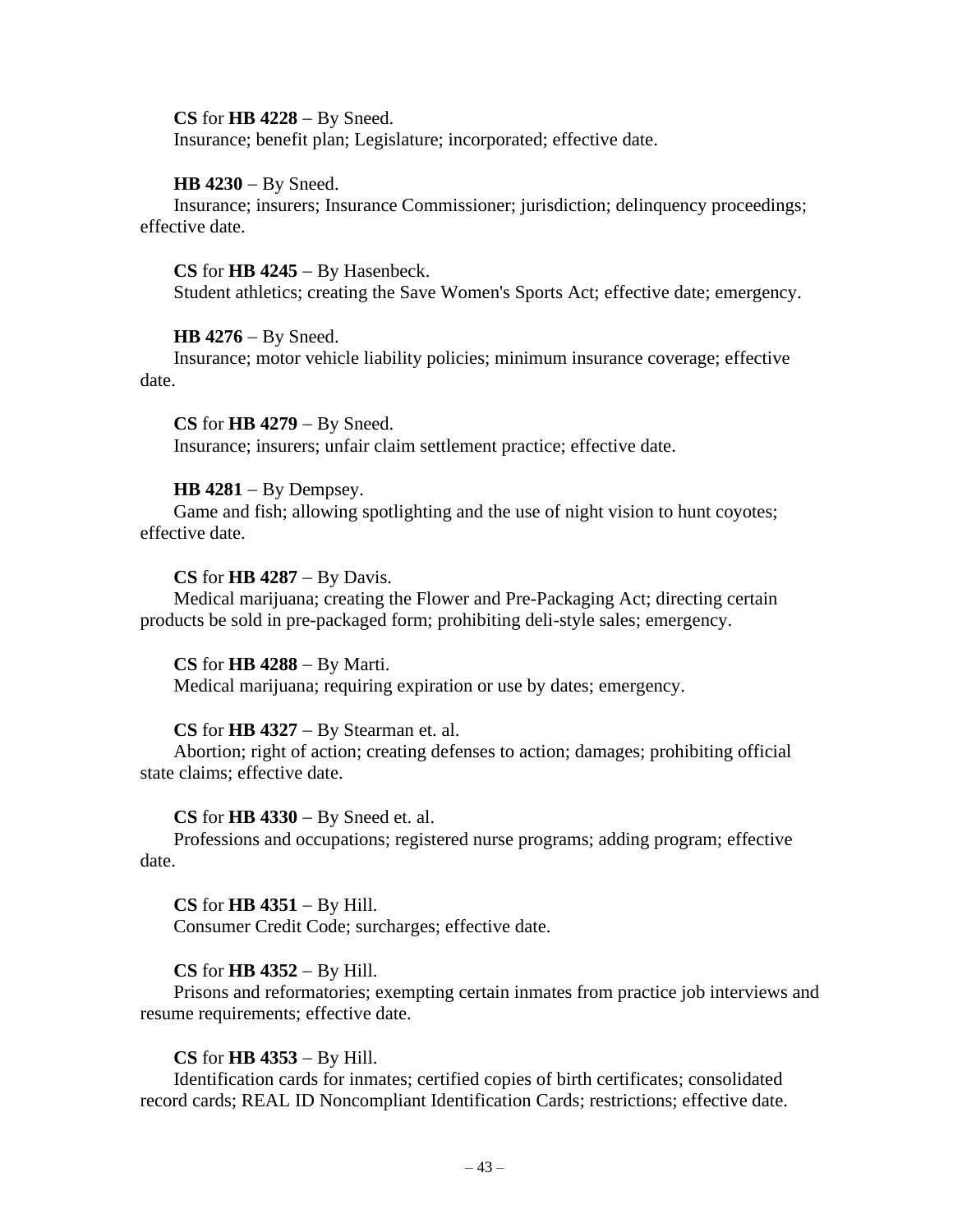# **CS** for **HB 4354** − By Hill of the House and Kidd of the Senate.

[Economic development; creating the Research and Development Attraction Act; Oklahoma Center for the Advancement of Science and Technology; grants; effective date.]

# **CS** for **HB 4357** − By Hill.

Occupational licensing; creating the Provisional License for Ex-Offenders Act; effective date.

**CS** for **HB 4358** − By Boatman et. al. of the House and Quinn of the Senate. Revenue and taxation; corporate income tax; modifying rate; effective date.

# **CS** for **HB 4362** − By Hill.

Economic development; creating the Center for the Advancement of Science and Technology Intern Partnership STEM Workforce Pipeline Program; effective date; emergency.

# **CS** for **HB 4367** − By Patzkowsky et. al.

State government; surplus property requirements for Department of Transportation; exemption; effective date.

# **CS** for **HB 4369** − By Hill.

Prisons and reformatories; allowing felony probationers and parolees the ability to earn discharge credits under certain circumstances; effective date.

# **HB 4370** − By Ford.

Schools; meetings of school boards of education; requiring certain meetings to be accessible through a live video and audio stream; effective date.

# **HB 4372** − By Ford.

Motor vehicles; modifying requirements for certain plate; creating the Antique Vehicles License Plate; effective date.

**HB 4373** − By Ford et. al. of the House and Weaver of the Senate. Crimes and punishments; modifying elements of certain prohibited act; effective date.

**HB 4375** − By Ford of the House and Weaver of the Senate. Crimes and punishments; making certain acts unlawful; effective date.

**CS** for **HB 4376** − By Ford of the House and Weaver of the Senate. Crimes and punishments; making certain acts unlawful; effective date.

**CS** for **HB 4387** − By Hilbert et. al. of the House and Pugh of the Senate. Teacher certification; providing for issuance of advanced teaching certificates; modifying procedures for issuing lead and master teaching certificates; effective date; emergency; conditional effect.

**CS** for **HB 4388** − By Hilbert et. al.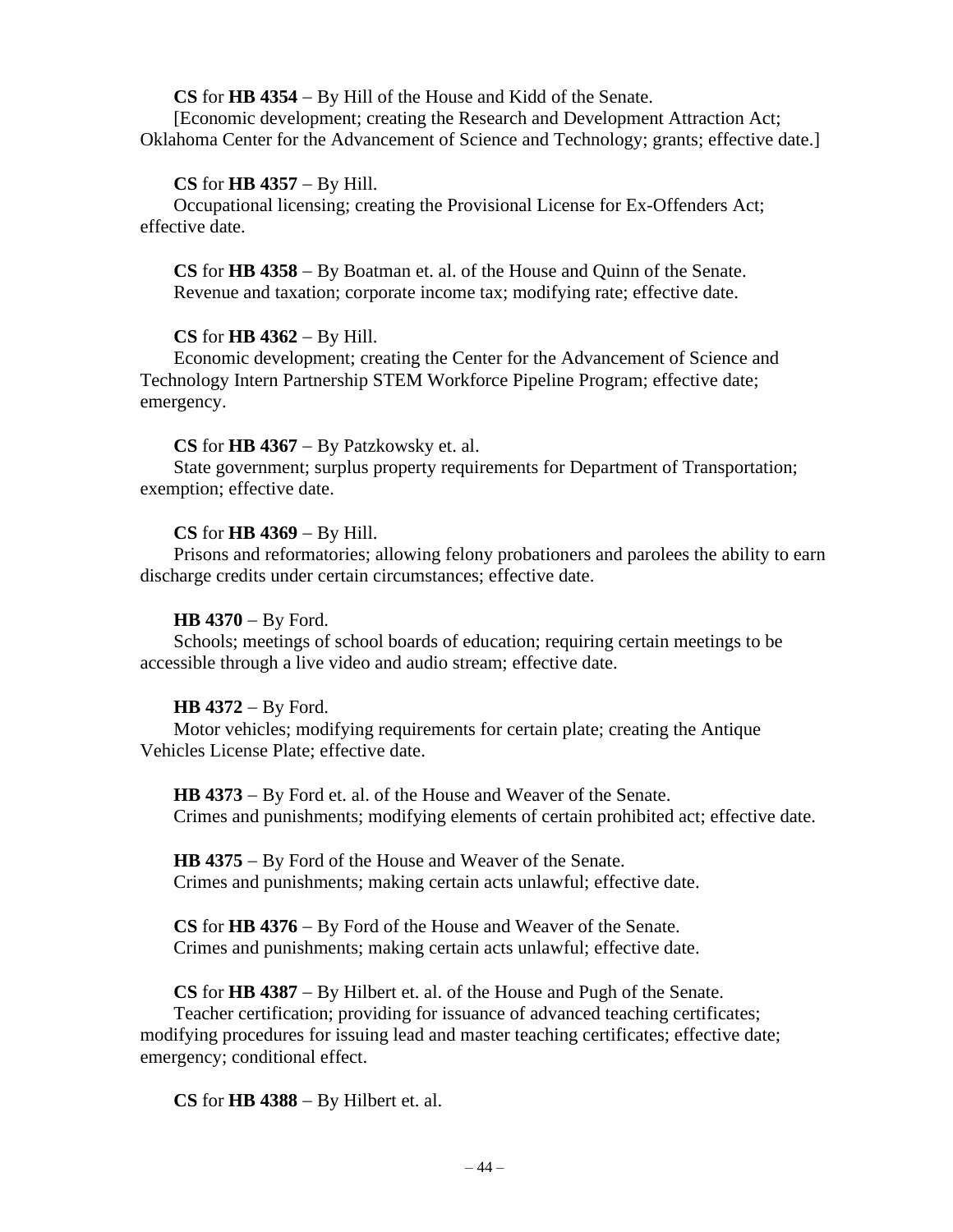[Amusements and sports; Oklahoma Education Lottery Act; proceeds; Teacher Empowerment Fund; State Department of Education; characteristics; procedures; instructions; effective date; conditional effect.]

### **CS** for **HB 4389** − By Baker.

School curriculum; subject matter standards; modifying computer science college preparatory curriculum requirements; effective date; emergency.

### **CS** for **HB 4395** − By Pittman.

Prisoner reentry; creating the Prisoner Reentry Pilot Program for certain inmates; effective date.

#### **CS** for **HB 4403** − By Pittman.

Agriculture; creating the Urban and Community Forestry Act; effective date.

#### **HB 4409** − By Lowe (Dick) of the House and Taylor of the Senate.

Schools; subject matter standards; modifying graduation requirement to complete a personal financial literacy course; effective date; emergency.

### **CS** for **HB 4411** − By Lowe (Dick).

Medical marijuana; deleting limitation that restricts the number of post-licensure inspections conducted in a calendar year; effective date.

**HB 4412** − By Lowe (Dick) et. al. of the House and Pederson of the Senate.

[Natural resources; creating the Healthy Soil Program Act; defining terms; requiring Oklahoma Conservation Commission administer program; effective date.]

**HB 4413** − By Lowe (Dick) of the House and Montgomery of the Senate. Revenue and taxation; ad valorem; valuation; protests; effective date.

#### **HB 4414** − By Lowe (Dick).

Revenue and taxation; ad valorem; appraiser accreditation education; effective date.

#### **HB 4415** − By Lowe (Dick).

Revenue and taxation; ad valorem protests; effective date.

**CS** for **HB 4450** − By Wallace et. al. of the House and Thompson et. al. of the Senate. Health care workforce development; creating the Health Care Workforce Development and Finance Act of 2022; creating the Health Care Workforce Development Revolving Fund; emergency.

# **HJR 1002** − By Hardin (Tommy).

Constitutional amendment; changing percentage of legal voters from statewide to each county of the state for certain petitions; ballot title.

### **CS** for **HJR 1004** − By Fetgatter.

Constitutional amendment; requiring certain vote of people to pass constitutional amendments; ballot title.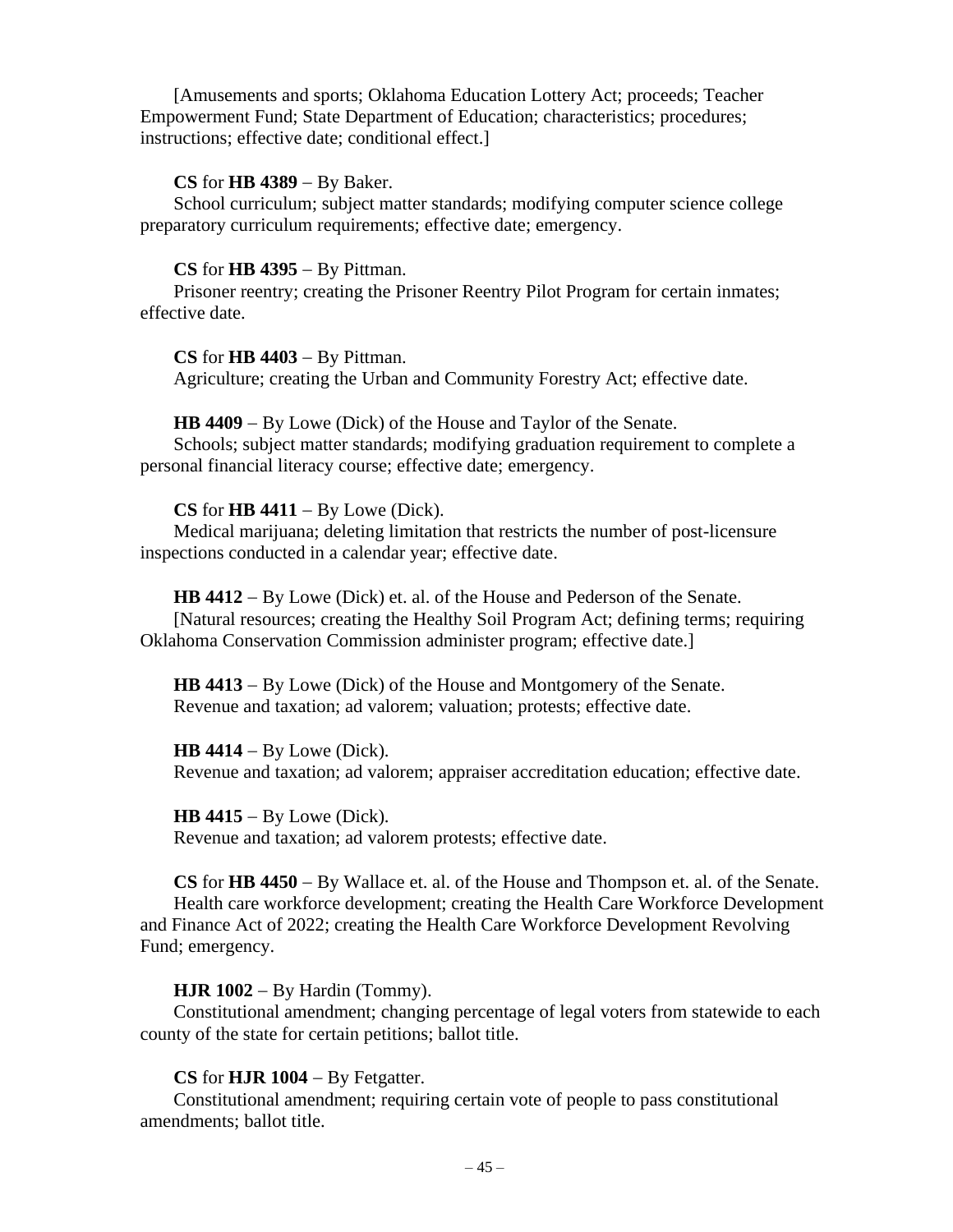#### **CS** for **HJR 1029** − By Nichols.

Constitutional amendment; authorizing an economically disadvantaged levy for certain school districts; ballot title; filing.

### **HJR 1031** − By Caldwell (Chad) of the House and Daniels of the Senate.

Constitutional amendment; providing for the consideration of votes when determining results of certain elections; ballot title.

### **HJR 1033** − By Caldwell (Chad).

Constitutional amendment; requiring schools to spend certain percentage of budget on instructional expenditures; ballot title; filing.

### **HJR 1037** − By Echols.

Oklahoma Constitution; ad valorem taxation; homesteads; age 65 or older; fair cash value; ballot title; filing.

### **HJR 1038** − By Caldwell (Chad) et. al.

Oklahoma Constitution; expenditure increases; state government; initiative petitions; referenda; required ballot title; ballot title; filing.

### **HJR 1039** − By Pfeiffer.

Constitutional amendment; changing the percentage of legal voters from statewide to each congressional district of the state for certain petitions; ballot title; filing.

# **HJR 1047** − By Manger et. al.

Oklahoma Constitution; ad valorem; senior fair cash value limit; income threshold; ballot title; filing.

#### **HJR 1048** − By West (Josh) et. al.

Constitutional amendment; clarifying certain voting requirement.

# **HJR 1052** − By ODonnell of the House and Quinn of the Senate. Oklahoma Constitution; ballot titles; fiscal impacts; procedures; ballot title; filing.

#### **HJR 1056** − By Lepak.

Joint Resolution; Enrolled House Joint Resolution No. 1043 of the 2nd Session of the 56th Oklahoma Legislature; termination date; filing.

### **CS** for **HJR 1057** − By Newton.

Oklahoma Constitution; emergency medical service districts; millage rate; ballot title; filing.

### **HJR 1058** − By Newton et. al.

Constitutional amendment; requiring certain vote of people to pass constitutional amendments; ballot title.

**HJR 1059** − By Newton et. al.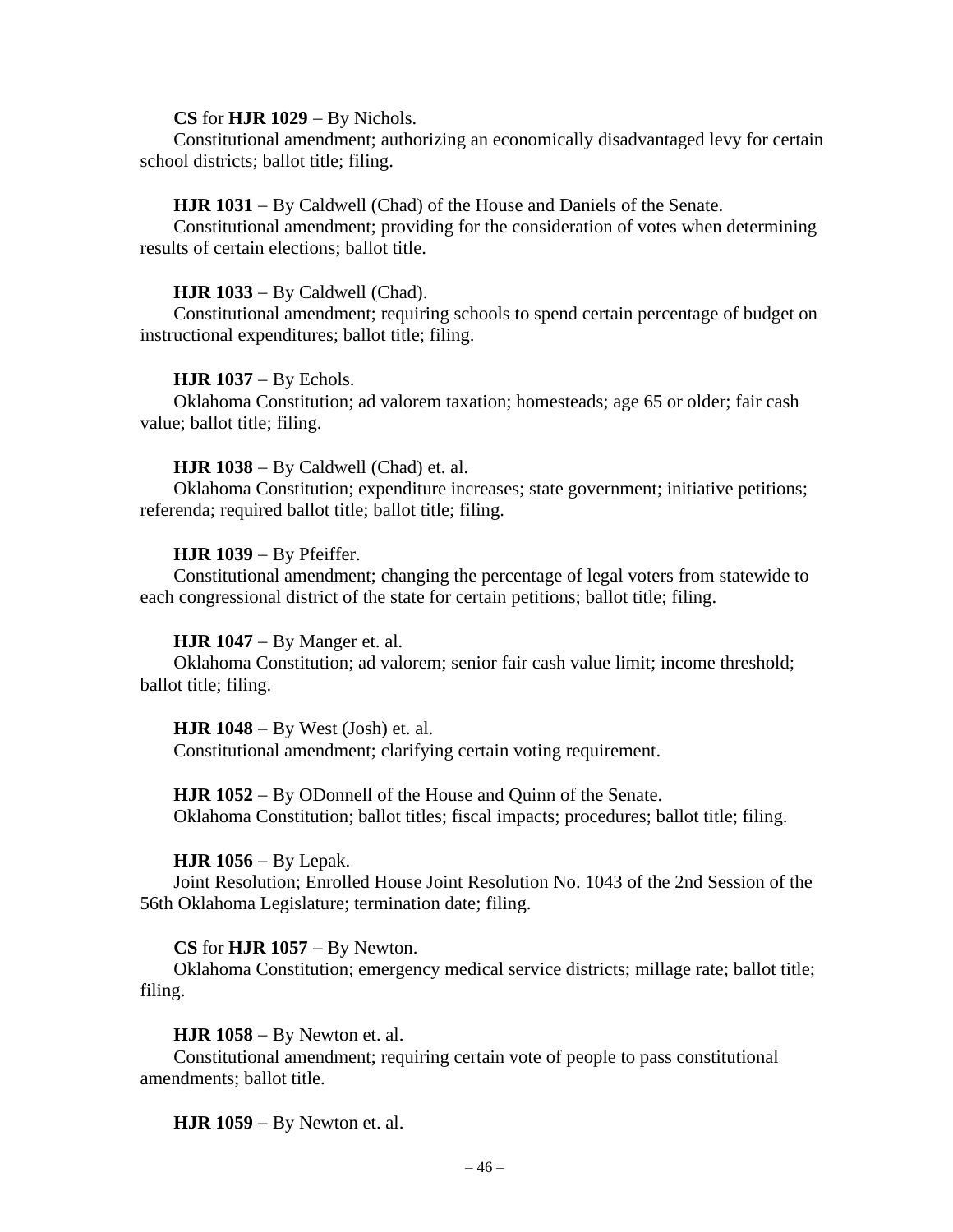Constitutional amendment; requiring certain majority vote of the people to pass constitutional amendments; ballot title; filing.

**SB 1** − By Hall et. al. of the Senate and Bush of the House.

Oklahoma Scrap Metal Dealers Act; renaming act; modifying content, prohibitions and requirements. Effective date.

**SB 7** − By Bergstrom of the Senate and Humphrey of the House.

Mental health; providing for assessment via telemedicine under certain circumstances. Effective date.

**SB 12** − By Standridge of the Senate and Kannady of the House. Uniform Controlled Dangerous Substances Act; modifying inclusions. Effective date.

**SB 25** − By Daniels et. al. of the Senate and Kannady of the House. Sentencing proceedings; modifying eligibility requirements for jury resentencing. Effective date.

**SB 29** − By Bergstrom of the Senate and Hardin (David) of the House. Forcible entry and detainer; specifying restoration of physical possession to plaintiff. Effective date.

**SB 41** − By McCortney of the Senate and Johns of the House. State employee payroll deductions; modifying type of service company and minimum number of employees eligible for premium payments. Effective date.

**SB 43** − By Hall of the Senate and Humphrey of the House. Commercial driver education training; modifying certain terms and fee. Effective date.

**SB 47** − By Coleman of the Senate and Pfeiffer of the House.

District attorneys; modifying requirements for destruction of certain records. Effective date.

**SB 67** − By Simpson of the Senate and McCall et. al. of the House.

Teacher certification; allowing exceptions to required certification examinations for candidates who are deaf. Effective date. Emergency.

**SB 83** − By Hall of the Senate and Kannady of the House. Oklahoma Fuel Alcohol Act; repealer. Effective date.

**CS** for **SB 92** − By McCortney et. al. of the Senate and McEntire of the House. Insurance; expanding actions constituting unfair claims settlement practices. Effective date.

**SB 119** − By Allen et. al. of the Senate and Russ of the House.

State capitol and capitol buildings; establishing requirements for the use of capitol property. Effective date.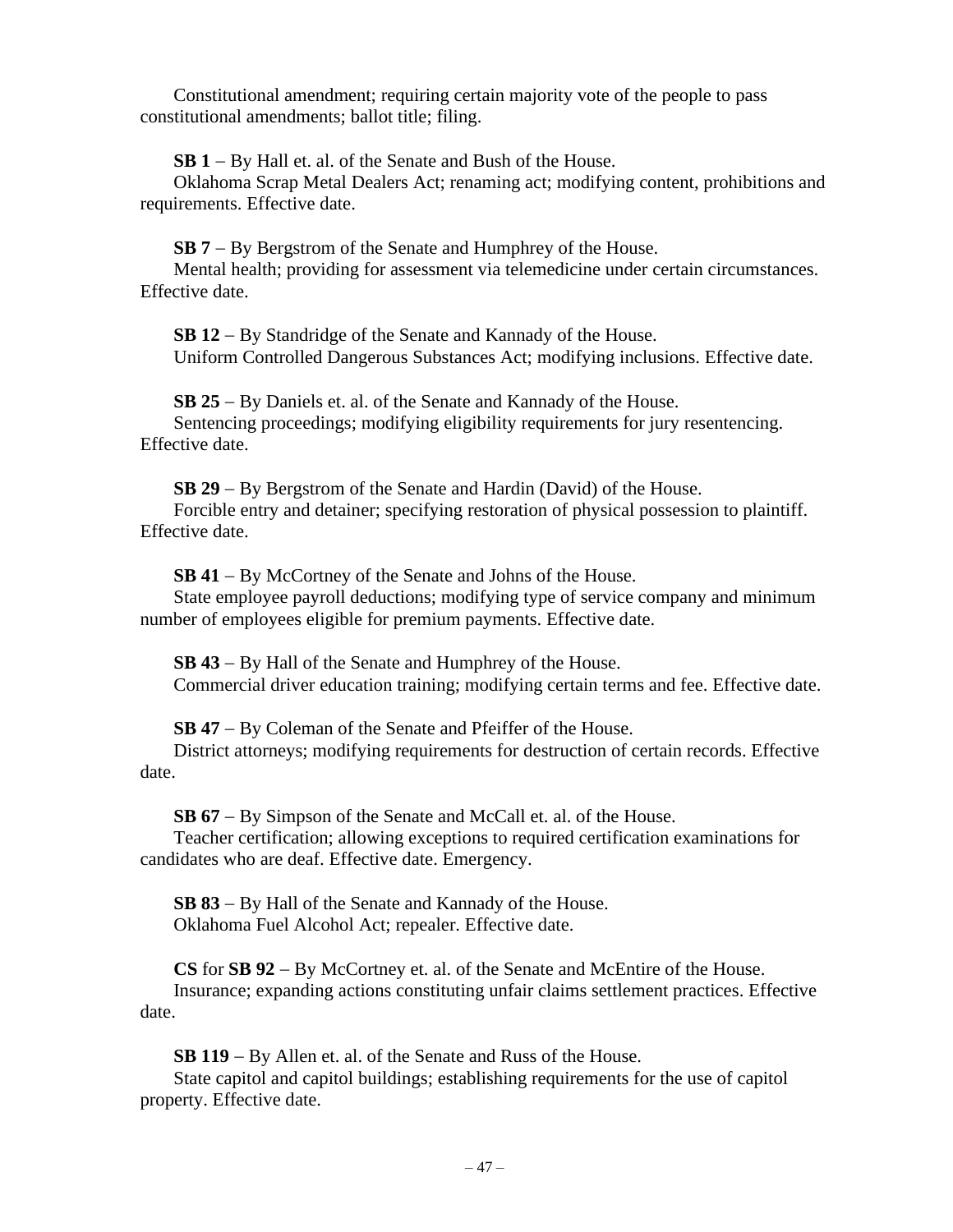**CS** for **SB 144** − By Standridge et. al. of the Senate and Frix et. al. of the House. Motor vehicles; creating special license plates. Effective date.

**SB 146** − By Thompson of the Senate and Wallace of the House.

Commissioners of the Land Office; allowing selection of one or more custodial banks. Effective date. Emergency.

**SB 149** − By Rogers of the Senate and Miller of the House. Safe sleep; removing certain duty of State Board of Health; requiring retailers to comply with certain requirements. Effective date.

**SB 169** − By Coleman of the Senate and Luttrell of the House.

Special license plates; authorizing Tax Commission to enter into certain licensing agreements. Effective date.

**SB 170** − By Howard of the Senate and Kannady of the House. Judicial authorization for anatomical gift; authorizing court to order procurement of anatomical gifts under certain circumstances. Effective date.

**SB 179** − By Stanley of the Senate and Bush of the House.

Behavior analysts; modifying and deleting certain licensing requirements; updating standards; providing for limited practice of supervisees. Effective date.

**SB 213** − By Howard et. al. of the Senate and Dempsey of the House. [Sales tax; sales tax exemption for certain forestry equipment. Effective date.]

**SB 239** − By Pemberton of the Senate and Hasenbeck et. al. of the House. Charter schools; providing process for State Board of Education to hear charter school sponsorship appeals. Effective date. Emergency.

**SB 241** − By Thompson et. al. of the Senate and Kannady et. al. of the House. Uniform Controlled Dangerous Substances Act; modifying required documentation. Effective date.

**SB 253** − By Rader et. al. of the Senate and CrosswhiteHader of the House. Candidate filing for elective office; adding information to be included on declaration of candidacy form. Effective date.

**SB 256** − By Thompson of the Senate and Wallace of the House.

Bank privilege tax; modifying time period during which certain credit may be claimed. Effective date.

**SB 269** − By Coleman et. al. of the Senate and Strom of the House. Alcoholic beverages; authorizing certain social media exchanges. Effective date.

**SB 293** − By Simpson of the Senate and McEntire of the House.

Recovery of Medicaid payments; repealing provisions relating to recovery of Medicaid payments by Oklahoma Health Care Authority. Effective date.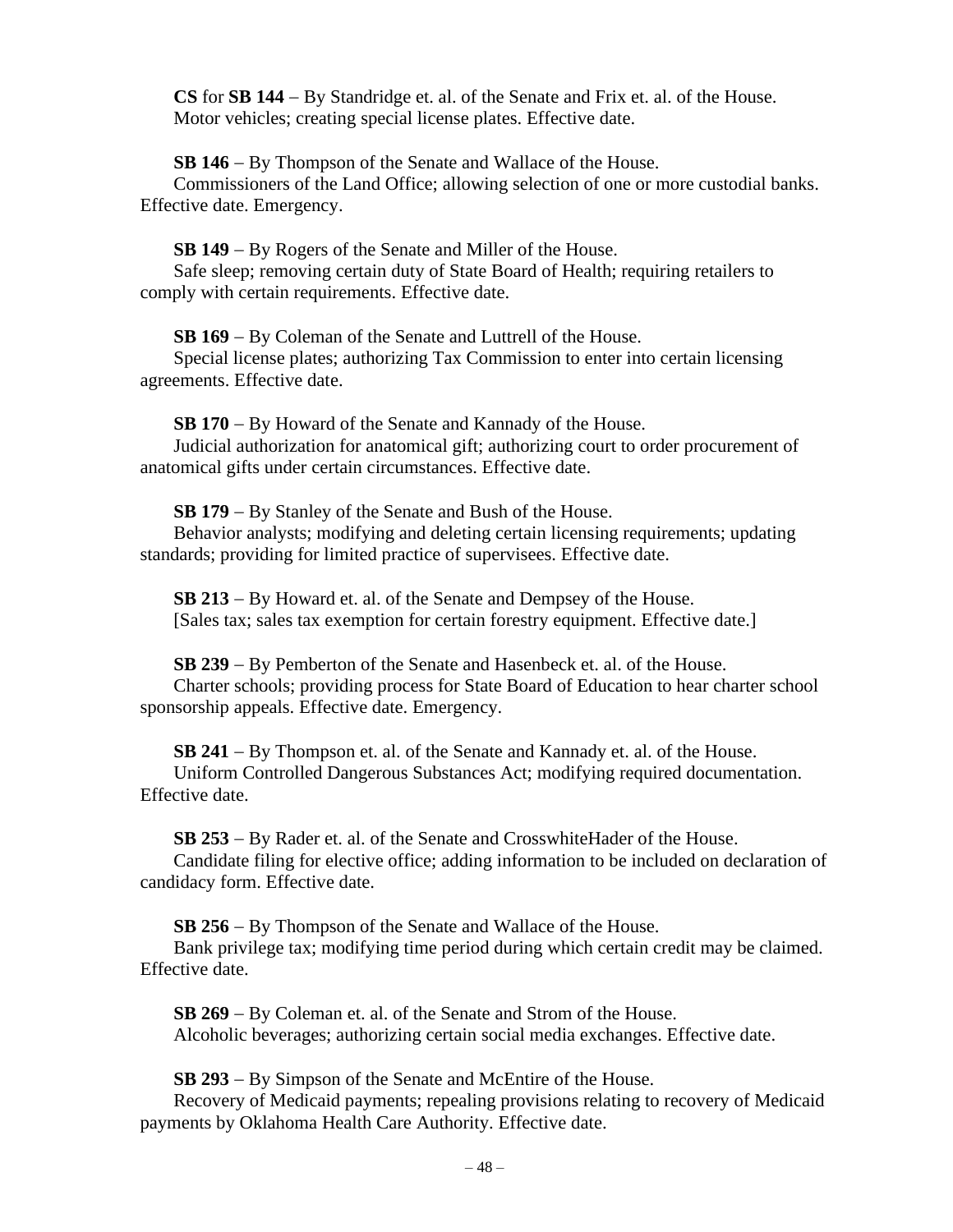**SB 299** − By Bergstrom of the Senate and Lepak of the House.

[Public buildings and public works; specifying authority to enter cooperative purchasing agreements. Emergency.]

**SB 324** − By Daniels of the Senate and Echols of the House.

Workers' compensation; modifying certain definition; clarifying applicability of Administrative Workers' Compensation Act; clarifying exception to exclusive remedy. Effective date.

**SB 354** − By Bergstrom of the Senate and Davis of the House.

Out-of-state transport of dead bodies; authorizing transport in counties with shared boundaries. Effective date. Emergency.

**SB 366** − By David of the Senate and Kannady of the House.

Impaired driving; modifying inclusions; disallowing certain revocations. Effective date.

**SB 394** − By Coleman et. al. of the Senate and Talley of the House.

Temporary Assistance for Needy Families (TANF) program; modifying minimum requirements; increasing amount of certain excluded equity allowance. Emergency.

**SB 409** − By Bergstrom of the Senate and Fetgatter of the House. Sales and use tax; modifying time period of exemption for certain computer and telecommunications equipment purchase. Effective date.

**SB 411** − By Bergstrom of the Senate and Fetgatter of the House.

Sales tax exemption; deleting manufacturer exemption for certain construction materials. Effective date.

**SB 418** − By Daniels of the Senate and Martinez of the House.

[Notice of Opportunity to Repair Act; modifying consequence of inclusion of certain provisions in construction contracts. Effective date.]

**SB 429** − By Thompson of the Senate and Hilbert of the House.

Public finance; modifying certain duties of the Chief Information Officer. Effective date.

**SB 441** − By Dahm et. al. of the Senate and Steagall of the House.

Motor vehicles; prohibiting contracting for use of photo monitoring devices. Effective date.

**SB 445** − By Paxton of the Senate and Hardin (David) of the House.

[Medical marijuana; providing cumulative penalties for certain offenses. Effective date.]

**SB 457** − By Dahm et. al. of the Senate and ODonnell of the House.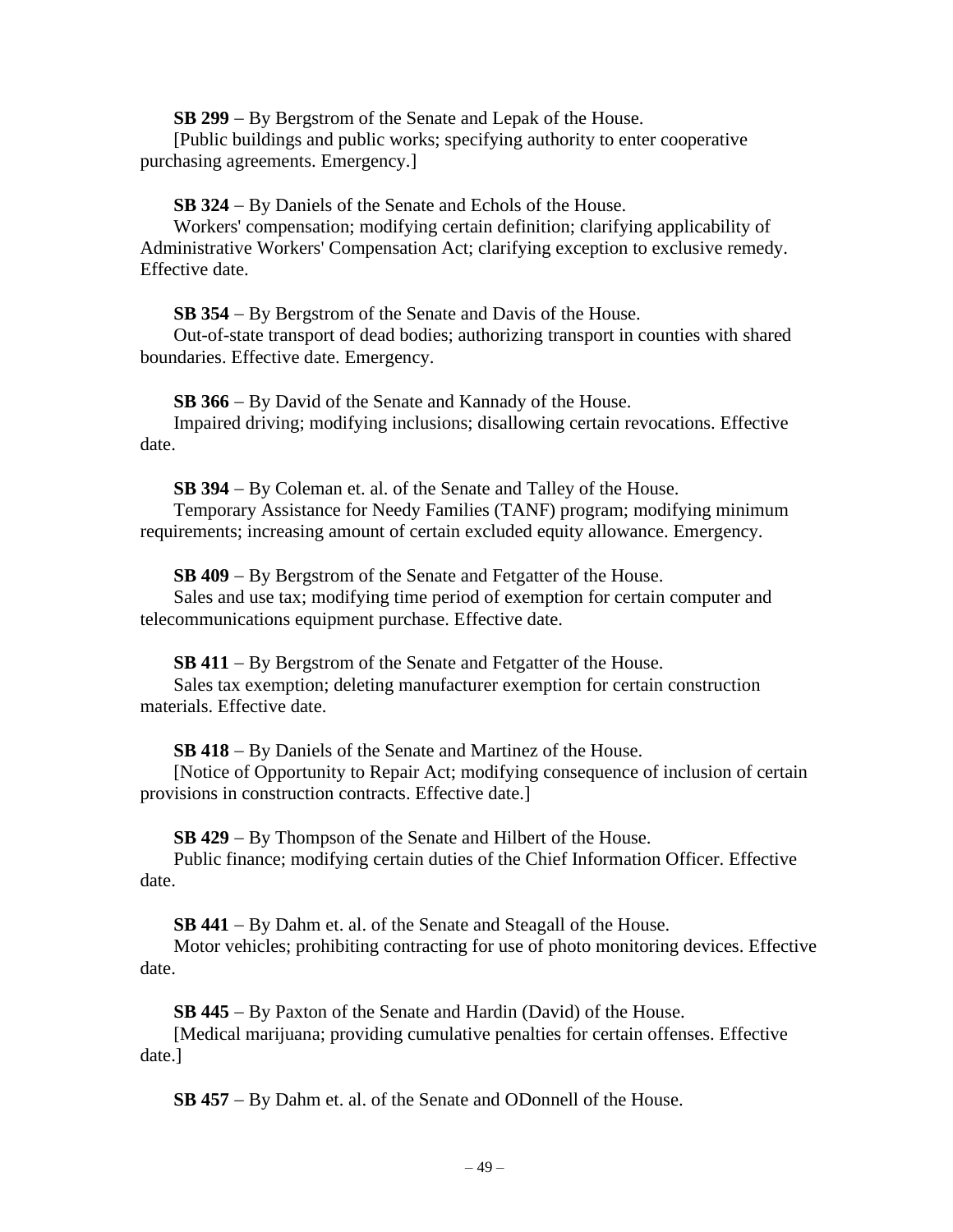[Oklahoma Open Records Act; requiring disclosure of recordings from certain law enforcement equipment. Emergency.]

**SB 458** − By Daniels of the Senate and Kannady of the House.

[Governmental Tort Claims Act; establishing certain exemption from liability. Effective date.]

**SB 459** − By Paxton of the Senate and Burns of the House.

Workplace drug and alcohol procedures; adding certain volunteers; modifying safetysensitive positions. Effective date.

**SB 462** − By Taylor et. al. of the Senate and Frix of the House.

Insurance; creating the Oklahoma Right to Shop Act; authorizing insurance carriers to create certain incentive programs. Effective date.

**SB 488** − By Paxton of the Senate and Sims of the House. State government; creating the Office of Homeland Security within the Oklahoma Department of Emergency Management. Effective date.

**SB 498** − By Thompson et. al. of the Senate and Fetgatter of the House. [Ad valorem tax exemption; providing waiver of payroll requirement. Emergency.]

**SB 503** − By Dahm et. al. of the Senate and Martinez of the House. Schools; requiring certain subject matter standards and assessment include certain historical documents. Effective date. Emergency.

**CS** for **SB 522** − By Taylor of the Senate and Echols of the House. Medical marijuana; requiring Oklahoma Medical Marijuana Authority to contract with third-party vendor to provide certain services. Effective date.

**SB 523** − By Paxton et. al. of the Senate and Lepak of the House.

Elections; prohibiting alteration or amendment of election procedures under certain circumstances. Effective date.

**CS** for **SB 524** − By Quinn of the Senate and Sneed of the House.

Workers' compensation insurance; directing Insurance Commissioner to develop assigned risk plan providing workers' compensation insurance; repealing CompSource Mutual Insurance Company Act. Effective date.

**SB 531** − By Bergstrom et. al. of the Senate and Frix of the House. Motor vehicles; exempting certain vehicles. Emergency.

**SB 547** − By Howard of the Senate and Hasenbeck of the House. Commercial pet breeders; repealing annual pet breeder facility report. Emergency.

**SB 560** − By Dahm et. al. of the Senate and West (Rick) of the House. Self-defense; prohibiting certain prosecution for offense. Effective date.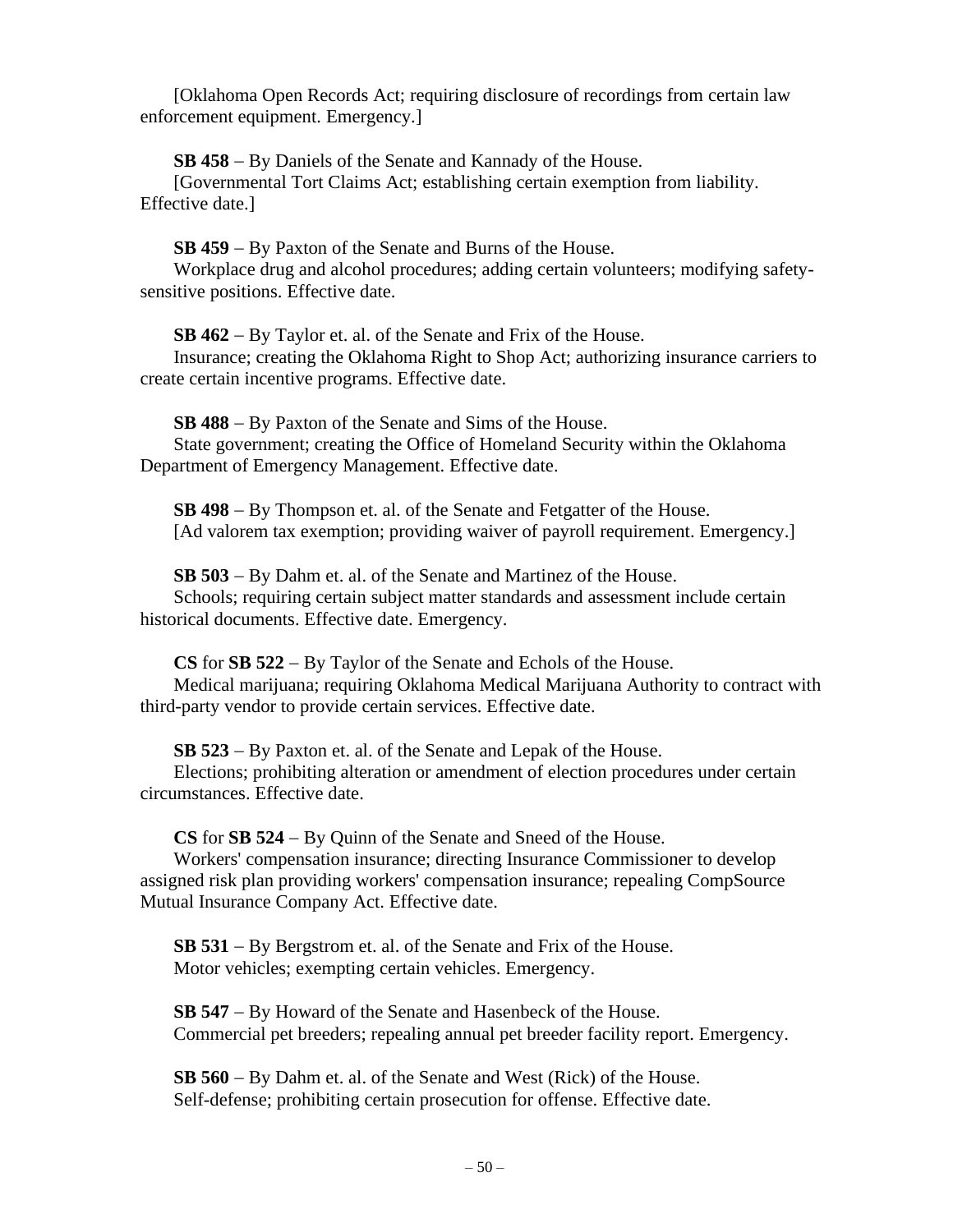**SB 561** − By Montgomery of the Senate and Pae et. al. of the House.

Oklahoma Vehicle License and Registration Act; combining registration periods when standard and special plates are issued. Effective date.

**SB 564** − By Hall of the Senate and Mize et. al. of the House.

County and county officers; providing criteria for the dispersion of rewards by board of county commissioners. Effective date.

**SB 567** − By Newhouse et. al. of the Senate and Davis of the House.

State government; providing for assistance for funeral expenses for certain persons. Effective date.

**SB 569** − By Newhouse of the Senate and Kannady et. al. of the House.

County clerks; permitting certified copies to be made in accordance with the Uniform Real Property Electronic Recording Act; allowing fee for certified records. Effective date.

**SB 570** − By Newhouse of the Senate and Steagall of the House. Public finance; state agency information systems; making certain provisions inapplicable to the Oklahoma Military Department. Effective date. Emergency.

**SB 572** − By Dahm et. al. of the Senate and Steagall et. al. of the House.

Immigration and customs laws; Attorney General enforcement of federal immigration and customs laws; requiring Attorney General to make certain determination upon request. Effective date.

**SB 573** − By Montgomery of the Senate and Martinez of the House.

Cities and towns; creating the Oklahoma Electrical Access and Resiliency Task Force; requiring task force to make recommendations for energy use. Effective date. Emergency.

**CS** for **SB 605** − By Standridge of the Senate and Echols et. al. of the House.

Controlled dangerous substances; providing certain liability protections for prescription and dispensation of opioid drugs. Effective date.

**SB 612** − By Dahm et. al. of the Senate and Olsen et. al. of the House.

Abortion; prohibiting performance of or attempt to perform abortion except under certain condition; providing penalties and affirmative defense. Effective date.

**CS** for **SB 617** − By Allen of the Senate and Frix of the House.

Motor vehicles; consolidating certain Corporation Commission and Department of Public Safety powers. Effective date. Emergency.

**CS** for **SB 627** − By Bullard of the Senate and Williams et. al. of the House. State government; prohibiting certain entities from conducting mandatory gender or sexual diversity training or counseling. Effective date.

**CS** for **SB 634** − By Daniels et. al. of the Senate and ODonnell et. al. of the House. School employee payroll deductions; requiring authorization for certain dues and political contributions. Effective date. Emergency.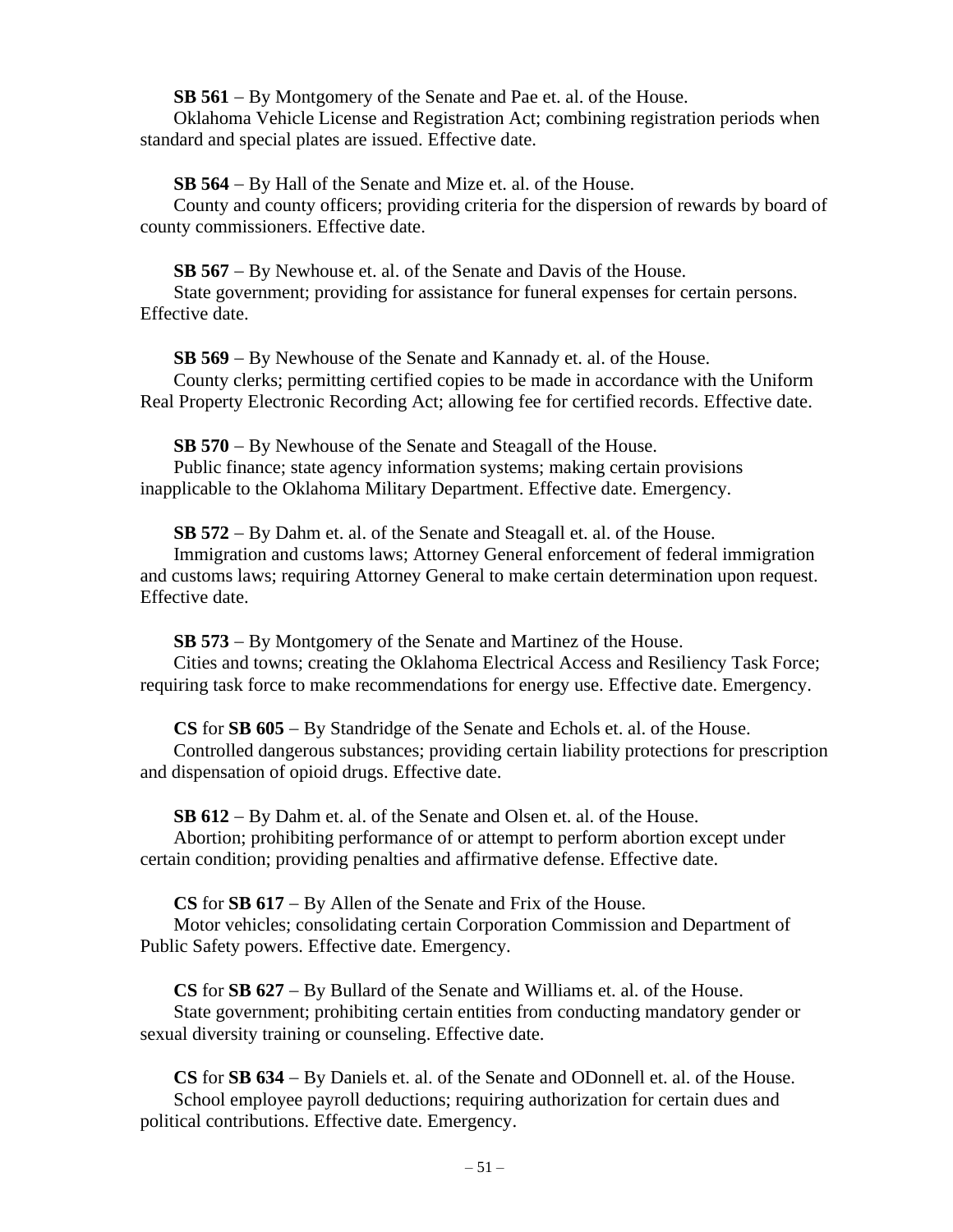**CS** for **SB 635** − By Murdock et. al. of the Senate and McCall of the House. Commissioners of the Land Office; requiring appointment of Secretary to be subject to advice and consent of Senate. Effective date. Emergency.

**SB 653** − By Newhouse et. al. of the Senate and Ford of the House. Jurors; disqualifying certain persons from jury service. Effective date.

**SB 688** − By Bullard of the Senate and Humphrey of the House. Law enforcement education; requiring certain background check. Effective date.

**SB 690** − By Pugh of the Senate and Hasenbeck of the House.

Telemedicine; broadening types of allowed licenses for establishment of physicianpatient relationship. Effective date.

**SB 691** − By Allen of the Senate and Frix of the House.

Motor vehicles; prohibiting issuance of conflicting bond schedule. Effective date. Emergency.

**SB 697** − By Standridge of the Senate and McEntire of the House.

Prescription drugs; requiring wholesale drug distributors to provide for return of certain outdated prescription drugs; requiring prompt full credit to purchaser. Effective date.

**CS** for **SB 714** − By Jech of the Senate and Newton et. al. of the House.

Elections; modifying procedures for request and return of absentee ballots. Effective date. Emergency.

**CS** for **SB 715** − By Jech of the Senate and Newton of the House.

Elections; modifying prohibited activities at polling place or voting site; modifying elements of certain misdemeanor offense. Effective date.

**SB 717** − By Standridge of the Senate and Frix of the House.

[Oklahoma Vehicle License and Registration Act; authorizing single registration period for physically disabled license plate. Effective date.]

**SB 721** − By Hicks et. al. of the Senate and McEntire of the House.

Prescription drugs; creating the Access to Lifesaving Medicines Act; prohibiting insurers and pharmacy benefit managers from imposing certain cost on insured. Effective date.

**CS** for **SB 724** − By Dahm of the Senate and Gann of the House.

Physician Advisory Committee; removing authority to establish parameters for certain maintenance or treatment. Effective date.

**CS** for **SB 730** − By Dahm et. al. of the Senate and Steagall et. al. of the House. Firearms; removing certain prohibition related to transporting or storing firearms. Effective date.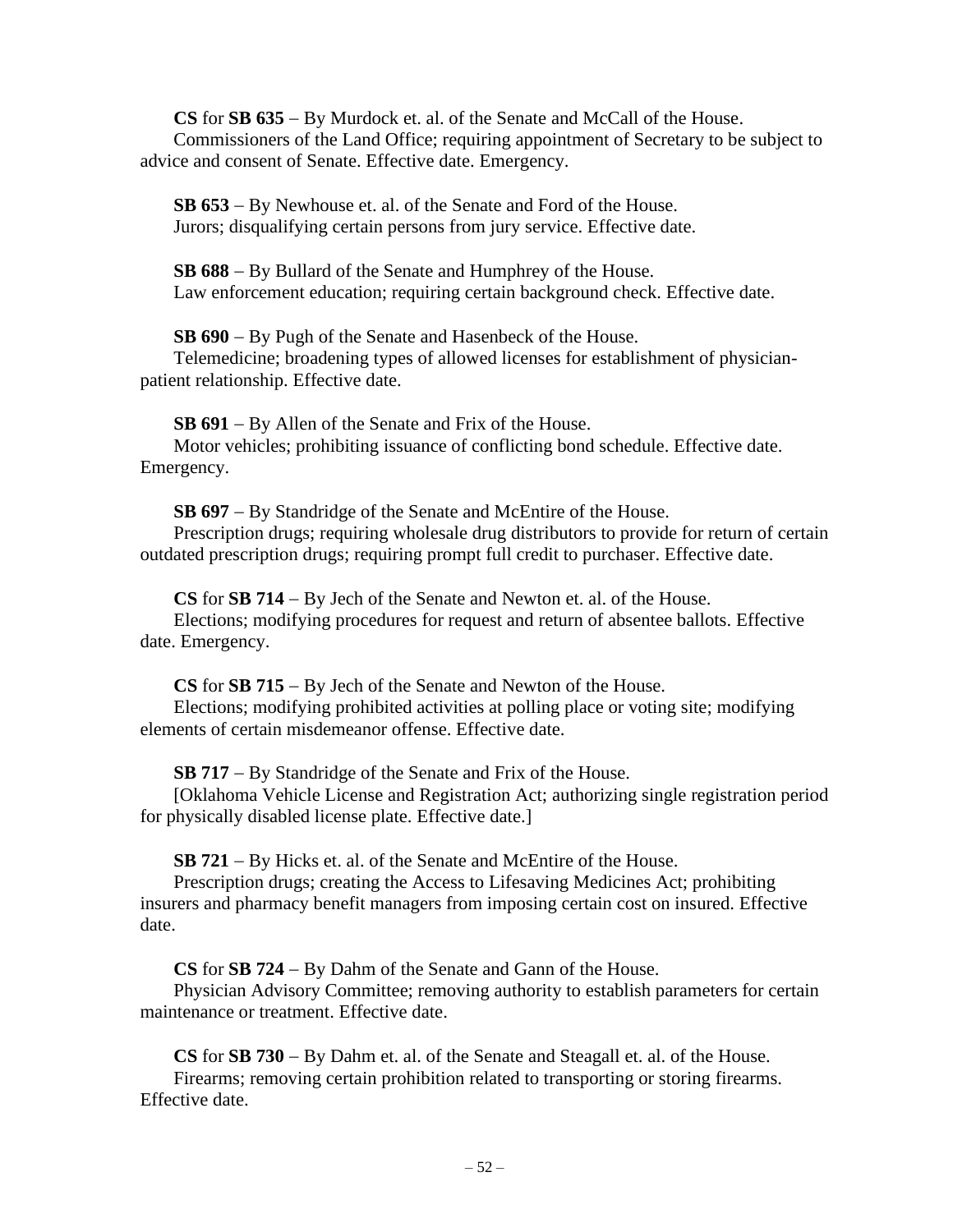**SB 732** − By Dahm et. al. of the Senate and Olsen et. al. of the House. Firearms regulation; clarifying right to bring certain action. Effective date.

**CS** for **SB 743** − By Weaver of the Senate and Moore of the House.

Public retirement systems; Oklahoma Pension and Legislation Actuarial Analysis Act; definitions; disability benefit; disabled officers; permanent impairment guidelines; effective dates.

**SB 751** − By Dahm of the Senate and Gann of the House. Public finance; repealing section relating to State Government Technology Applications Review Board. Effective date.

**SB 752** − By Rader of the Senate and McBride of the House.

Oklahoma Secure and Fair Enforcement for Mortgage Licensing Act; making certain charitable entities exempt under certain federal provisions. Effective date.

**CS** for **SB 772** − By Murdock of the Senate and Dempsey et. al. of the House. Hunting; permits to control nuisance wildlife; written permission; headlighting; prohibiting nuisance control at night for persons convicted within certain period of time. Effective date.

**SB 773** − By Murdock et. al. of the Senate and Dempsey et. al. of the House. Nuisance wildlife; authorizing certain persons to hunt or kill prairie dogs without a permit. Effective date.

**CS** for **SB 774** − By Murdock et. al. of the Senate and McDugle of the House. Game and fish; requiring license, permit or stamp to hunt or fish; establishing licenses by rule. Effective date.

**CS** for **SB 776** − By Murdock et. al. of the Senate and Newton of the House.

[Game and fish; modifying authority of the Wildlife Conservation Commission relating to the acquisition of certain property. Effective date.]

**SB 781** − By Bullard et. al. of the Senate and Roberts (Sean) et. al. of the House. Immigration; providing exemption to certain duty upon proof of citizenship. Effective date.

**SB 784** − By Bullard of the Senate and West (Kevin) of the House. Law enforcement training; modifying allowable programs. Effective date.

**SB 793** − By Weaver of the Senate and Roe of the House. Medical care providers; modifying definition. Effective date.

**CS** for **SB 804** − By Leewright of the Senate and Newton of the House. State parks; prohibiting occupying a reserved campsite; prohibiting entering a state park where an entry fee is required; establishing an annual state park pass. Emergency.

**SB 806** − By Weaver of the Senate and Worthen of the House.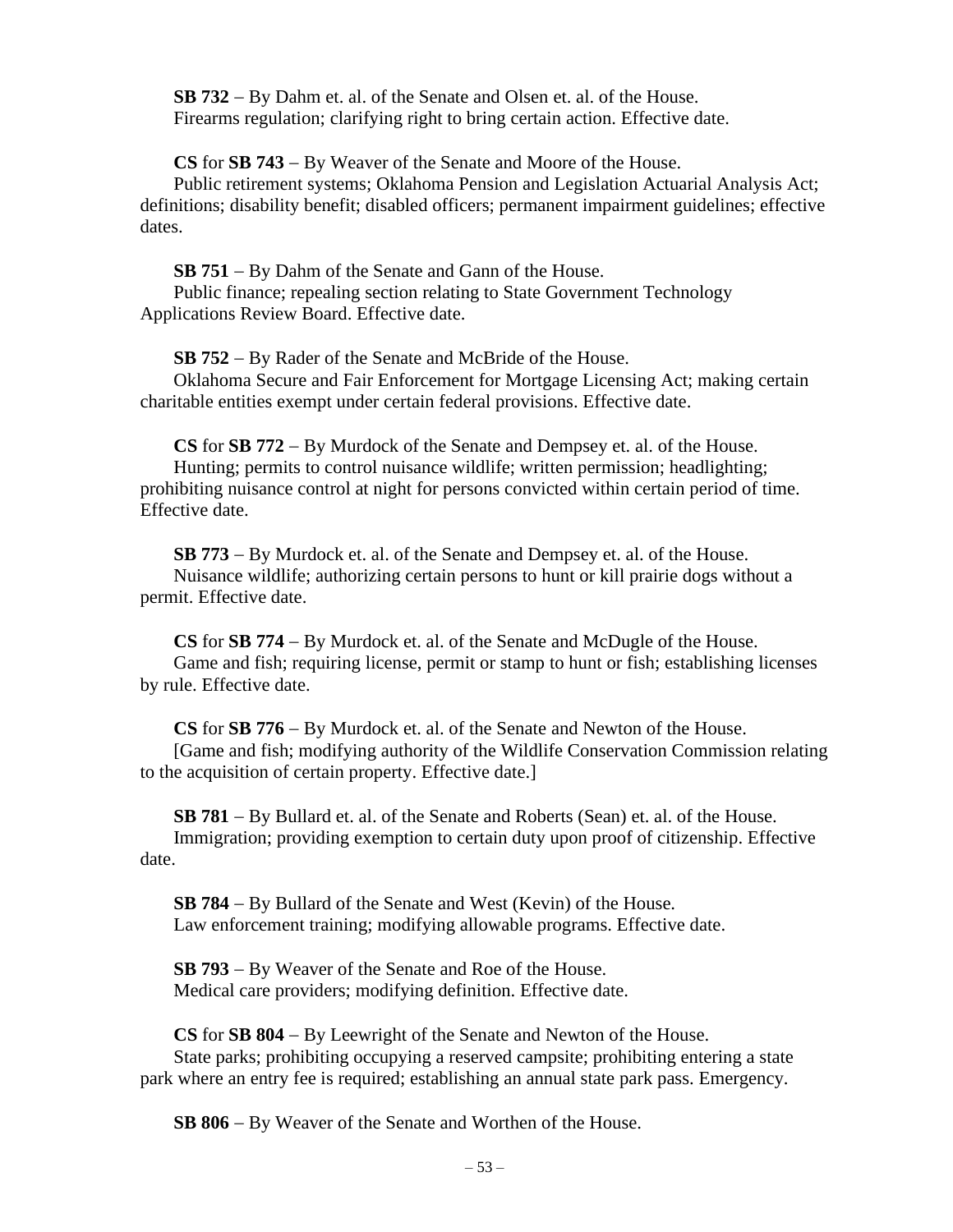[Crime and punishment; creating the Oklahoma Citizens' Protection Act; removing certain qualifying element of offense; modifying penalty. Effective date.]

**CS** for **SB 815** − By Bullard et. al. of the Senate and McCall et. al. of the House. County and municipal buildings; providing for display of national motto. Effective date.

**CS** for **SB 826** − By Howard of the Senate and ODonnell of the House.

[Firefighter retirement; modifying methods of payment for deferred option plans; specifying certain distributions be subject to certain law; providing only one distribution be made per calendar year. Effective date. Emergency.]

**SB 834** − By Weaver et. al. of the Senate and Ford of the House.

Cities and towns; authorizing cities and towns to paint blue lines and post signage in support of law enforcement. Effective date.

**SB 854** − By Dahm et. al. of the Senate and CrosswhiteHader of the House. [Home food processing; creating the Home Food Processing Act; adding places where certain food may be sold. Effective date.]

**SB 866** − By Leewright of the Senate and West (Kevin) of the House.

Public buildings and public works; authorizing architects and engineers to issue solicitations under certain circumstances; providing exception on projects undertaken by the Oklahoma Tourism and Recreation Department. Emergency.

**CS** for **SB 888** − By Standridge of the Senate and Marti of the House.

Controlled dangerous substances; providing for registration and regulation of pain management clinics; prohibiting dispensation of controlled dangers substances at pain management clinics. Effective date.

**CS** for **SB 900** − By Leewright of the Senate and Boatman of the House. [Income tax; credits; equity investments; Department of Commerce. Effective date. Emergency.]

**SB 903** − By Leewright of the Senate and Echols of the House.

Oklahoma Tourism Development Act; modifying term of certain agreement; increasing term of agreement for certain businesses on certain date. Effective date.

**SB 924** − By Treat of the Senate and Boatman of the House. State data; authorizing the sharing of data between state agencies. Effective date.

**SB 940** − By Treat of the Senate and McCall of the House. [Legislative Office of Fiscal Transparency; archiving information. Emergency.]

**SB 941** − By Jett of the Senate and Steagall of the House.

Income tax; expanding certain credit for aerospace employees to include space industries. Effective date.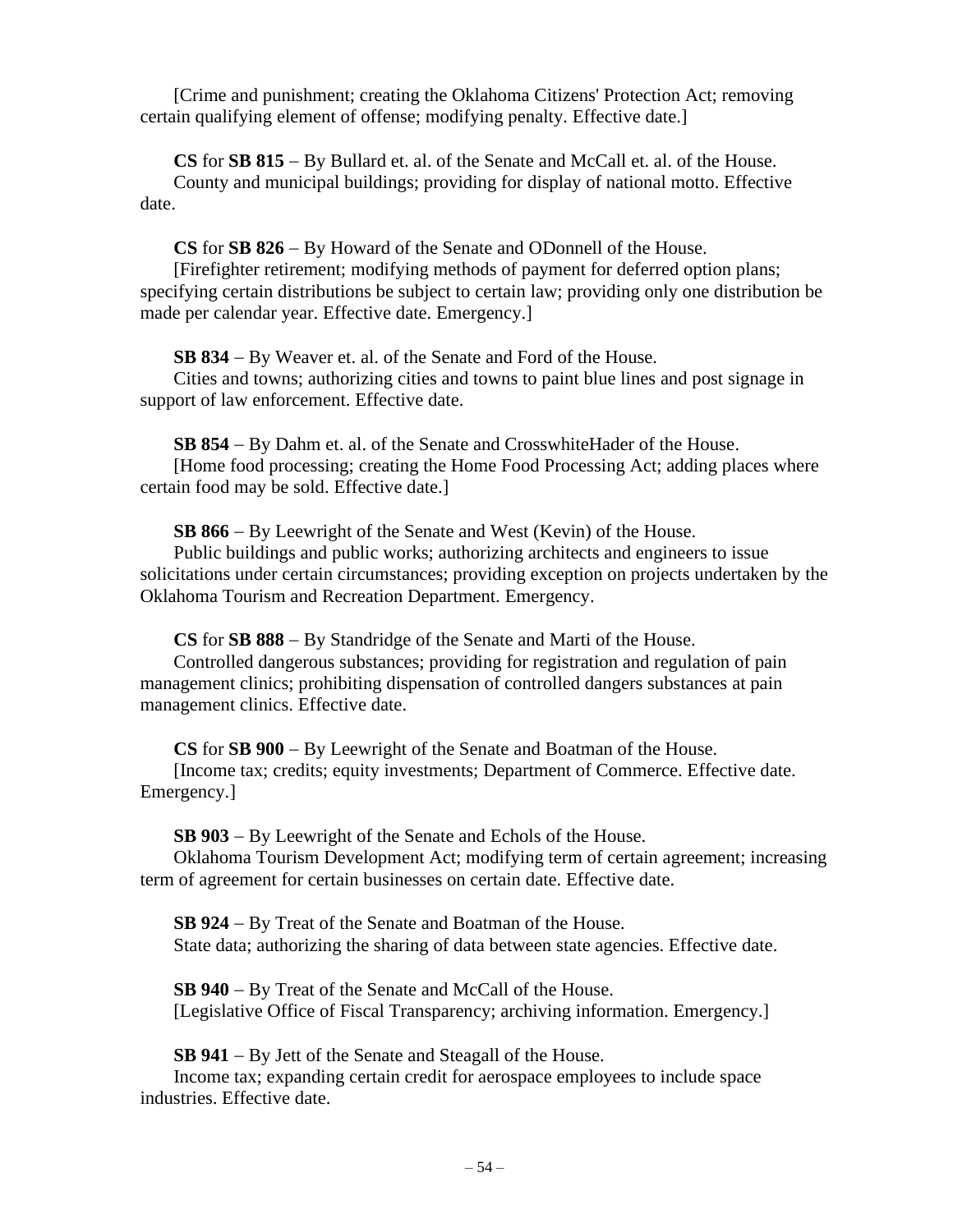**SB 946** − By Daniels et. al. of the Senate and ODonnell of the House.

Oklahoma Open Meeting Act; adding Judicial Nominating Commission to definition of public body. Emergency.

**SB 951** − By Daniels of the Senate and Kannady of the House.

Court fines and costs; modifying requirements and procedures for payment of court costs, fees and fines. Effective date.

**SB 957** − By Howard of the Senate and Kannady et. al. of the House. Judiciary; modifying procedures for assignment of substitute Justices or Judges. Effective date.

**SB 963** − By Weaver of the Senate and Kannady of the House. Security of Communications Act; modifying definition of judge of competent jurisdiction. Effective date.

**SB 968** − By Haste et. al. of the Senate and Dills of the House. Oklahoma Open Records Act; prohibiting disclosure of certain audio or video recordings. Effective date.

**SB 970** − By Floyd of the Senate and Townley of the House. Oklahoma Open Records Act; requiring confidentiality of certain information. Effective date.

**SB 1029** − By Treat et. al. of the Senate and McCall of the House. Guardianship; authorizing court to issue certain findings of fact. Effective date.

**SB 1032** − By Treat of the Senate and McCall of the House.

Oklahoma Open Meeting Act; requiring live stream of certain meetings; reinstating certain alternative procedures in emergency circumstances. Emergency.

**SB 1084** − By Thompson et. al. of the Senate and Wallace et. al. of the House. Oklahoma Board of Private Vocational Schools; making an appropriation; making appropriation exempt from certain agency category and budget limits. Emergency.

**SB 1085** − By Thompson et. al. of the Senate and Wallace et. al. of the House. Oklahoma Insurance Department; creating the Insurance Department Pharmacy Benefits Manager Revolving Fund; establishing procedures of expenditures; directing deposit of certain funds. Emergency.

**SB 1511** − By Rosino of the Senate and Pfeiffer of the House.

Medical marijuana; imposing certain restrictions on location of medical marijuana commercial grower; providing exceptions. Emergency.

# **CONFERENCE REQUESTED**

**SB 14** − By Bergstrom of the Senate and Humphrey of the House.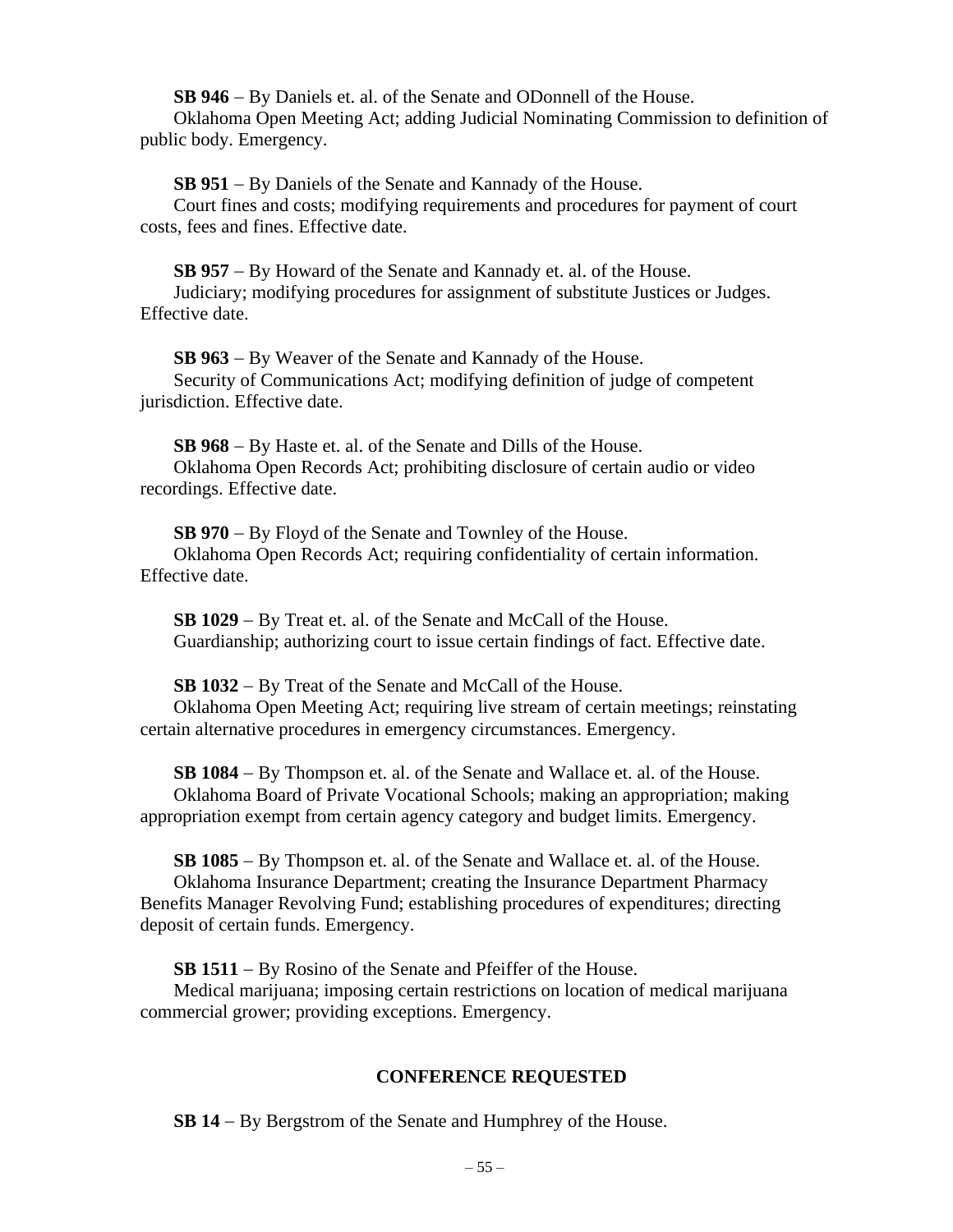Prisons; authorizing certain correctional peace officer status; payroll system. Effective date.

# **CONFERENCE COMMITTEE REPORTS SUBMITTED**

**CCR** for **HB 2779** − By Pfeiffer of the House and Leewright of the Senate. Rural electric cooperative easements; defining terms; providing for use of certain

easements for broadband service; effective date.

**CCR** for **SB 737** − By McCortney et. al. of the Senate and McEntire et. al. of the House.

Health insurance; modifying duties and prohibited acts of pharmacy benefit managers; authorizing Insurance Commissioner to take action on certain licenses. Emergency.

# **VETOED BILLS**

**HB 1090** − By Kendrix et. al. of the House and Howard of the Senate.

State government; State Auditor and Inspector; audits; examinations; effective date; emergency.

**HB 1598** − By Provenzano et. al. of the House and Quinn et. al. of the Senate. Students; vision screening; authorizing the State Department of Education to approve vision screeners to conduct certain screenings; effective date; emergency.

**HB 1849** − By Fugate of the House and Brooks of the Senate.

Revenue and taxation; sales tax exemption; school support organizations; effective date.

**HB 2088** − By McCall of the House and Thompson of the Senate.

State government; creating the State Government Transparency in Billing Act; exempting Legislature and Judiciary from fees and costs for services rendered by state agencies; defining term; effective date.

**HB 2090** − By McCall of the House and Leewright of the Senate.

Telecommunications; Rural Broadband Expansion Council; membership; incentive awards; emergency.

**HB 2313** − By Lawson et. al. of the House and Haste of the Senate.

Children; Office of Juvenile System Oversight; annual inspection; site visits; effective date.

**HB 2500** − By Culver of the House and David of the Senate. Abstractors; modifying qualifications to serve on Board; effective date.

**HB 2510** − By Kannady of the House and Thompson of the Senate.